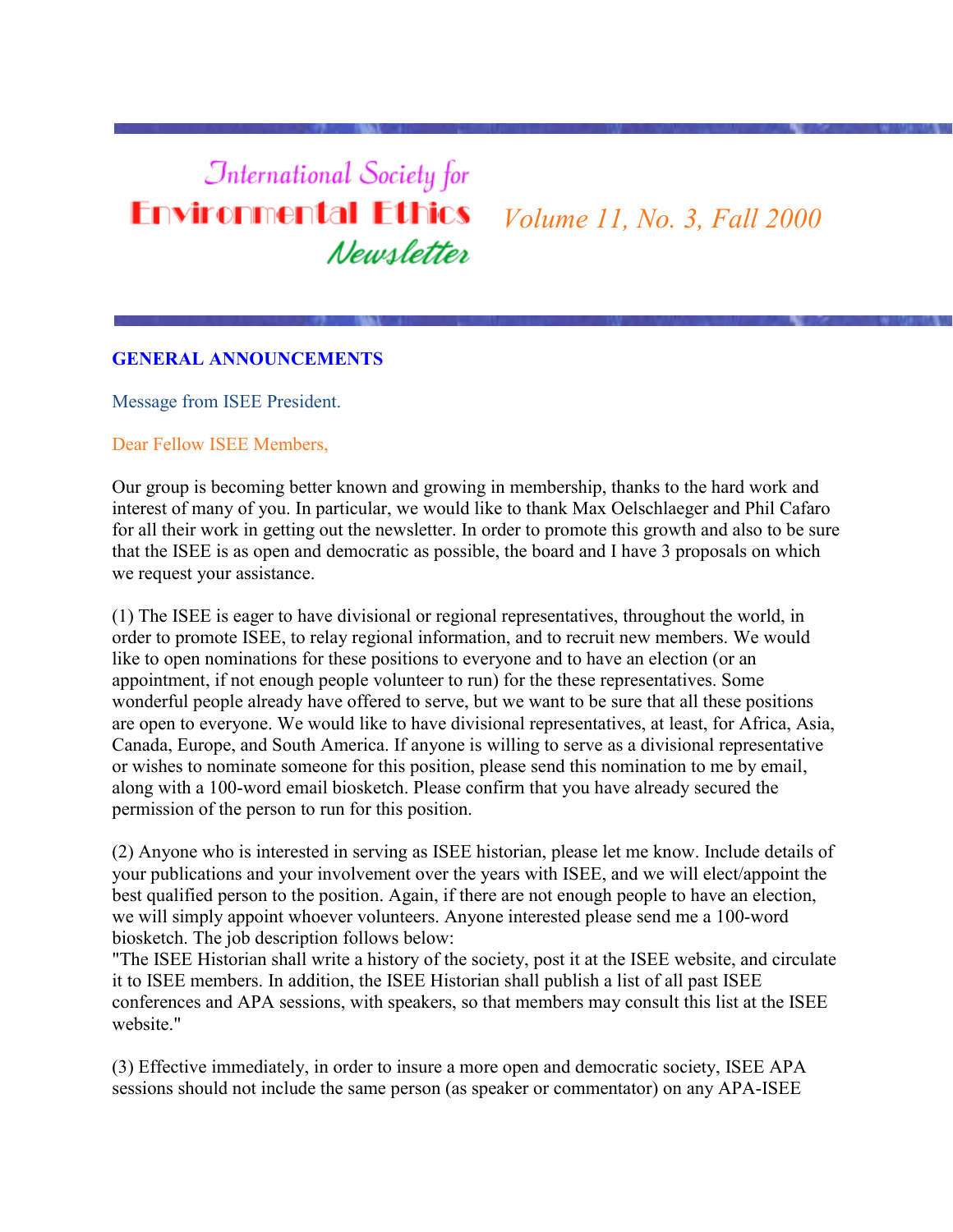program more often than once in 3 years. ISEE session leaders should strive for diversity, particularly in international representation.

Please let me or any of the board members know of your proposals for enriching and promoting the ISEE.

Cordially,

Kristin Shrader-Frechette, ISEE President, O'Neill Professor of Philosophy and Concurrent Professor of Biology, University of Notre Dame

**ISEE Members.** Deadlines for submitting material for the next two newsletters are December 7 (Winter) and March 7 (Spring). Submit material (e-mail preferred) to Phil Cafaro (address at end of newsletter).

**Connecting Environmental Ethics, Ecological Integrity, and Health in the New Millennium**. This conference took place in San Jose, Costa Rica. It was sponsored by ISEE, with the participation of the North American Society for Social Philosophy, the International Society for Value Inquiry, the Society for Business Ethics, and the Society for the Philosophy of Technology, with the support of Sarah Lawrence College, the University of Notre Dame, the Global Integrity Project, the NATO Advanced Research Workshop on Implementing Ecological Integrity, and Barbara B. and Bertram J. Cohen. Conference organizers were Peter Miller, Jim Sterba, and Laura Westra.

Plenary sessions were on topics such as the earth charter, ecological health and the protection of nature in reserves and elsewhere, human health and environmental responsibility, social justice: cross cultural and religious perspectives, developing solutions for the new millennium, environmental law effectiveness and ecosystem health, and achieving healthy ecosystems. Plenary speakers included Maximo Kalaw, Albelardo Brenes Castro, Rodrigo Gomez, J. Baird Callicott, James Karr, Eugene Hargrove, Colin Soskolne, Jonathan Patz, Roberto Bertollini, Roger Gottlieb, Jack Mano, Paul Schollmeier, Don Brown, Gerardo Budowski, James Sterba, Bernardo Aguilar, Ligia Umañña, Ana Isla, Terisia Turner, Lech Ryszkowski, Peter Miller, Clive Edwards, William Rees, Laura Westra, McKay Kenneth, James Foulds, and Konrad Ott. Other sessions included topics such as wilderness protection of specific areas in Costa Rica, ecological feminism, recent work in environmental ethics, business ethics and social justice, human values and the environment, Eastern European environmental issues, sustaining the environment as a source of human values, and the environment and the future.

This conference was unique in that it brought together a wide variety of scholars from different disciplines, public policy makers, government officials, and students. The interdisciplinary and international composition of the group made discussions particularly exciting. In addition, several excursions were arranged to rain forests, volcanos, and rivers, to allow the group to see examples of ecological integrity. (contributed by Victoria Davion, University of Georgia)

**ISEE Group Sessions at the APA Central Division Meeting**, Minneapolis, MN. \* Session I. "Environmental Ethics, Emergent Risks, and the Principle of Integrity": Authors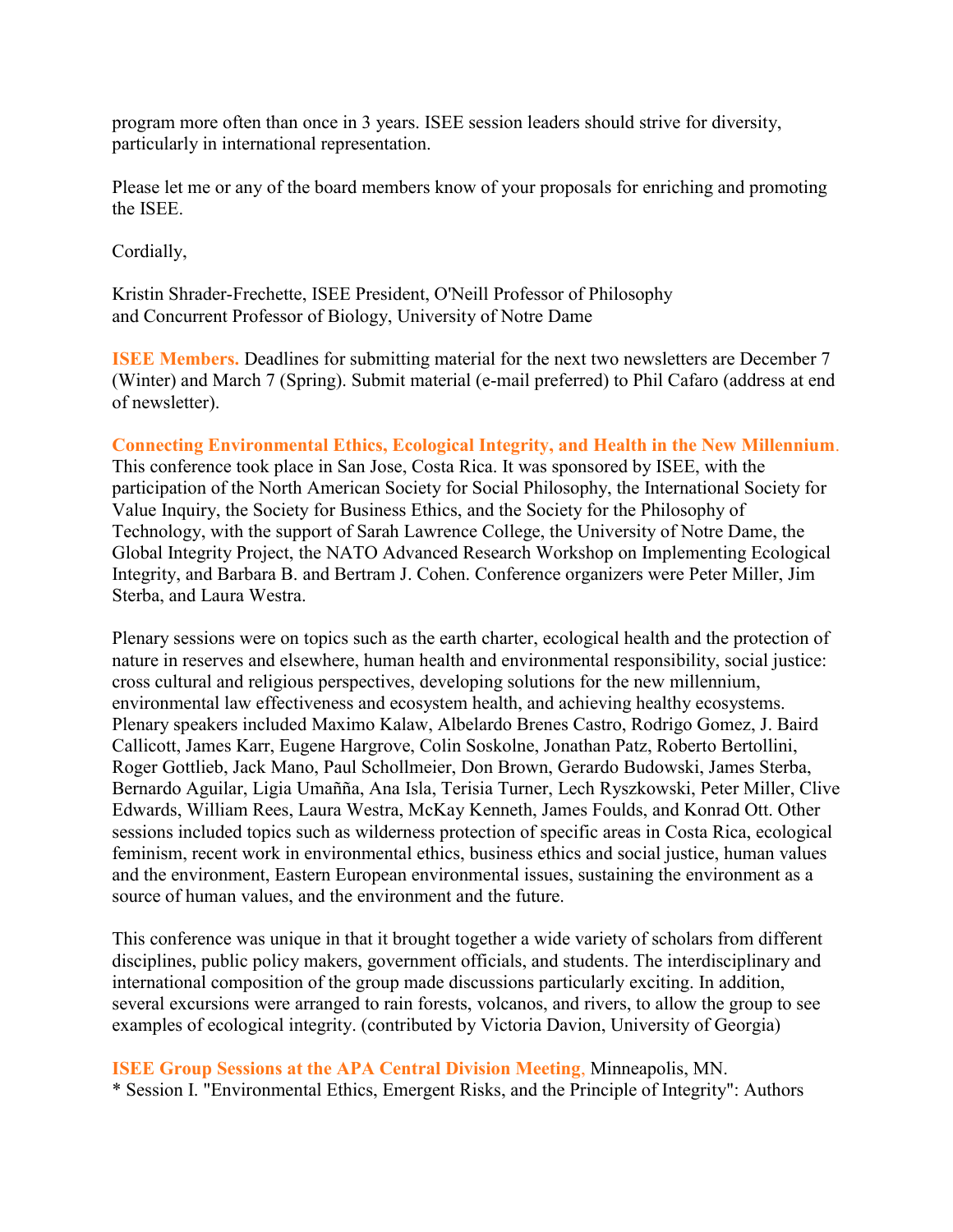meet Critics. Speakers Richard P. Hiskes (University of Connecticut), author of Democracy,Risk and Community. Laura Westra (York University), author of Living in Integrity. Commentators: Hiskes, Westra, and Willian Vitek, (Clarkson University). Chair: James Sterba (University of Notre Dame).

\* Session II. "The Environment and World Hunger." Speakers: Dank Banik (University of Oslo), "Combating Hunger in Developing Countries." Nigel Dower (University of Aberdeen), "Poverty and the Environment." Rosalind Hursthouse (Open University, UK), "Virtue Ethics and the Environment." Commentator: John Zavodny (Unity College). Chair: Hugh LaFollette.

**APA Eastern Divisional Meeting**, December 27-30, New York City. A number of talks and sessions are scheduled on environmental ethics. In addition to two ISEE group sessions, these include:

\* "Environmental Justice, Science and Technology," a special session arranged by the APA board of officers. Speakers: Robert Crease, "Fallout: Issues in the Study, Treatment, and Reparations of Exposed Marshall Islanders." Lori Gruen, "Toxic Responsibility and Moral Luck." Robert Figueroa and Sonya Sanchez, "Environmental Heritage and the Value of Technological Progress." Commentator: Dale Jamieson. Chair: Robert Figueroa.

\* "Owning Genetic Information and Gene Enhancement Techniques," an APA main program colloquium presentation by Adam Moore.

\* Society for Philosophy and Technology Group Session. "Nature and Technology I: Author Meets Critics: Beneath the Surface: Critical Essays on the Philosophy of Deep Ecology, eds. Eric Katz, Andrew Light and David Rothenberg. Speakers: Eric Katz, David Keller, Andrew McLaughlin, David Rothenberg. Chair: Deborah Johnson.

\* Society for Philosophy and Technology Group Session. "Nature and Technology II: Panel on Nature and Virtuality." Speakers: Babak Ashrafi, Deborah Johnson, Diane Michelfelder, Eric Steinhart. Chair: Deborah Johnson.

\* American Society for Value Inquiry Group Session. "Value and Nature." Speakers: Christine Sistare, "On the Nature of Value and the Value of Nature." Robert Halliday, "Being Human, Naturally." Chair: Kevin Stoehr.

\* Society for the Study of Ethics and Animals Group Session. Speakers: Melissa Clarke, "Ontology and Moral Consideration for Sentient Beings." Mylan Engel, Jr., "Nonegalitarian Humane Moralism, or How to Have Your Speciesism and Eat Your Tofu, Too." Andrew Fenton, "Human Knowledge as Animal Knowledge." Commentators: Nancy Goldberg, Judith Boss, Timothy Menta. Chair: Harlan Miller.

\* Society for Philosophy and Geography Group Session. "Author Meets Critics: Place and Experience: A Philosophical Topography," Jeff Malpas. Speakers: Edward Casey, Andrew Light, Jeff Malpas. Chair: Yoko Arisaka.

**SaveOurEnvironment.org** is a new collaboration among the most influential US environmental advocacy groups, spearheaded by Earth Day Network chair Denis Hayes. Their primary goal is to continue the battle against global warming. You can check them out at http://www.saveourenvironment.org.

**Keekok Lee** has been appointed an honorary professor at the University of Lancaster, where she will pursue research in environmental ethics and philosophy of technology. Lee was long in the Department of Philosophy at the University of Manchester.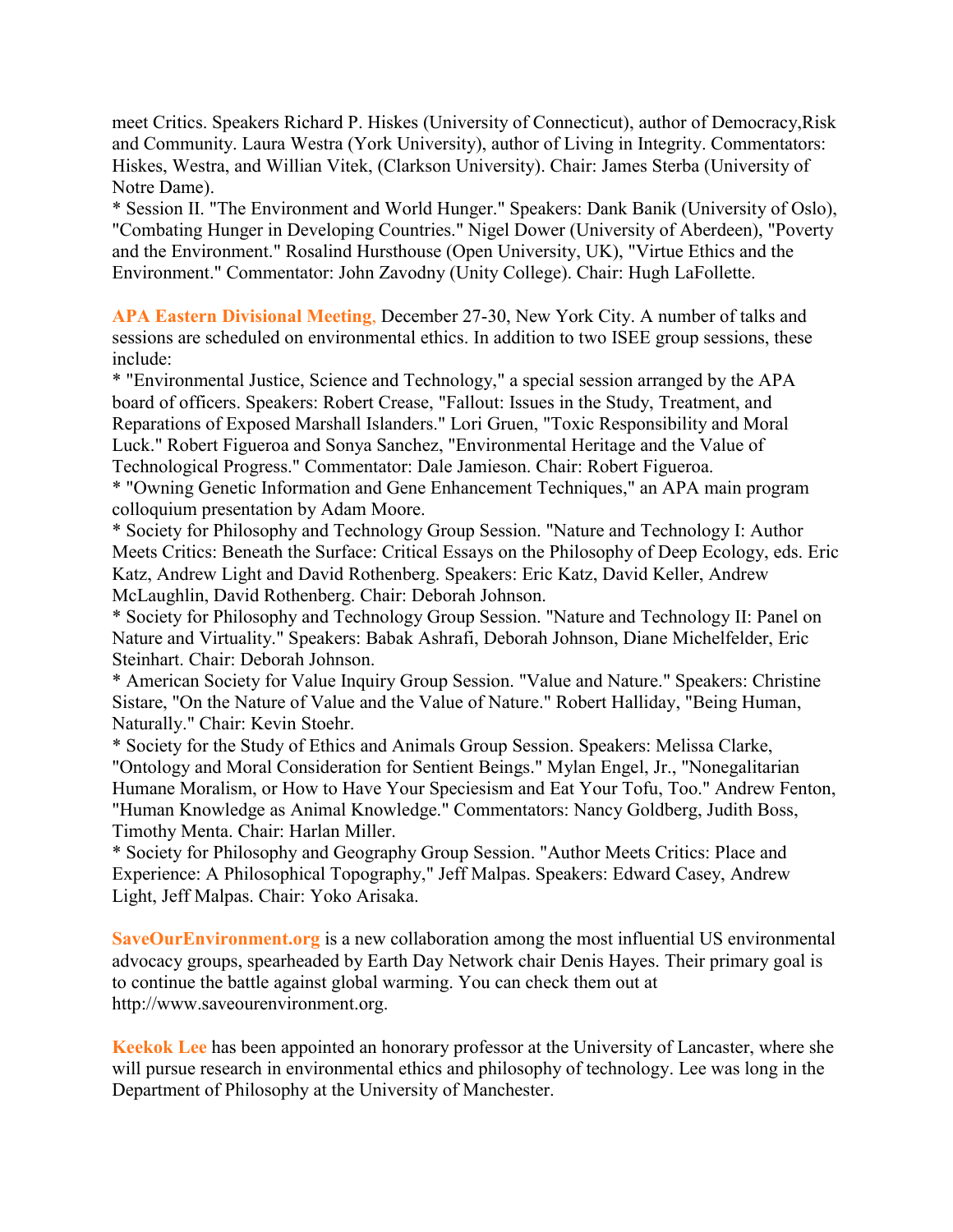**Clare Palmer** has been hired for a position in environmental ethics by the Philosophy Department at Lancaster University. Palmer has written two books, Environmental Ethics and Process Thinking (Oxford University Press: Oxford, 1998) and Environmental Ethics (ABC-CLIO: Santa Barbara and Denver, 1997). Palmer is also founding editor of the journal Worldviews: Environment, Culture, Religion. Her Ph.D. is from Oxford University.

**The International Association For Environmental Philosophy** held its fourth annual meeting, October 7-9, at Penn State University. Edward Casy (SUNY Stony Brook) gave the keynote address, "Finding Face in the Landscape in the Wake of Levinas." President Bruce Foltz moderated. Further sessions:

Session 1. Continental Approaches to Environmental Philosophy. Moderator: James Hatley (Salisbury State University). "Nature Begins and Ends in Wonder: Aesthetics as Exposure to the Promise of Things, in Betrayal," Steven David Ross (Binghamton University). "Postmodern Environments," Hugh J. Silverman (SUNY Stony Brook). " What is Eco-Phenomenology?," David Wood (Vanderbilt).

Session 2. The Environmental Thought of Paul Shepard . Moderator: Joseph P. Lawrence (College of the Holy Cross). "In the Company of Others," Allan Larsen (Slippery Rock University). "Ecological Consciousness," Alphonso Lingis (Pennsylvania State University). Session 3. Environmental Ontology. Moderator: Irene Klaver (University of North Texas). "A Liberating Ecology of the Other: A Hegelian Aufhebung of Levinas for Non-Human Others, Hyo-Dong Lee (Vanderbilt University). "The Nature of Artifacts," Steven Vogel (Denison University. "Nature, Nurture, Environment: How to Find our Way?," Bruce Wilshire (Rutgers University).

Session 4. Natural Science. Moderator: Nathan Andersen ( Eckerd College). "Shifting Ground: Continental Philosophy and the Earth Sciences," Robert Frodeman (University of Colorado) and John Van Buren (Fordham University). "Conservation Biology, Risk, and Scientific Knowledge Production," Wyatt James Galusky (Virginia Polytechnic Institute). "Deleuze's Return to Science as a Basis for Environmental Philosophy," Robert Mugerauer ( University of Texas).

Dialogue on Environmental Philosophy. Moderator: Robert Frodeman (University of Colorado). Guest speaker Eric Barron, Director of the Earth Systems Science Center, Penn State University: "Global Warming and the Future of the Earth."

Session 5. Ethics and After. Moderator: Hwa Yol Jung (Moravian College). "Nature Through the Looking-Glass or, Environmentalism and the Problem of Freedom," Robert Kirkman (SUNY Stony Brook). "Children and the Ethics of Place," Ingrid Stefanovic (University of Toronto). "Imagination and Responsibility: Rethinking Heidegger's Contribution to Environmental Philosophy," Gail Stendstad (East Tennessee State University).

Session 6**.** Panel on Henry Bugbee's Philosophy of Wilderness. Moderator: Edward Casey (SUNY Stony Brook ). Panelists: Douglas Anderson (Penn State), Daniel Conway (Penn State), Edward Mooney, (Sonoma State University), Bruce Wilshire (Rutgers University).

Session 7. Environmental Praxis. Moderator: Carl Mitcham, Colorado School of Mines." Gardening as Environmental Practice," Silvia Benso (Siena College). "Cove Mallard: A Case Study in Environmental Activism," Patricia Glazebrook (Colgate University). "The Inoperative Earth," Brian Schroeder (Skidmore College). "Agrarian Economics," Norman Wirzba (Georgetown College).

**The Sierra Institute**, part of University of California Extension, Santa Cruz, is an academic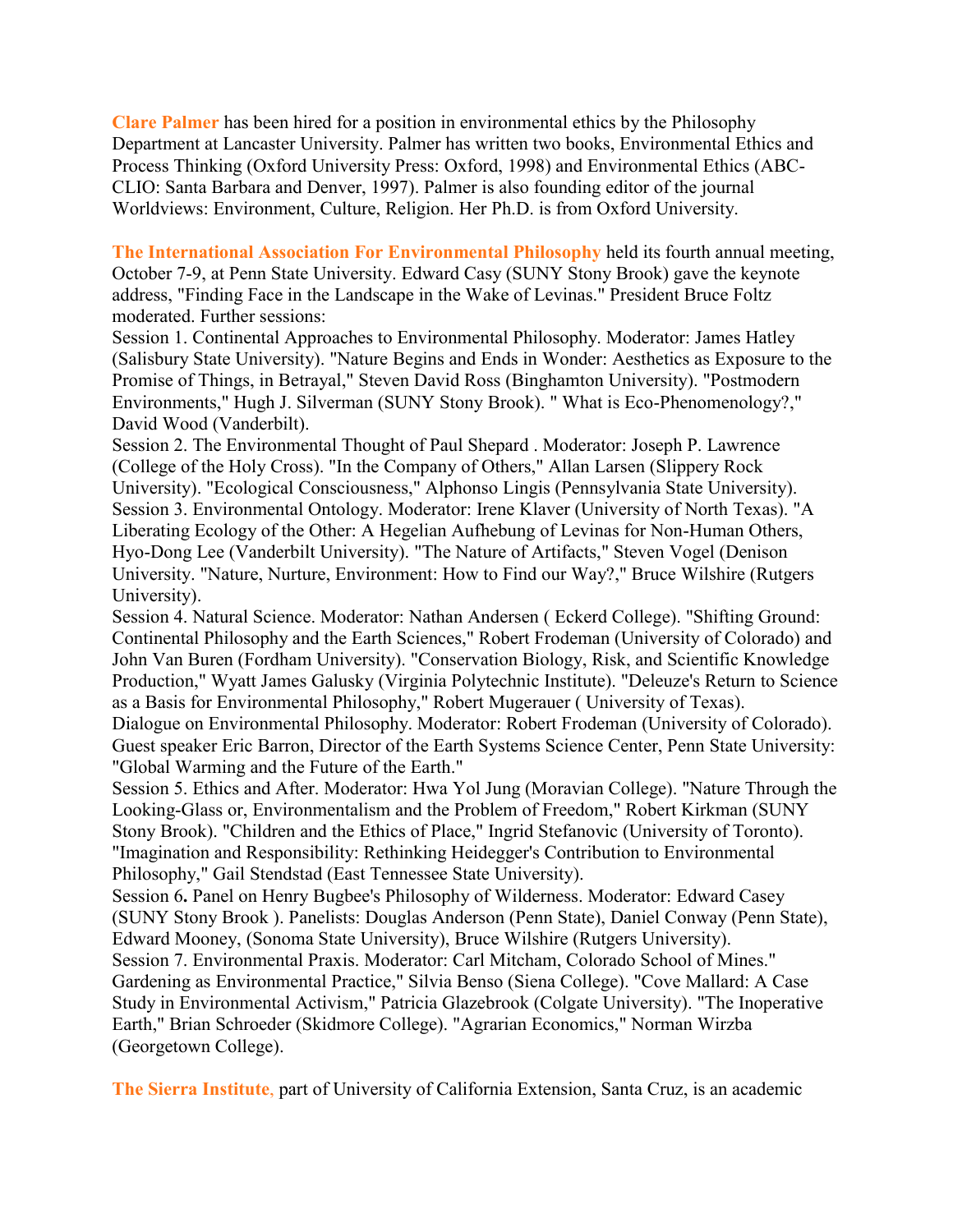field school providing environmental studies programs in ecology, natural history, nature philosophy, conservation biology, and related subjects. Spring courses include "Rewilding California: Ecology and Conservation," "Nature and Culture: Cultural Ecology and Environmental Issues," and "California Wilderness: Nature Philosophy and Religion." They are taught by faculty in the natural sciences, theology, environmental studies, environmental education, and environmental policy and management, among others. For info call 831-427- 6618. Web site: http//www.ucsc-extension.edu/sierra.

**Teresa Kwiatkowska**, ISEE regional contact for Mexico, and Ricardo Lopez Wilchis, presented a paper titled "Genetic Engineering and Environmental Ethics," during the First Iberoamerican Congress of Philosophy of Science and Technology, held in Morelia , Michoacan, September 25- 29. They looked for prudent and permissible ways of applying the newest technology for the good of humans and the environment.

## **Ethologists for the Ethical Treatment of Animals / Citizens for Responsible Animal**

**Behavior Studies**. This advocacy group has been founded by Mark Bekoff and Jane Goodall. The purpose is to develop and maintain the highest of ethical standards in comparative ethological research, in the field and in the laboratory. The latest developments from research in cognitive ethology and on animal sentience are used to inform discussion and debate about the development of scientific standards, ethics and policy. Website: http://www.ethologicalethics.org.

**Euro Environment 2000**, a conference on sustainable development, met this past October in Aalborg, Denmark. The conference is backed by the World Business Council for Sustainable Development (WBCSD). According to WBCSD president Björn Stigson, who chaired the conference: "Business cannot address the sustainable development challenges alone. It must engage in dialogue with all members of society" For a full account of the conference, go to their website at: www.akkc.dk/environment.

**Environmental Science: Meaning in Indigenous Religion** is a forthcoming team- taught course by Lori Colomeda of Salish Kootenai College, Flathead Nation Indian Reservation in Montana, and Eberhard Wenzel of Griffith University in Queensland, Australia. The course offers a cross-cultural exploration of spirituality and science within Native American and Aboriginal communities. Much of the teaching will be done via the internet to accommodate the needs of students in Australia and the United States. The course has been funded by the Templeton Foundation Science and Religion Course Program. Contact Peter M. J. Hess, Associate Director, SRCP, Center for Theology and the Natural Sciences, 2380 Ellsworth St., Berkeley, CA 94704. E-mail: pmjhess@ctns.org. Or: Lisa Stenmark, Western Region, SRCP. Email: ctnswest@ctns.org.

**Environmental Ethics in Yellowstone**. Holmes Rolston, Colorado State University, taught a three day seminar on environmental ethics in Yellowstone National Park, in July, as one of the Yellowstone Institute course offerings. This course has also been taught in other years by David Strong, Rocky Mountain College, Billings, MT. Yellowstone Institute is an interpretive division of the National Park, and offers over a hundred short courses each year interpreting park fauna, flora, and natural history. Website: www.YellowstoneAssociation.org. E-mail: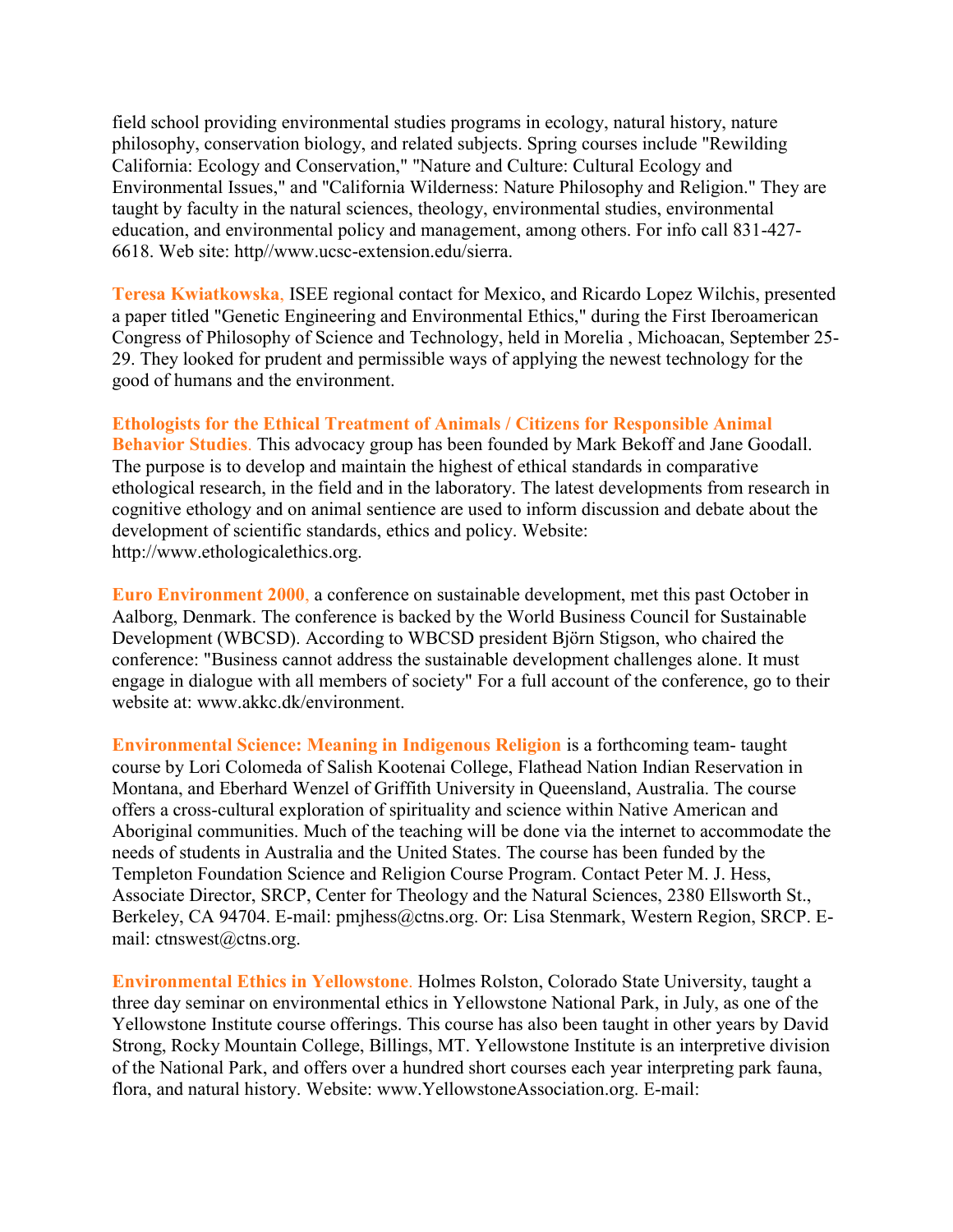ya@YellowstoneAssociation.org. P. O. Box 117, Yellowstone National Park, WY 82190.

**Environmental Ethics in Pakistan**. In the North-West Frontier Province, the Institute of Education and Research, University of Peshawar, in collaboration with World Wildlife Fund-- Pakistan's Peshawar office, introduced a new core course for pre-service trainee teachers in the one year degree programme of Bachelor of Education. The course title is "Perspectives of Education and Contemporary Social Issues" and has sections dedicated to Environmental Ethics. It was introduced through the efforts of Ex-director Dr. Zulfiqar Gillani and Nasir Azam Sahibzada, Manager of Education for WWF--Pakistan. This is the first effort of its kind in Pakistan and could prove to be a turning point in the education of teachers. The course developers are working on short training courses in environmental ethics for teachers and would welcome support in the shape of material and ideas. For more information please contact Nasir Azam Sahibzada at naasir1@email.com. **The National Wilderness 2000 Conference** was held in Denver, Colorado, September 7-9. Nearly 500 people from across the country came to join in a weekend of inspiration, education and celebration. Issues discussed included wilderness management, rural organizing, art & wilderness, outreach to broader constituencies and many others. Forest Service Chief Mike Dombeck's stirring speech on the importance of wilderness can be found at www.fs.fed.us/intro/speech/Wildfinl\_web.htm.

**Want to vote to protect the environment?** The League of Conservation Voters helps U.S. environmentalists cast green votes, by providing non-partisan analyses of candidates' voting records at state and federal levels. Check www.voteenvironment.org for information on your state legislators, governors, U.S. representatives and senators

#### **OPPORTUNITIES**

**Iowa State University**, Ames, IA. Postdoctoral Teaching Fellow in Ethics and Agricultural Biotechnology. Ph.D. by start date, June 1, 2001. Three responsibilities: (a) Research in ethical issues associated with genetic modification of plants, foods, and/or animals; (b) Teach one section each semester of the introductory ethics course in the Philosophy Department; (c) Develop and teach new curricular materials in life science ethics for educators of high school students and non-university adults. \$35,000 plus full benefits and \$2,500 travel fund. One year. Possibility of renewal up to three years. For more information and an application, go to: http://www.biotech.iastate.edu/bioethics/jobpostings.html or contact Dr. Gary Comstock, Bioethics Program Coordinator, 402 Catt Hall, Iowa State University, Ames, IA 50011. Phone: 515-294-5400. E-mail: bioethics@iastate.edu. Deadline is Dec. 15, 2000, or until position is filled. Iowa State University is an AA/EEO employer.

**Jobs for Philosophers**. The job market for philosophers seems to be improving. The latest issue of the A.P.A.'s "Jobs for Philosophers" (volume 147), the main source for academic job listings in philosophy in the U.S., lists 316 positions, the most this editor has ever seen. The number of positions requiring or accepting an area of specialization or area of competence in environmental ethics is also unprecedented. ("Area of specialization" tends to mean "scholarship in an area," "area of competence" tends to mean "able to teach a course in an area.") Listed below are all those job descriptions which list an AOS or AOC in environmental ethics, environmental philosophy, or philosophy of technology. Not listed are other job descriptions for which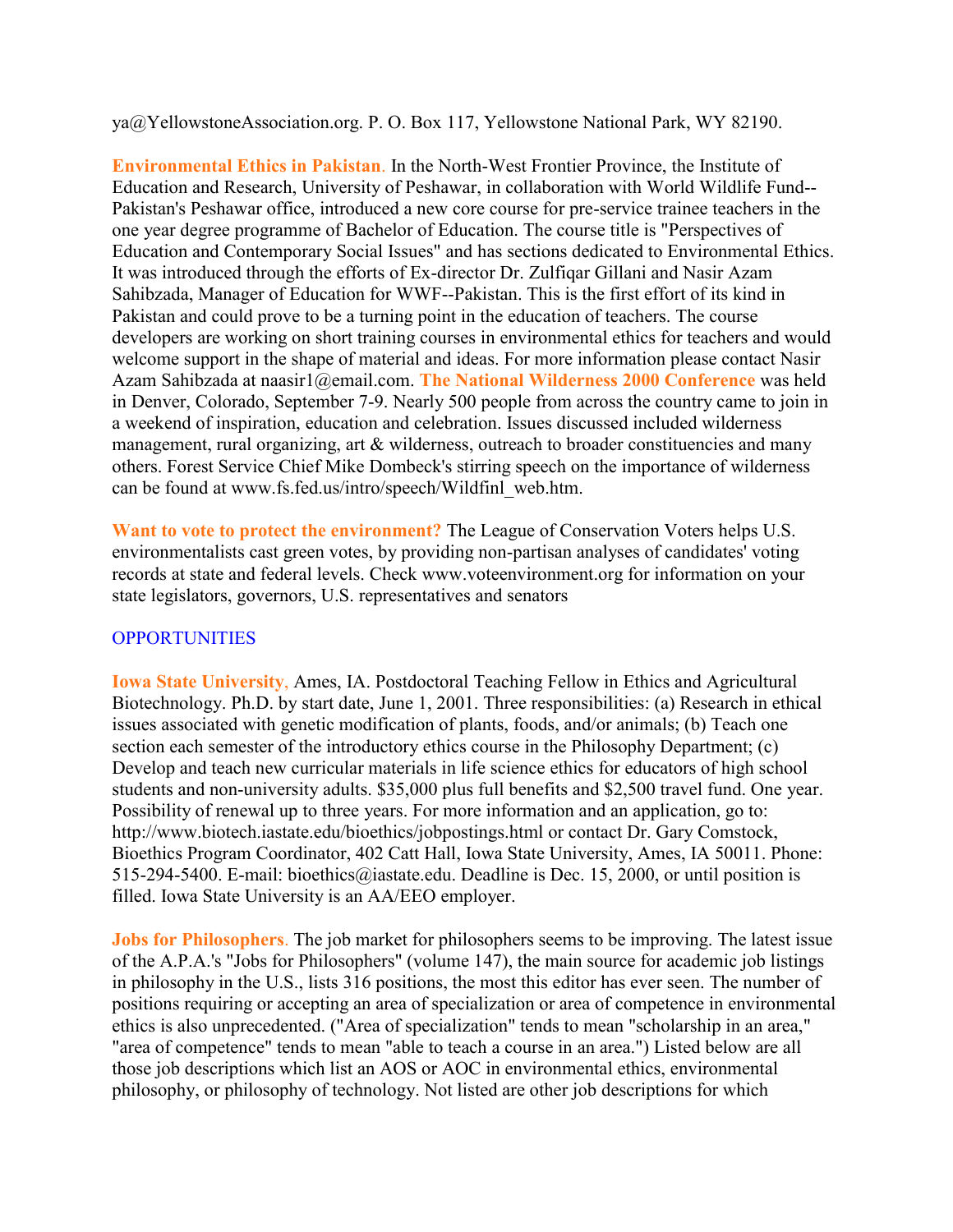environmental ethicists may be qualified, such as ethics, applied ethics, bioethics. These listings are brief, due to space constraints, and many of them are coming up against their due dates. Anyone interested in these positions should immediately contact the institutions for further information. Anyone interested in obtaining an academic position in environmental ethics in the U.S. should subscribe to "Jobs for Philosophers," further information available at www.udel.edu/apa:

\* **Binghamton University, State University of New York**. Binghamton, NY. Assistant Professor of Philosophy, tenure track. AOS: Environmental Ethics and Policy or Ethical Theory. AOC: Environmental Ethics and Policy. Contact: Chair of Search Committee, Philosophy Department.

\* **Connecticut College**. New London, CT. Assistant Professor of Philosophy, tenure track. AOS: Philosophy of Science with concentration in the Life Sciences. Concentration should emphasize both the metaphysical/epistemological and bioethical challenges posed by contemporary science and technology. Contact: Lawrence Vogel, Department of Philosophy, Connecticut College.

\* **University of Delaware**. Newark, DE. Open rank, tenure track. AOS: Bioethics. AOC: Ethical issues in biology, medicine and biotechnology. Contact: Michael Rea, Chair of Search Committee, Philosophy Department.

\* **Moravian College**. Bethelehem, PA. Two-year position. AOS: open, but department is interested in candidates who focus on one or more of the following: nonwestern philosophies or cultures, previously marginalized voices, philosophy of technology, the environment, or science studies. Contact: Miguelina Ortiz, Philosophy Search Committee.

\* **Rutgers University**. Newark, NJ. Assistant or Associate Professor of Philosophy, tenure track. AOS: Applied Ethics and/or Political Philosophy, with a demonstrated research interest in public policy issues having to do with urban concerns, including poverty, educatin and the environment. Contact: Pheroze Wadia, Search Committee Chair, Philosophy Department.

\* **Stetson University**. Deland, FL. Assistant Professor of Philosophy, tenure track. AOS: Ethics. AOC: History of Philosophy and Applied Ethics (Environmental, Feminist, or Medical). Contact: www.stetson.edu/departments/philosophy.

\* **Kent State University**. Kent, OH. Assistant Professor of Philosophy, tenure track. AOS: Biomedical Ethics, Philosophy of Law, Social Philosophy, or Philosophy and Technology Studies. Contact: Assistant Dean Robert Sines, Trumbull Campus, Warren OH.

\* **Oakland University**. Rochester, MI. Assistant Professor of Philosophy, tenure track. AOS: Ethical Theory. AOC: Applied Ethics, ethical issues arising out of science and technology preferred. Contact: Paul Graves, Chairman, Philosophy Department.

\* **Iowa State University**. Ames, IA. Assistant Professor of Philosophy, tenure track. AOS: Ethical Theory. AOC: Philosophy of Technology. Contact: philosophy department.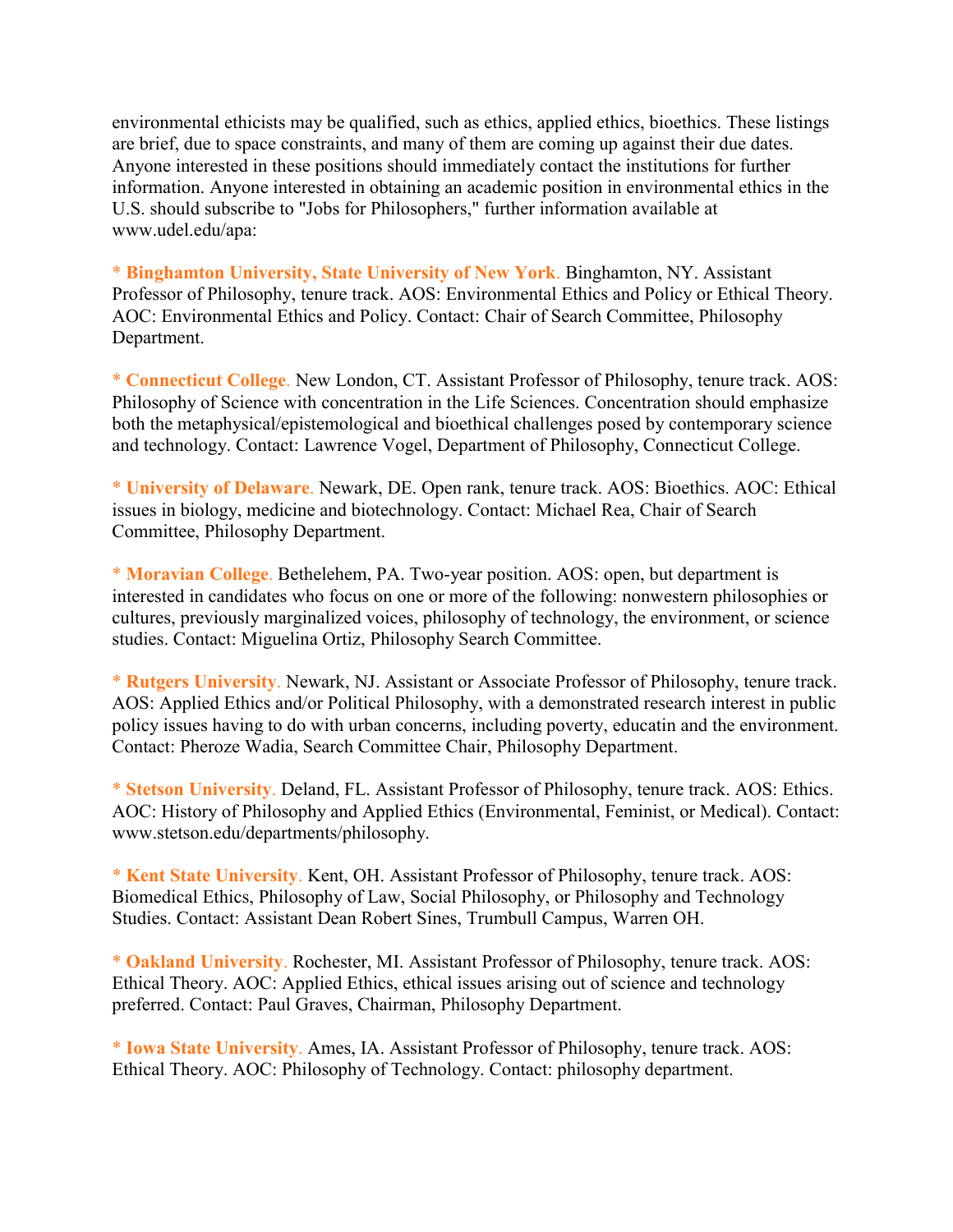\* **University of Missouri**. Columbia. MO. Kline Professor of Philosophy, tenured. AOS: Ethical Theory, with interdisciplinary interests in bioethics, including veterinary and agricultural issues. Contact: Paul Weirich, Chair, Philosophy Department.

\* **University of Missouri**. Columbia. MO. Visiting bioethics scholar, one year. AOS: Bioethics and/or biopolicy, as it effects medicine or agricultural biotechnology. Would work with groups performing federally funded research on (1) corn and soybean genomes, (2) development and reproduction of domestic animals including animal cloning, and (3) human genetics. Contact: R. Michael Roberts, Chair, Molecular Biology Program.

\* **Southern Illinois University**. Carbondale, IL. Assistant Professor of Philosophy, tenure track. AOS: Feminist Theory. AOC: history of philosophy, environmental philosophy, or contemporary continental philosophy. Contact: Kenneth Stikkers, chair, philosophy department.

\* **University of Colorado**. Boulder, CO. Assistant Professor of Philosophy and Environmental Studies, tenure track. AOS: Environmental Ethics/Philosophy. AOC: strong interdisciplinary interests in environmental studies (e.g: philosophy of biology). Contact: Graham Oddie, Chair of Search Committee, Philosophy Department.

\* **Texas Tech University**. Lubbock, TX. Open rank, tenured or tenure track. AOS: Environmental Ethics. AOC: open. Contact: Frederick Suppe, Chair, Search Committee C, Philosophy Department.

\***University of Alaska**. Anchorage, AK. Assistant Professor of Philosophy, tenure track. AOS: Applied Ethics, particularly environmental and professional ethics (excluding biomedical ethics). AOC: preference for Eastern philosophy or comparative religion, with teaching interest in feminist philosophy and/or history of philosophy. Contact: Philosophy Department.

\* **California State Polytechnic University**. Pomona, CA. Assistant Professor of Philosophy, tenure track. AOS: Philosophy of Science. AOC: Philosophy of Technology, others. Contact: Dr. Judy Miles, Chair, Philosophy Department.

\* **University of California**. Davis, CA. Director of Science and Technology Studies Program. AOS: strong scholarly and teaching accomplishments in some field of social, historical or philosophical studies of the natural or social sciences, medicine, or engineering. Contact: Search Committee Chair, James Griesemer, Science and Technology Studies Program. Phone: 530-752- 1068. E-mail: jrgriesemer@ucdavis.edu.

\* **McGill University**. Montreal, Quebec. Assistant Professor, tenure track. Position shared by philosophy department and the School of Environment. AOS: Philosophy of Biology, including philosophical problems associated with bodiversity, the theory of evolution, genetics, and population genetics. AOC: Philosophy of Science. Contact: P. Buckley or Peter Brown, Philosophy Department. Note to jobseekers: Canadian Universities rarely give serious consideration to American applicants.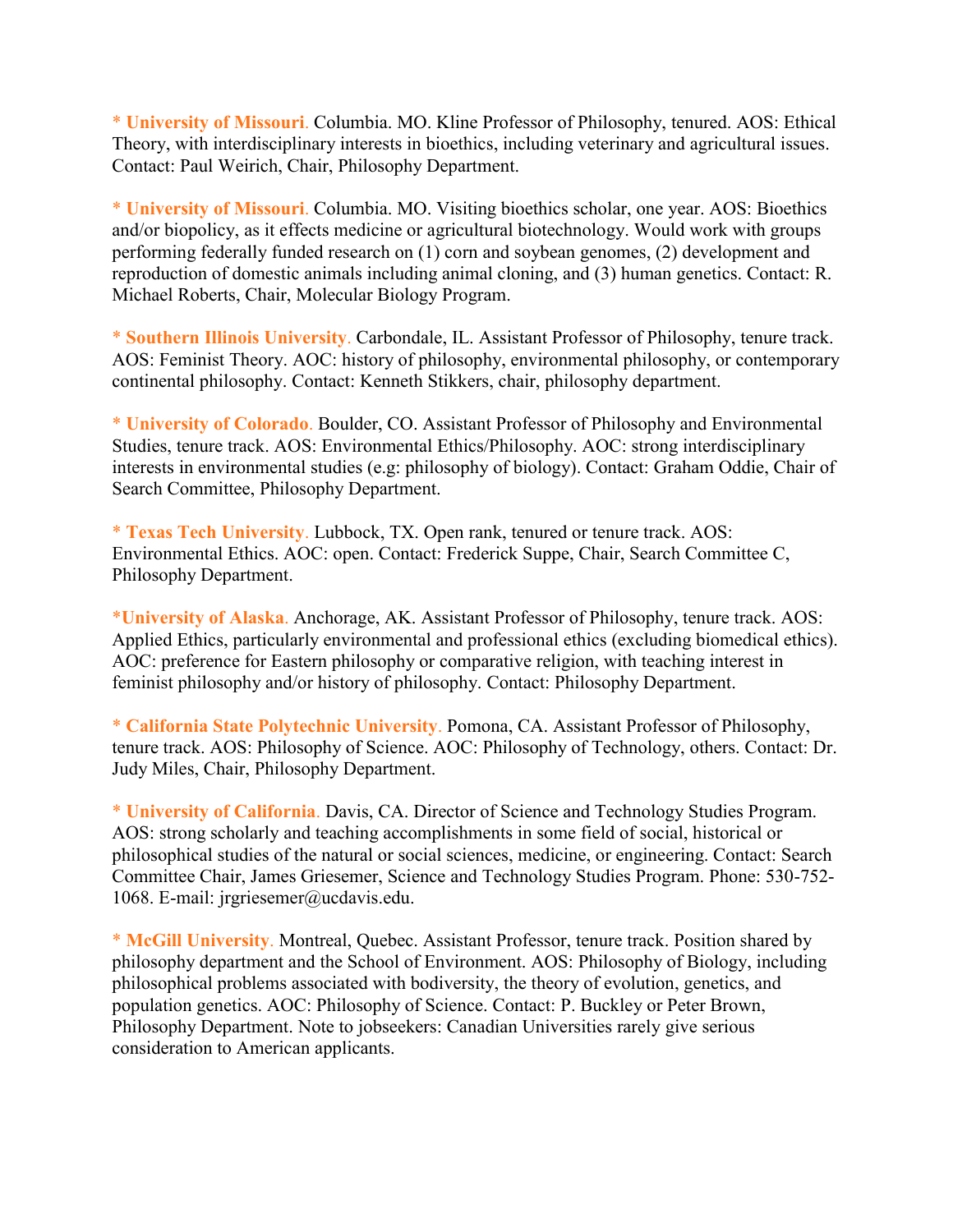\* **National University of Singapore**. Singapore. Assistant Professor of Philosophy, tenure track. AOS: Ethics (including applied ethics), others. The philosophy department currently has two active research components: a studies in Chinese philosophy group and a bioethics study group. Contact: Alan K. L. Chan, Deputy Head, Philosophy Department. E-mail: phihead@nus.edu.sg. Website: <http://www.nus.

edu.sg/NUSinfo?Appoint/arts-phi.html.

# **CONFERENCES AND CALLS FOR PAPERS**

ISEE Group Sessions. Proposals are invited for individual papers or group sessions for the APA Western, Central and Eastern Division meetings. For the Western, contact ISEE newsletter editor Phil Cafaro, acting for ISEE treasurer Max Oelschlaeger. Particularly welcome would be offers to comment on papers at the next divisional meeting, April, 2001. For the central, contact ISEE secretary Laura Westra. For the Eastern, contact ISEE Vice-President Dale Jamieson. Addresses at the end of the newsletter. The deadline for proposals is September 1 for the Western and Central, March 1 for the Eastern.

**Man and Nature in the New Millennium**, an international conference to be held November 27- 29, 2000, in Donghaidao, Zhanjiang city, Guangdong province, China.

What are living organisms and what are their proper places in the Universe? How can we restore harmony between man and Nature? How can we expand human cognitive potentials, in order to achieve new developments in scientific knowledge and stimulate the health of the people of the Earth? These are some of the issues which the Conference proposes for discussion. They invite scientists and specialists in the spheres of Ecology and Environmental Protection, Philosophy, Medicine (Western, Eastern, Alternative), Biology, Physics and Quantum Physics, Chemistry, the Life Sciences, and all other fields, connected with the study of the relations between Man and Nature, to take part. Contact the organizing committee for further information. Telephone: 0086- 759-2964303, 0086-759-2962333, or 0086-759-2964307. Fax: 0086-759-2965198. Email: hanlin@bol.bg; hanlin\_academy@altavista.com.

**Biotechnology**. Essays are invited for an edited volume on varied aspects of biotechnology. Essays may address intellectual property rights, the environment and biotechnology, political and economic dimensions, military uses of biotechnology, social consequences of biotechnology, case studies, practical proposals, and related issues. The editors seek a range of essays that address the theoretical issues, empirical realities and practical policies surrounding this important issue. Articles are due January 15, 2001. Please send articles by email to Lois Ann Lorentzen (lorentze@usfca.edu) AND Eduardo Mendieta (mendietae@usfca.edu). They may also be reached at the University of San Francisco, 2130 Fulton Street, San Francisco, CA 94117.

**Environmental Virtue Ethics.** Philosophy in the Contemporary World, an international journal devoted to applying philosophy to contemporary issues, solicits papers for a special issue on the topic: Environmental Virtue Ethics. Submissions can be literary or analytic, theoretical or casebased, radical or reformist. All approaches are welcome, including ecofeminism, deep ecology, Kantianism, utilitarianism, eudaimonism, etc. Submissions should be 9,000 words or less and include a short abstract. One copy, print or electronic, is sufficient. For submissions or inquiries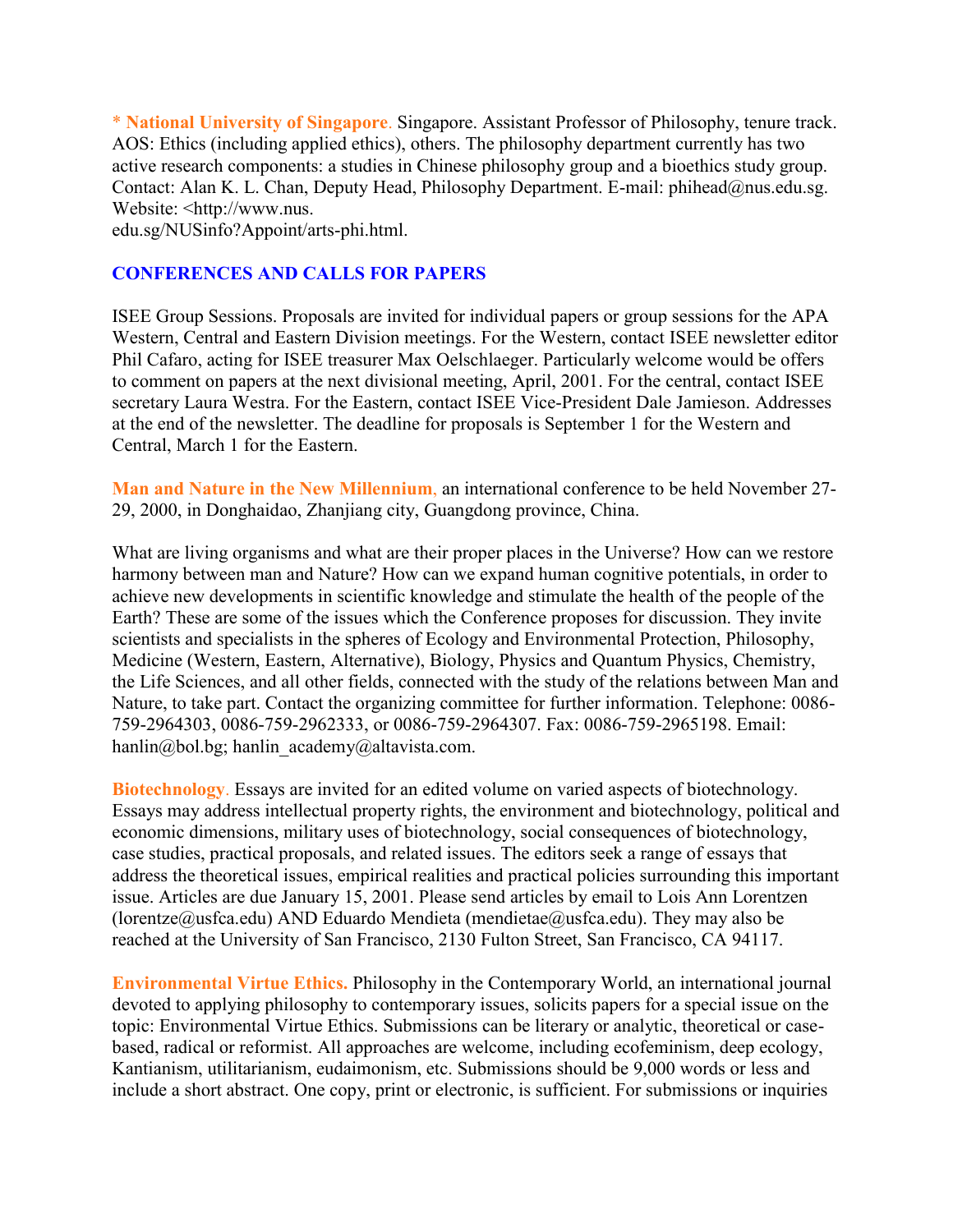contact guest editor Philip Cafaro, Department of Philosophy, Colorado State University, Eddy Hall 226, Fort Collins, CO 80521. Phone: 970-491-2061. Fax: 970-491-4900. E-mail: cafaro@lamar.colostate.edu. Submission deadline: February 1, 2001.

**Carson Conference.** Nature and Environmental Writers - College and University Educators (NEW-CUE), a non-profit, environmental education organization, invites submissions for the first Annual Writers' Workshop and Conference in honor of Rachel Carson, June 12-15, 2001 in Boothbay Harbor, ME. The event will be both a scholarly and a social occasion, and they welcome submissions that represent a 15-minute reading by the author. There will be an opportunity to hear keynote and plenary speakers discuss their work, to meet with publishers, and to informally share your writing and explore ways in which the various genres respond to the environmental challenges of the 21st Century.

New and established writers, instructors, and practitioners are encouraged to send examples of their work: essays, poems, children's literature and selections from fiction and journalism, illustrating the environmental issues raised by Rachel Carson, who blended science with a lyrical appreciation of nature. Submissions should include a cover page with the author's full name, institutional or organizational affiliation, and contact information including mailing address, phone, fax and e-mail address. Submissions should be typed and no longer than three pages, with the author's name included on each page. Please send surface mail, fax or e-mail before November 1, 2000 to: Barbara Ward Klein, President NEW-CUE, C/o St. Thomas Aquinas College, Sparkill, NY 10976. Phone: 845-398-4247. Fax: 845-398-4224. E-mail: newcue@care2.com. Further information on the event can be found on the organization's web-site at http://www.new-cue.org.

**Indian Philosophical Congress: Platinum Jubilee Session**. The IPC will meet December 28- January 1, in New Delhi, with a conference theme of "Spirituality, Science, and Technology." For further information contact: S.R. Bhatt, MP-23 Maurya Enclave, Pitampura, Delhi-110034, India. E-mail: csc@dell2.vsnl.net.in.

**Acada Books**, founded in 1997, publishes college texts and supplements that encourage a transformation in the relationship of people to the natural world. They are seeking book manuscripts on environmental topics, and are specifically interested in book ideas that are tailored for undergraduate college courses and take an interdisciplinary approach to the subject. To learn more about them and how to submit your book idea, please visit their website at www.acadabooks.com or call toll free at (888) 242-6657.

**The 12th Bienniel International Conference of the Society for Philosophy and Technology**, will be held July 9th-11th 2001, at the University of Aberdeen, Scotland. Papers are invited on any topic relevant to the conference them--"Nature and Technology"--or to philosophical considerations of technology in general. The new deadline for submissions is November 15, and late submissions are possible. Contact Andrew Light, Conservation Education Program, 246 Greene Street, Suite 300, New York University, New York, NY 10003, USA. Fax: 212-995- 4832. E-mail: andrew.light@nyu.edu.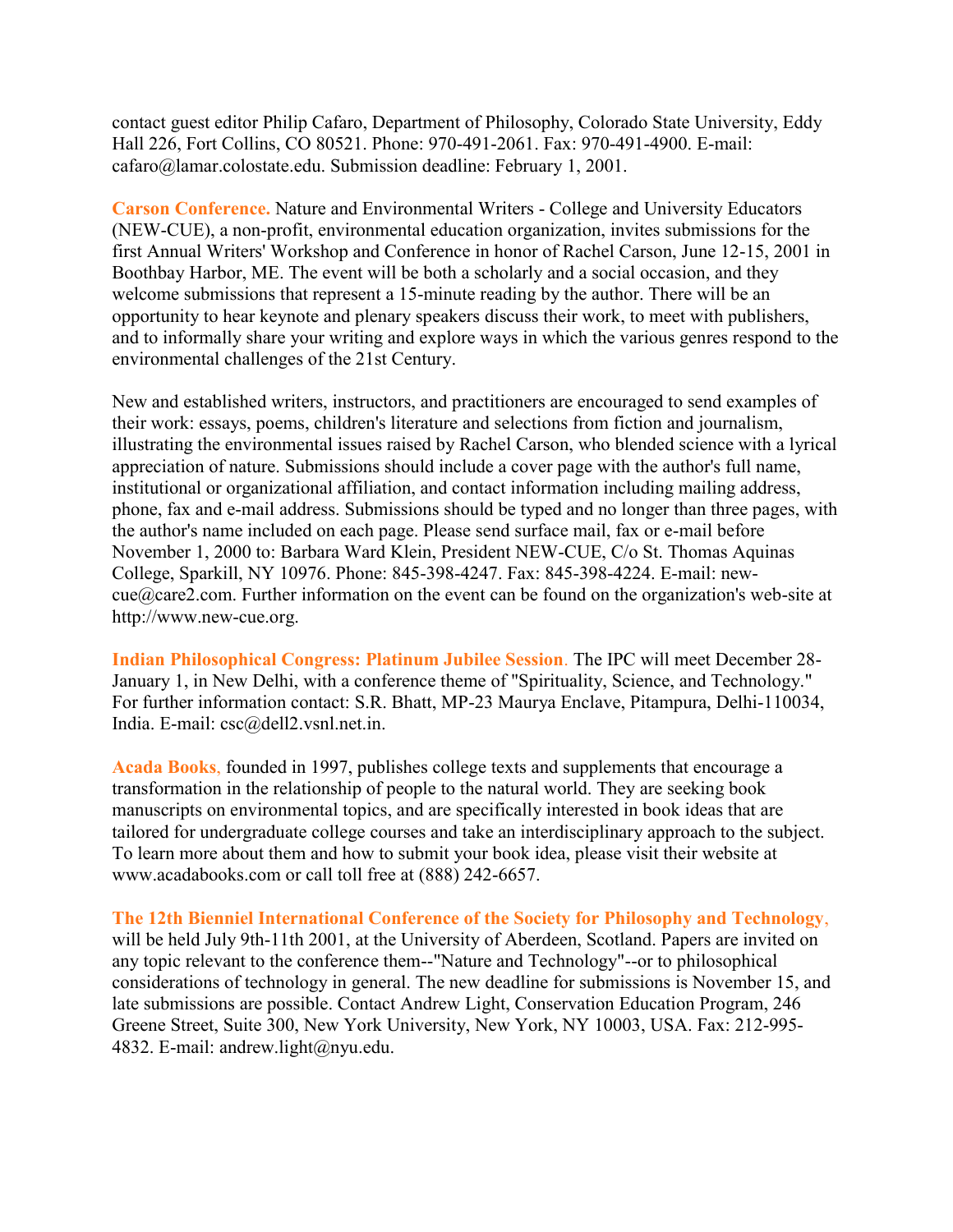**Global Challenges**, an environmental meeting, will convene November 5-l0, 2000, in San Jose, Costa Rica. It will take place at the University for Peace, now joined with the Earth Charter Organization, under the leadership of Maurice Strong, Rector.

**Rio Ten Years Later**. In 2002, the world takes a critical look back at the historic UN Conference on Environment and Development held in Rio de Janeiro, Brazil. There will be many UN-sponsored and national conferences and working groups on various aspects of sustainability and biodiversity protection. It is time to start now to make the ten-year review comprehensive, frank and useful. The U.N. Commission on Sustainable Development (CSD) Secretariat welcomes input into this massive effort. For further information, contact their website: www.un.org/rio+10.htm.

# **ENVIRONMENTAL ETHICS IN TAIWAN**

J. Baird Callicott, who has traveled to Taiwan three times in the past year, sends us this special report:

Geographical background: Shaped like a sweet potato, Taiwan is 395km long (north-south), 144km wide (east-west), and separated from mainland China by a strait 160km across. It is bisected by the Tropic of Cancer. Over 90% of the human population of 22-23 million is concentrated in the fertile western coastal plain. Taiwan lies at the subduction zone where the Philippine Sea tectonic plate collides with the Eurasian, giving rise to precipitous mountains, hot springs, sulphurous vents, and frequent earthquakes. The mountains rise straight out of the Pacific Ocean on the east side of Taiwan and occupy about two thirds of the island. Jade Mountain, the highest peak, is 3952m high. The climate is subtropical, but varies considerably with elevation.

Demographical background: The indigenous people of Taiwan are related, ethnically and linguistically, to island peoples to the southeast, especially those of the Philippines. European contact began in the1500s. Southern Taiwan was partly colonized by the Dutch beginning in 1624 and northern Taiwan by the Spanish beginning in 1626. The Dutch drove the Spanish out in 1642, and were themselves expelled by the Han Chinese in 1661. The Han population steadily increased by immigration, mostly from Fujian, right across the Taiwan Strait, but also from Henan in northern China. At first, the Han co-existed, not always peaceably, with the indigenous peoples. Thereafter, the aboriginal population was dramatically reduced by disease. Survivors and their descendants retreated to the mountains. Today, indigenous people represent about 2% of the population. Most live on "preserves" (comparable to American Indian reservations) located in mountain valleysand the vast majority ( $>90\%$ ) of Taiwan's population is, ethnically, Han Chinese.

Political background: Taiwan became a province of China in 1885, during the Ching dynasty, China's last. In 1895, at the end of the Sino-Japanese war, Taiwan was ceded to Japan, which ruled Taiwan for the next 50 years. Meanwhile, in 1911, China became a republic, under the leadership of Sun Yat-sen. After Dr. Sun's designated successor, Yuan Shi -kai, died of cancer in 1916, a power struggle ensued from which Chiang Kai-shek's Kuomintang (KMT) party emerged in control of the Republic of China (ROC). At the end of WWII, Taiwan was returned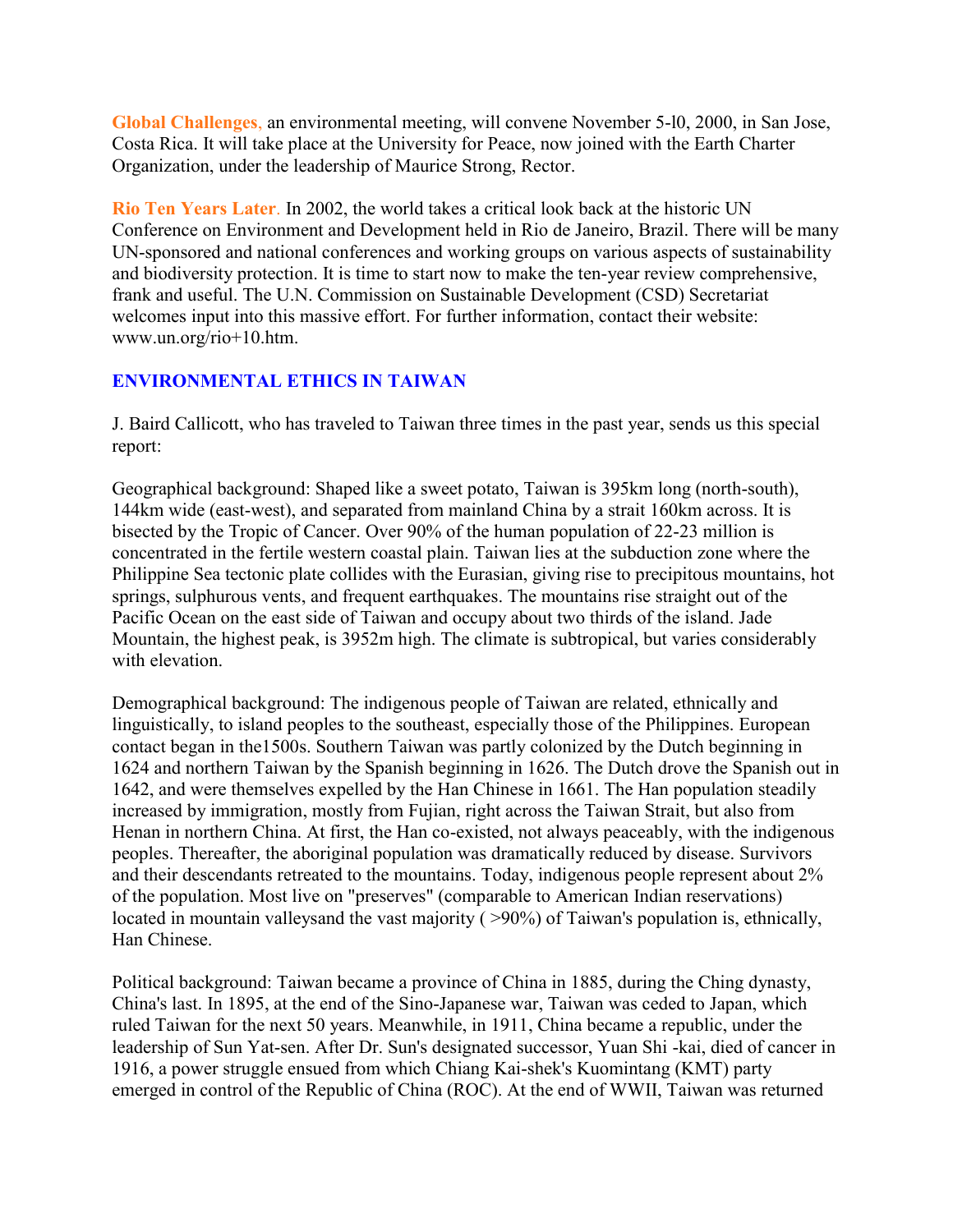to Chinese rule. The post-war Chinese government of Taiwan was so corrupt and incompetent as to provoke riots on February 28, 1947, which were brutally repressed. Between 10,000 and 30,000 Taiwanese were killed, including almost all of the Taiwanese intelligentsia. Martial law was then declared and not revoked for forty years. In 1949, Chiang Kai-shek was forced to move the ROC government (along with many national treasures) to Taiwan, and Mao Tse-tung established the People's Republic of China (PRC), ruled by his Communist Party. In 1971, the ROC was replaced by the PRC in the United Nations; and in 1979, the United States recognized the PRC as the legitimate government of China. Chiang Kai-shek died in 1975. He was succeeded by his son, Chiang Ching-kuo, who held office until his own death in 1988, but allowed the formation of an opposition party, the Democratic Progressive Party (DPP) in 1986, and lifted martial law in 1987. The Taiwanese-born Lee Teng-hui succeeded Chiang Ching-kuo as president, and instituted more democratic reforms, including a free press and free election of the National Assembly. In 2000, the DPP candidate, Chen Shui-bian was elected president.

The search for a national identity: For more than a century, Taiwan has been politically and economically separate from China, first during the fifty years of Japanese colonization, and then during the last sixty years of the ROC - PRC split. But just as surely, the Taiwanese national identity has been repressed. The Japanese imposed their own language and culture on the Taiwanese, and the KMT was obsessed with retaking the mainland and maintaining the illusion that Taiwan was but the temporary seat of the legitimate Chinese government and the temporary home of genuine Chinese civilization and culture. A large part of the present recovery of a distinct and independent national identity in Taiwan is an appreciation of place, of environment. It seems not accidental that Taiwan inaugurated a system of national parks in the mid-1980s, just as Chiang Ching-kuo and Lee Teng-hui were liberalizing the government. Today 6 national parks comprise 8.5% of the territory. Within the national parks, and in many other places, the Taiwanese are rediscovering their own culture and history. For example, in Yangmingshan National Park, near Taipei, the capital city, old foot roads of commerce, shrines of the land deity (a major object of worship in Taiwan), and sulphur mines more than 800 years old are being discovered and restored. The U.S. government's "one China policy" and the intransigence of the Beijing government prevents the realization of the aspirations of the Taiwanese to become the Republic of Taiwan and enjoy full membership in the international community of nations.

Major Environmental Issues: Dreaming of a triumphant return to the mainland, the KMT woefully neglected building an infrastructure in Taiwan. Public transportation in Taiwan's major cities is substandard. To get around, many people ride air-polluting motor scooters (10.2 million) and drive cars (5 million). The government is now trying to eliminate the more egregious twostroke type scooter. Only 7% of Taiwanese households are connected to a sewage treatment system; only 36% of those in Taipei. As a consequence, lowland reaches of the island's rivers are grossly polluted. Fortunately, at higher elevations the rivers are much cleaner; and many mountain streams are virtually pristine. The government is going forward with plans, despite strong popular opposition, to build a fourth nuclear power plant, north of Taipei, ironically right on Taiwan's best swimming beach. In southern Taiwan, the government has suspended plans- but not necessarily permanently--to dam the Laonung River above the small city of Meinung, to augment freshwater resources for expanding steel and computer industries around Kaoshiung. The dam would adversely affect a population of the yellow butterfly (Catopsilia Pomonai) in the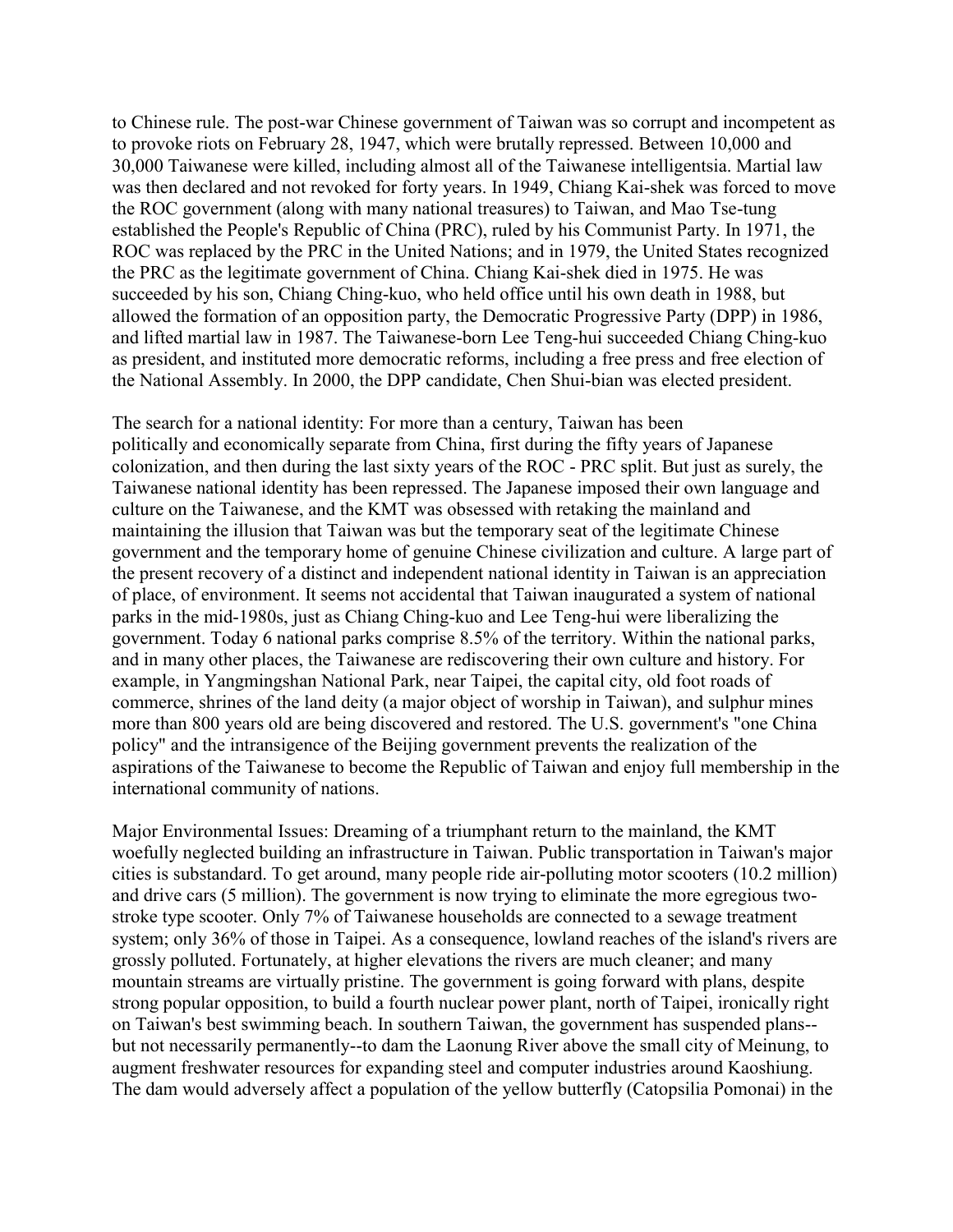river valley, whose annual mass migration is of local cultural significance, and would threaten the residents of Meinung, because the dam site is subject to seismic activity.

Issues of Environmental Justice: The creation of a system of national parks in Taiwan has dispossessed some aboriginal peoples. The national parks are conceived and administered on the US model, and thus exclude human habitation and subsistence activities. In a heavy-handed effort to conserve Taiwan's fauna, all hunting has been banned. Because hunting was traditionally a mainstay of their subsistence and culture, aboriginal people are actively seeking the restoration of their hunting rights. If the Meinung dam project is stopped, the government may try to build its reservoir on aboriginal lands. It is vital to the future of environmental ethics in Taiwan to find win-win solutions to conflicts between aboriginal land tenure and subsistence rights, on the one hand, and nature preservation and species conservation, on the other. One aboriginal tribe, the Tsou tribe in Chiayi County, is experimenting with ecotourism as a source of income that is consistent with environmental and cultural conservation.

Organizations for Environmental Ethics in Taiwan: Led by Chen Tzu-mei, the Taiwanese Christian Ecological Center energetically promotes ecological literacy in Taiwan through activism, lectures, conferences, study groups, and translations of the works of Aldo Leopold and contemporary environmental philosophers. Other organizations include: the Meinung People's Association, whose motto is "good mountains and good waters left for children, good men and good women fighting against dams "; the Eco-Conservation Alliance; the Taiwan Watch Institute; Ecoscape Formosana; The Association of Taiwan Land Ethics (formed before the works of Aldo Leopold had become known in Taiwan, during the last few years). For more information contact (Nancy) Chen Tzu-mei at tctcenvr@ms6.hinet.net.

# **ENVIRONMENTAL ETHICS IN IRELAND**

A special report from Mark Rowlands, Department of Philosophy, University College, Cork, Ireland:

1. Historical Overview. Ironically enough, many of the environmental problems facing Ireland today stem more or less directly from one source: its non-participation in the industrial revolution. The more direct ways centre around successive Irish government's industrial policies, beginning with the Sean Lemass administration of 1959-66. Inheriting a country with a very low standard of living, and high unemployment and emigration rates, Lemass's government allocated what was then an unprecedented £220 million to encourage foreign investment, in the form of grants and tax incentives. Orchestrated by the Irish Development Authority (IDA), Ireland, between the mid 1980s and early 1980s, became, in effect, an open door to chemical, pharmaceutical and other polluting industries: a door opened by, initially, an almost complete lack of environmental regulation, and then, later, by an unwillingness to enforce what regulations were in place.

Today, more than 50% of all Multinational Corporations (MNC's) operating in Ireland, are subsidiaries of US corporations. The vast majority of these engage in highly polluting bulk production. Raw materials are imported, processed, and exported for finishing elsewhere. Wastes are disposed of in Ireland, at low cost relative to the more regulated disposal required by the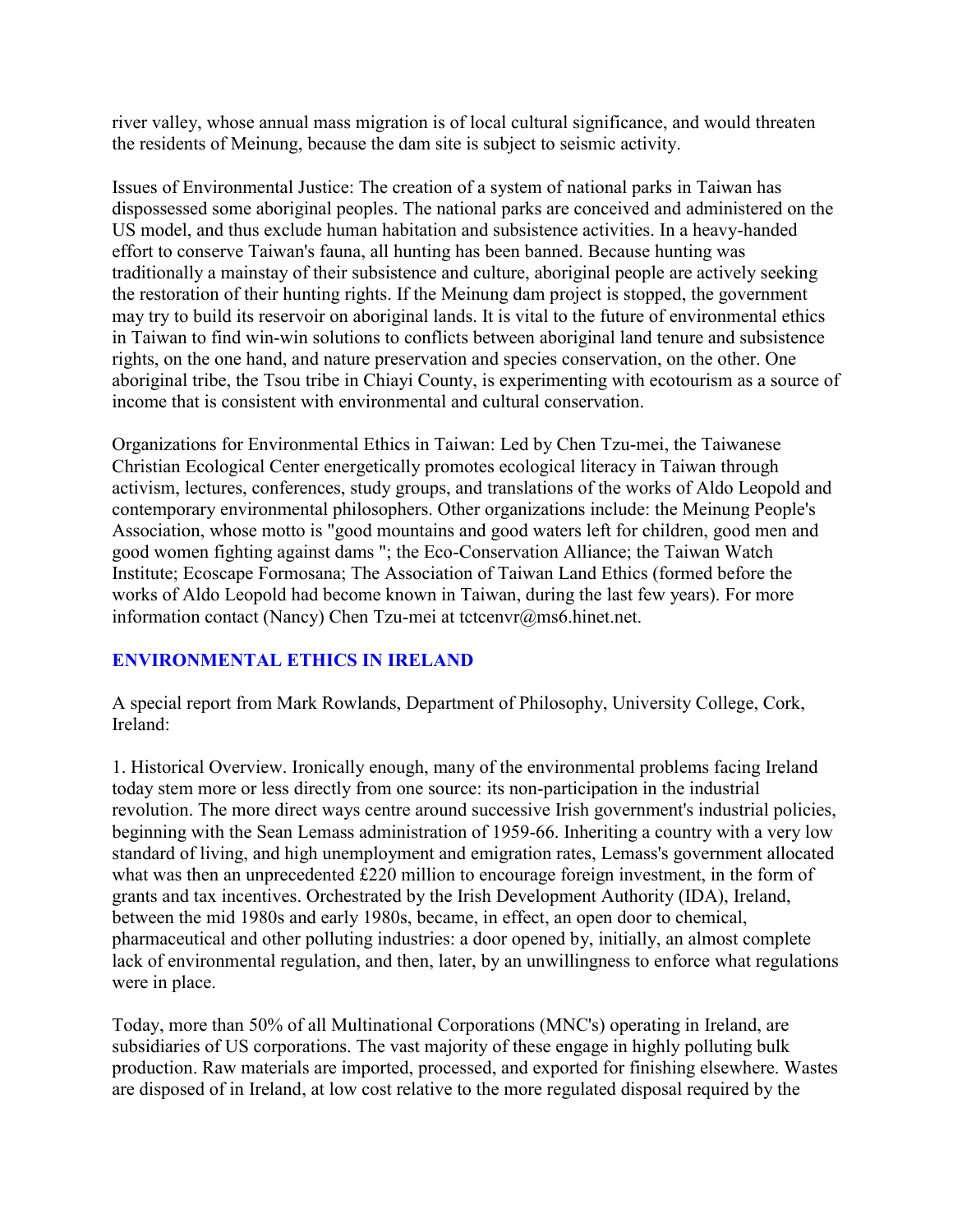parent company's country and most other Western nations. In the Irish pharmaceutical sector alone, there are over 120 subsidiaries of foreign MNCs, which employ 15,000 people and export over \$12 billion per annum (more than 20% of total Irish exports). In other words, in a little over a quarter of a century, Ireland moved from being a negligible exporter of pharmaceuticals to one of the largest in the world. And this means, of course, that the Irish legislature is, and has been for some time, heavily compromised with respect to environmental legislation. Almost all environmental legislation (e.g. the 1977 water pollution act and the 1987 air pollution act) have been mandated by European Union (EU) directives, and their enforcement has, typically, been lax (e.g. a 1993 Cork Environmental Alliance study of effluent emissions into Cork Harbour, from January to June of that year, documented 1,740 breaches of Water Pollution licence conditions. No action was taken by the licensing authority).

This pattern is repeated in most areas of environmental planning. The legal requirement for an Environmental Impact Study prior to proposed development came into force only recently, again as the result of an EU directive. However, in Ireland, the study is directly commissioned by the developers, creating the clear possibility of a conflict of interests.

The fruit of Ireland's lack of involvement in the industrial revolution, then, was a pervading ethos of development of at any cost, and therein lies the root of many of the environmental problems of today. It means that certain areas of the country are heavily polluted (e.g. a 1987 study of Cork Harbour by the Zoology Department of University College Cork indicated that 67% of the fish were diseased).

Other areas face different problems. The majority of the country is still predominantly agricultural, an industry that is, today, in severe difficulties, with the associated problems (e.g. environmental spoliation due to attempts to increase efficiency) that usually accompany such difficulties. The dominance of agriculture also means that the idea of the reintroduction of native species, particularly large predators, is one utterly alien to Irish thinking.

2. Attitudes towards the Environment. A recent (1999) Department of the Environment study indicates the superficiality of attitudes towards the environment. Only 20% are willing to pay higher taxes for the sake of the environment, 18% to pay higher prices, and 12% willing to make cuts in their standard of living. The most popular environmental concern is rubbish on the streets (38%). Only 4% registered any concern with natural habitats, biodiversity or rainforests. The superficiality of attitudes is highlighted by comparisons between the 1999 study and an earlier (1991) one. In 1991 50% registered a concern about the general appearance of their locality, whereas the level of concern was 72% in 1999. Similarly, litter and graffiti aroused concern in 43% in 1991 and 68% in 1999. However, concern with the far more serious problem of pollution of rivers and seas dropped from 62% in 1991 to 40% in 1999. And concern with quality of drinking water dropped from 46% in 1991 to 38% in 1999. The report concludes: `The Irish public want to see the government doing more, yet few of us are willing to make individual sacrifices ... We are a nation concerned with about rubbish and the appearance of our local areas'.

3. Environmental Groups. The major Irish environmental group is Earthwatch/Friends of the Earth Ireland. Others include VOICE (Voice of Irish Concern for the Environment), formerly Greenpeace Ireland, but officially closed down by their international headquarters. VOICE had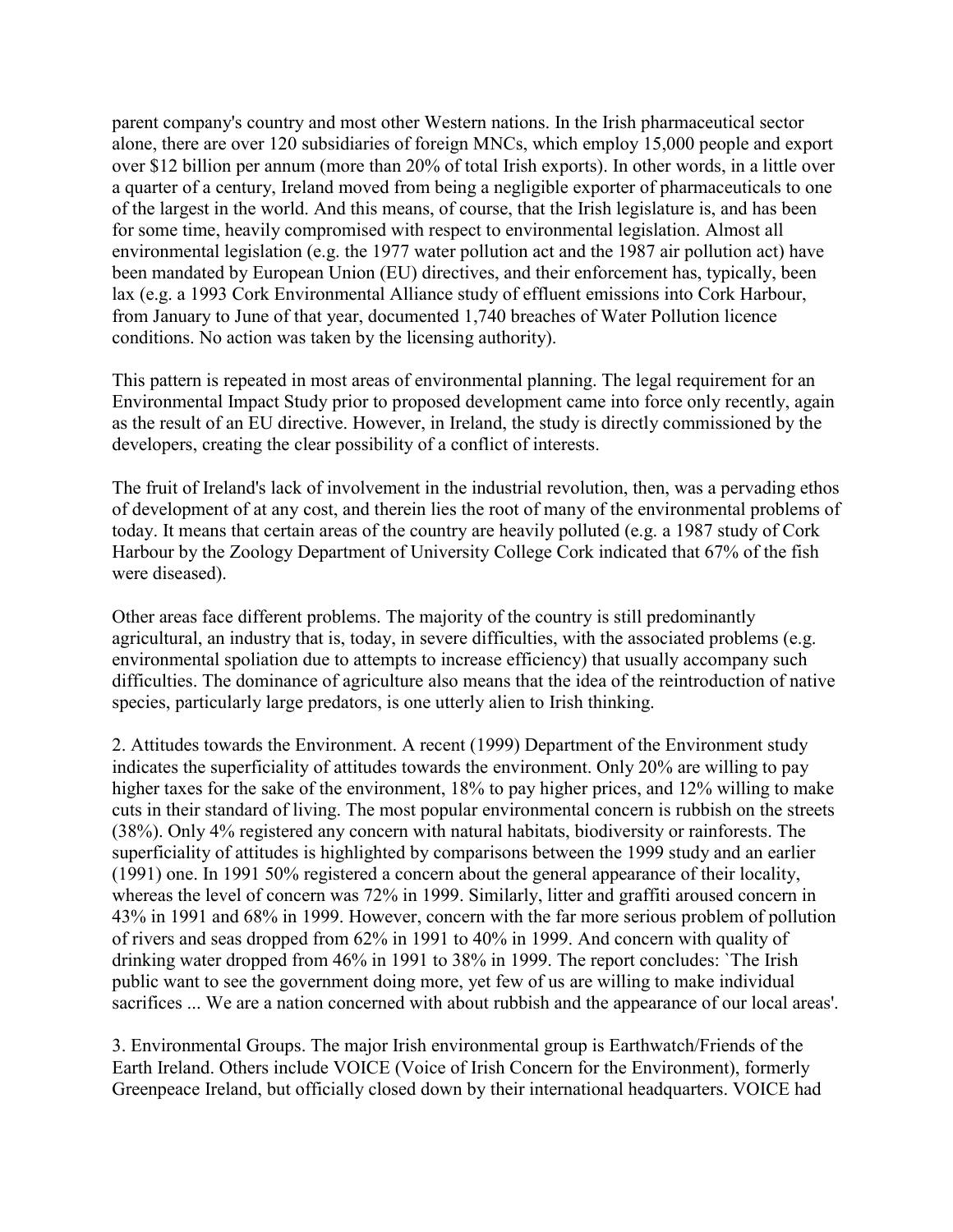agreed to a merger with FOE Ireland, but, at the time of writing, the status of this merger is unclear. Friends of the Irish Environment (FIE) is a coalition of (some would say) mavericks, especially interested in planning. They are currently flushed from a somewhat spectacular recent success at the European Commission against Coillte, the semi-state Irish forestry agency, for appropriating European funds that were intended for elsewhere. There is also the Cork Environmental Alliance (CEA) and Compassion in World Farming (CIWF). The Foundation for the Economics of Sustainability (FEASTA) does very useful work in promoting and developing the idea of sustainable development. Finally, the Green party has two seats in the Dail (the Irish Parliament), two members of the European parliament (MEPs) and two local councillors.

4. Environmental Issues. In the past quarter of a century, Ireland has been transformed from a rural agricultural society marginally above third-world levels of per capita production and consumption, to a booming, increasingly urban, industrial and post-industrial society. The environmental problems facing Ireland are fairly typical of societies that have undergone large and rapid expansions in their economic sector, together with associated increases in consumption. There is a considerable degree of consensus, among the major environmental groups, as to the primary environmental issues currently facing Ireland.

Firstly, and most obviously, there is a profound waste crisis (to call it a waste management crisis would, I think, suggest an overly optimistic level of planning and forethought in government policy). Government response has been to advocate incineration of waste, in place of landfills. No attempts have been made to reduce the amount of waste, through re-use or recycling. Indeed, for the vast majority of the Irish population, the infrastructure simply does not exist to make recycling a practical possibility. Accordingly, opposition to incinerators usually takes the form of advocation of zero waste policies (along the lines of those adopted in Australia and New Zealand).

Secondly, pollution of air and water remains a serious problem, the principal sources being chemical, pharmaceutical and, increasingly, agricultural. Third, successive Irish governments have, in conjunction with financial packages supplied by the EU, been building new roads just about anywhere new roads can be built. To the extent that there is a co-ordinated transport policy, it takes no account of the impact of the construction on the non-human environment. The EU requirement that an EIS be carried out prior to construction is offset by the fact that this study will be commissioned by the planning authority who, of course, have, in addition to money and a large team of retained `specialists', a vested interest in the development going ahead.

Fourth, there are some, utterly familiar, problems associated with forestry policy. There is the usual decline in old broadleaf forests, and their replacement by monoculture non-native species plantations, together with the usual problems this brings (soil quality, drainage of wetlands).

Fifth, a peculiar one. Successive Irish governments have persisted in the policy of fluoridation of water, despite the known toxicity of fluorine, the complete absence of studies of its long term effects on human beings, and the fact that most Western European states have abandoned this policy (and even where it is maintained, in the U.K. and Spain, affects only 10% and 3% respectively of the population, against 75% in Ireland). Sixth, there are the usual concerns about biotechnology, in particular, genetically modified food and biopatenting.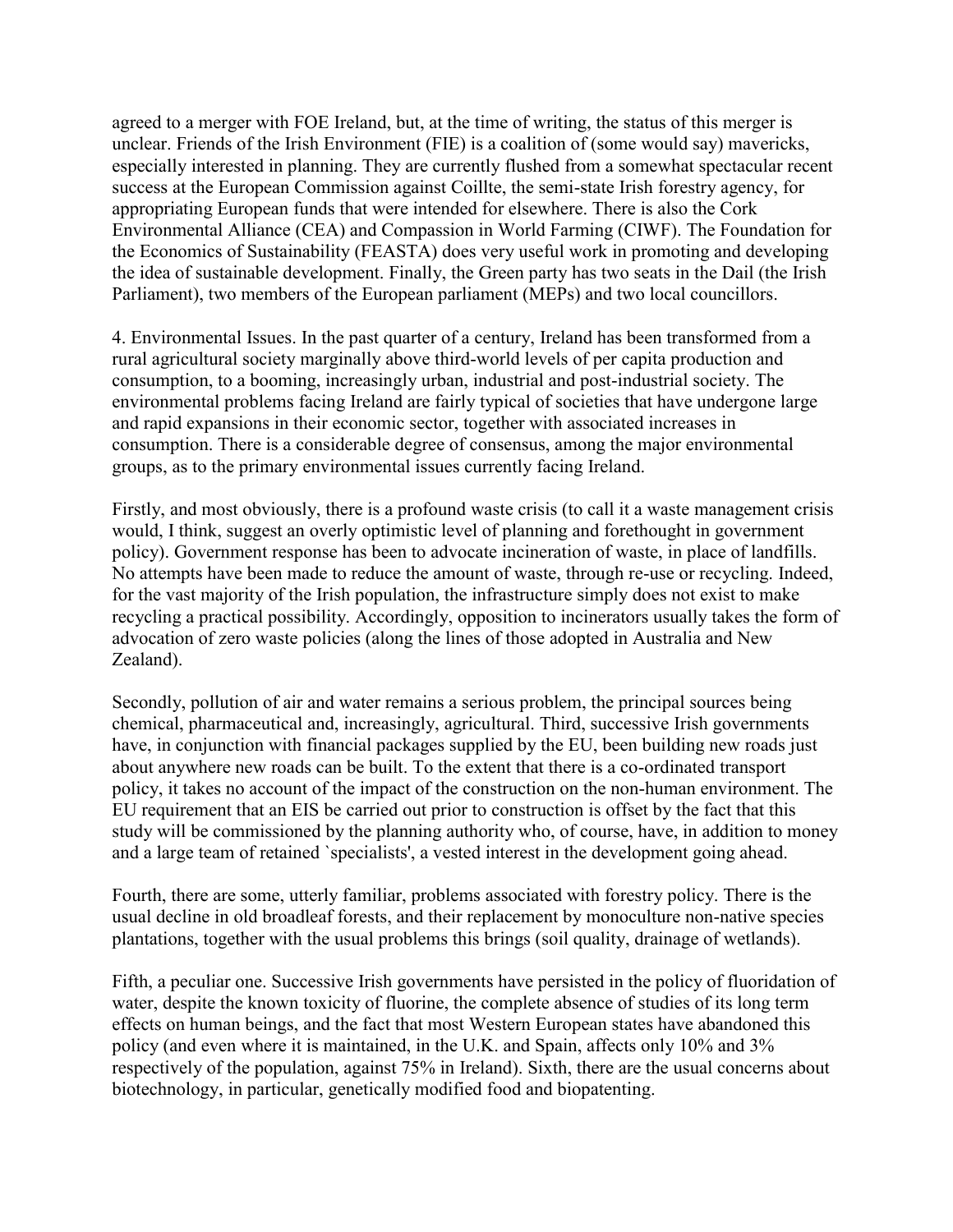5. Environmental Ethics in Ireland? Environmental ethics in Ireland is in its infancy. Indeed, to describe its condition as `infancy' is, perhaps, overly optimistic. The situation within Irish universities is particularly grim. While there exist environmental science and environmental studies programs at several universities, there is only one course offered specifically in environmental ethics (by the Department of Philosophy at University College Cork). Publications in environmental ethics and philosophy are equally rare, although Mark Rowlands, has recently published three books in the general area. The Environmental Crisis: Understanding the Value of Nature (Macmillan/St Martin's Press, 2000) is an attempt to work out the nature of environmental value; The Body in Mind (Cambridge University Press, 1999) argues for what the author calls an environmental model of the mind, in which the mind is not a self-contained interiority but literally, in part, constituted by environmental items. There is also his Animal Rights (Macmillan/St Martin's Press 1998). (See further in the bibliographic entries for these three books.)

Environmental publications are more common outside academia. In particular, Richard Douthwaite, the economist, has recently published the revised edition of his excellent The Growth Illusion (Lilliput Press 1992/1999). There is also the monthly FOE Ireland magazine `Earthwatch', one of the very best of its genre.

Environmental events are, again, far more numerous outside academia, although University College Cork did recently host the international, interdisciplinary, conference `Environmental Values'. Keynote speakers were Robin Attfield (University of Wales, Cardiff), Greta Gaard (Western Washington University) and Holmes Rolston III (Colorado State University). For more detail see ISEE Newsletter, v. 11, # 2, Summer 2000.

The second annual FEASTA lecture, entitled `The cancer of capitalism', was given by the economist David Korten (The first was given by the anti-economic growth economist Herman Daly of the University of Maryland). John Seed recently visited Ireland, as guest of the Teach Bride convent, where he ran a workshop on deep ecology.

6. Biodiversity Conservation and Natural History. Ireland, legendary for its natural beauty and residential landscapes, has quite rich possibilities in forging a culture in harmony with nature, and this adds urgency to current trends. Ireland has a long and proud tradition of natural history, and some of its leading naturalists have made outstanding contributions to the knowledge and understanding of its important segment of the European fauna and flora. Some of its most distinctive features have achieved fame as gems of the international scene of natural wonders: the fantastic limestone pavements of the Burren with their unique plant assemblage; the desolate blanket bogs and rocky heaths of Mayo and Connemara; the magnificent mossy oak woods of Kerry and Cork; the spectacular seabird islands and headlands, and the greatly varied series of lakes and fens among both lowlands and mountains.

Ireland, like many European countries, has a long history of fluctuating fortunes of wild nature, especially adversely affected by draining wetlands, particularly turloughs (seasonal lakes) and by overgrazing, especially by sheep. Overgrazing produces irreversible damage by erosion. There is an ambitious afforestation program, constituting the greatest land use change taking place in Ireland today. Much of the planting is of exotic conifers--sitka spruce and lodgepole pine--and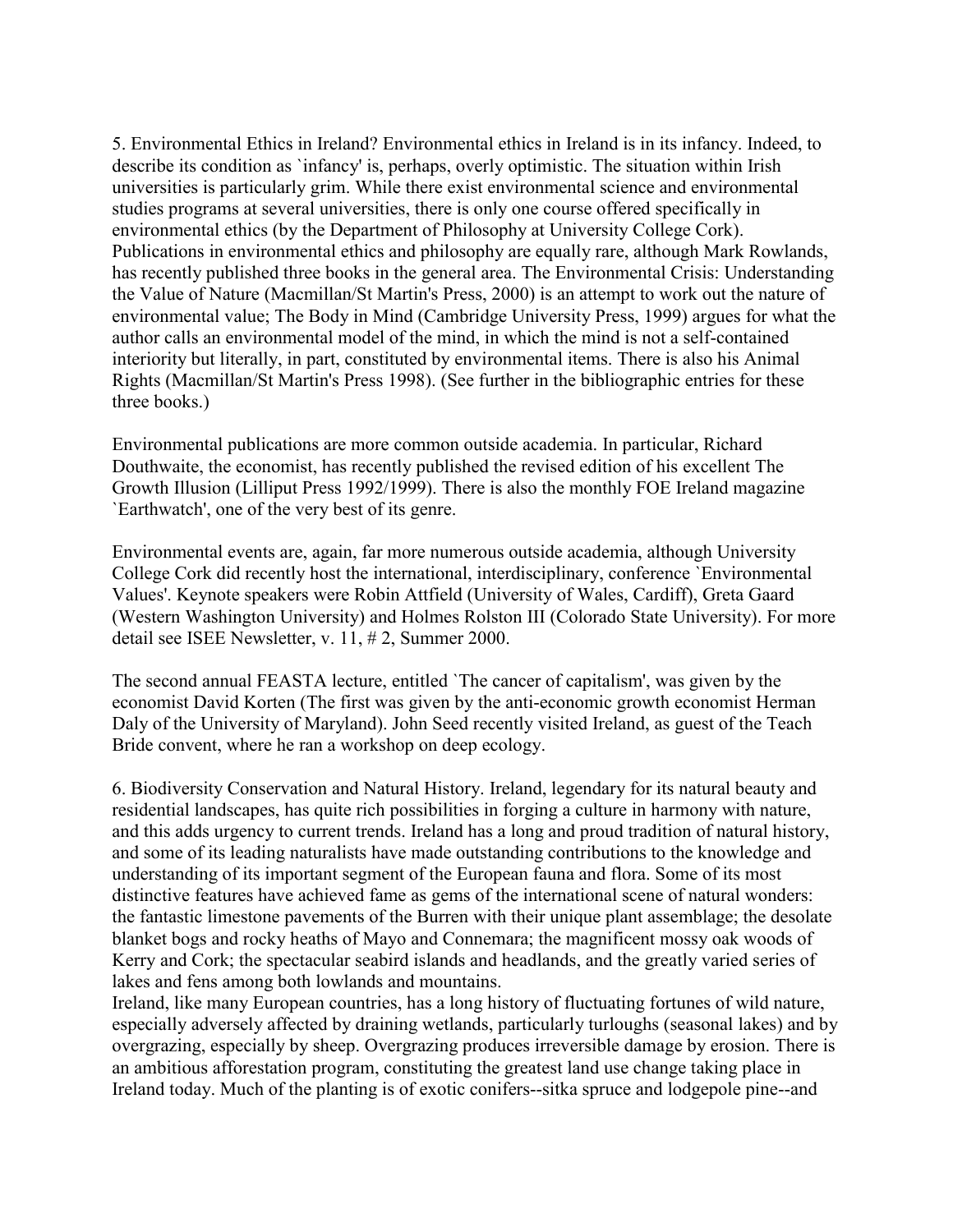often on blanket bogland, with environmentalists doubtful of the wisdom of such plantings. Peat cutting, both by private individuals and commercially, often destroys boglands, especially raised bogs. Salmon farms are thought to have contributed to the collapse of sea trout in the rivers.

Tourism has escalated, with many visitors drawn by the scenic natural environments. In 1994, the number of overseas tourists, 3.7 million, exceeded the number of residents in the Republic, and in recent years that number has risen to over 9 million, swamping the residents three to one. To cater to visitors, a proliferating infrastructure of interpretive centers, visitor centers, shops, hotels, car parks, nature trails, toilet facilities are springing up, often with controversies about their location in otherwise natural areas. In the Republic, some 1,200 Natural Heritage Areas have been identified, as yet without statutory protection, although no EU or government grants are permitted on such areas. Northern Ireland has designated 11 Special Protection Areas. There are five National Parks in the Republic; none in Northern Ireland, although there are a series of Countryside Parks. For an introduction to wild Ireland, see the following:

\* Cabot, David, general editor, Ireland: A Natural History. London: HarperCollins, 1999. ISBN 0-00-220080-5. Chapter 12 is, "Conservation of Nature," pp. 421-443.

\* de Buitléar, Éamon, Ireland's Wild Countryside. London: Tiger Books International, 1995. ISBN 1-85501-729-6.

\* Foster, John Wilson, ed., Nature in Ireland: A Scientific and Cultural History. Dublin: The Lilliput Press, 1997.

# **MEDIA**

The Pig Picture, by the Humane Farming Association. Video, 18 minutes. Good short introduction to the animal welfare issues raised by factory farming. Clear description and depiction of change in hog farming from family farms to industrial agriculture, with attendant misery for the hogs. Finishes with presentation of humane and economical alternatives. Order from The Humane Farming Association (HFA), PO Box 3577, San Rafael, CA, 94912.

Varmints, directed by Doug Hawes-Davis, presented by High Plains Films. Video, 91 minutes. A compelling documentary on prairie dog shooting. Humorous and sad, excellent for generating class discussion on hunting ethics, wildlife management issues, endangered species issues. Everyone has their say, from shooters to ranchers to wildlife biologists to animal rights advocates. Described by the Fort Collins "Coloradoan" as "the Schindler's List of wildlife documentaries." Order from High Plains Films, POB 8796, Missoula, MT 59807. (406) 543- 6726. dhd@wildrockies.org.

# **RECENT ARTICLES AND BOOKS**

The ISEE Website Bibliography is now available up to January 2000, on the website: http://www.cep.unt.edu/ISEE.htm (late this year, sorry). At that site, the bibliography is available in two forms:

1. Regular website text (html). In this database, each annual update is added on to the preexisting database. Each update is alphabetized, but is not re-alphabetized into the pre-existing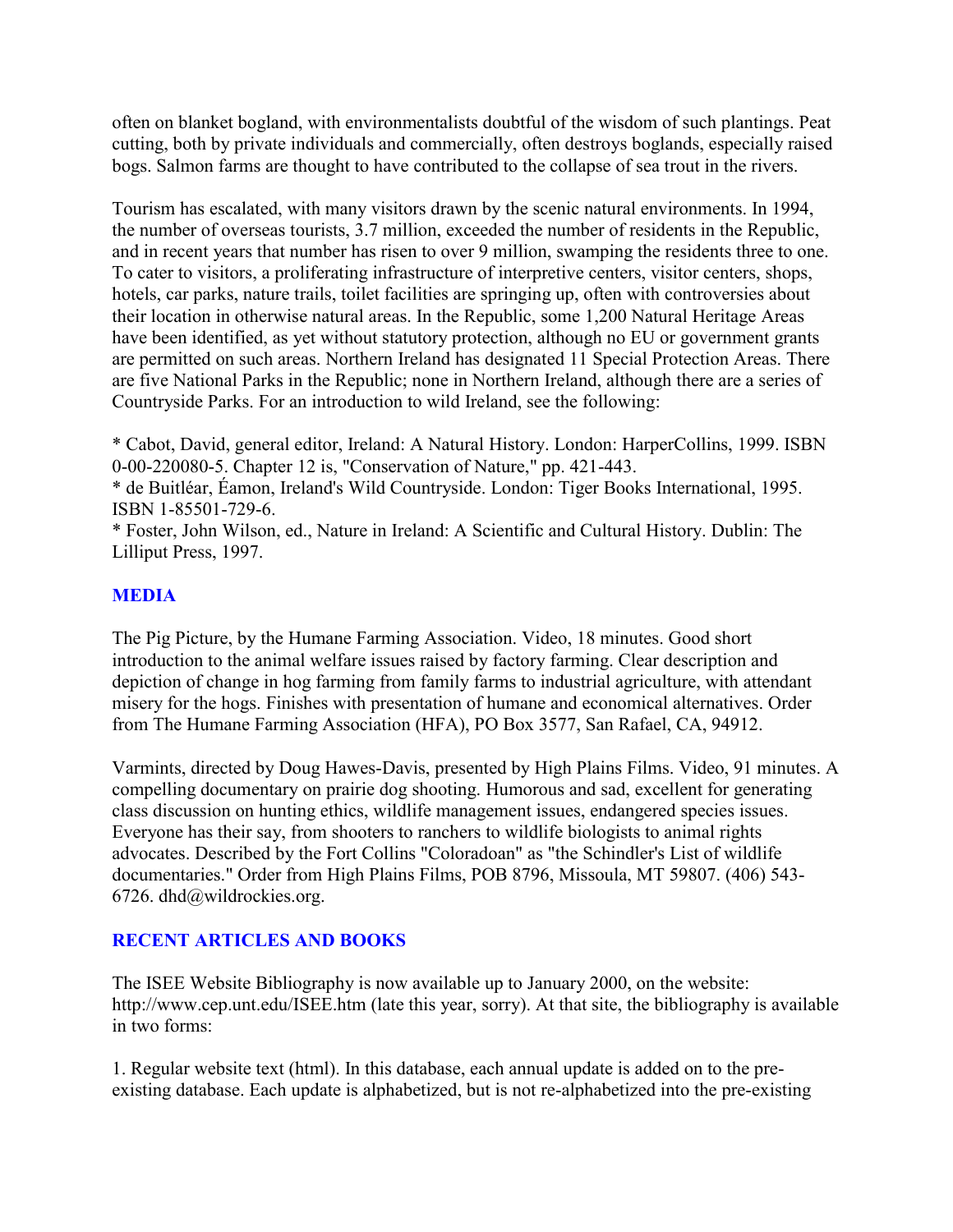database. This database is searchable, and the results can be e-mailed to your local address. They will be alphabetized in year groups, together with other "hits" wherever they occur.

2. PDF files. In this database, there are four parts: A-D 2,083 entries About 1.1 metabytes. E-K 2,126 entries About 1.1 metabytes. L-R 2,398 entries About 1.25 megabytes. R-Z 1,937 entries About 1.0 metabytes.

There are 8,544 entries, and some entries, such as anthologies, may contain up to a dozen or so contributors. Together with other references within entries, there are over 10,000 references available.

You can download these files to your local computer and have the complete database. For those unequipped to handle PDF files, you may still obtain by mail four 3 1/2 disks from Holmes Rolston, III, Department of Philosophy, Colorado State University, Fort Collins, CO 80523. Cost \$ 10.00. But mail will no longer be a primary source of distribution.

Entries for the year 2000 accumulate in the quarterly newsletters, and these too are available at the same website, also searchable there. But these will not be integrated into the main database until spring 2001.

We still need volunteers willing to spend some editing time word processing entries that come in another form and have to be re-formatted for use in this database. No great skill is needed, only modest word processing abilities. Rolston will send you perhaps 100 entries needing appropriate formatting.

--Athanasiou, Tom, Divided Planet: The Ecology of Rich and Poor. Athens, GA: University of Georgia Press, 1998. "Divided Planet has a simple premise-- environmentalism is only now reaching its political maturity. Past enthusiasms offer little solace, and before the challenges of Asia and Africa, of the oceans and the air, past victories seem only the slightest prelude. Faith in solar democracy, easy reform, deep ecology and simple utopias of all kinds has faded year by year. The greens need enthusiasm, but they need all the powers of adulthood besides, and they know it" (p. 3). Athanasiou is active in environmental and technology politics, an active writer, who also runs an electronic publishing group at Sun Microsystems.

--Bekoff, Marc, ed., The Smile of a Dolphin: Remarkable Accounts of Animal Emotions. New York: Random House, 2000. With foreword by Stephen Jay Gould. The surprisingly complex lives of animals revealed in firsthand stories by leading animal behavior researchers, and in 120 photographs by some of the world's best wildlife photographers.

--Bekoff, Marc, "Beastly Passions," New Scientist No. 2236, 29 April 2000, pages 32-35. Besotted whales, ecstatic iguanas and embarrassed chimps have persuaded Marc Bekoff and other biologists that we humans are not alone in our passions.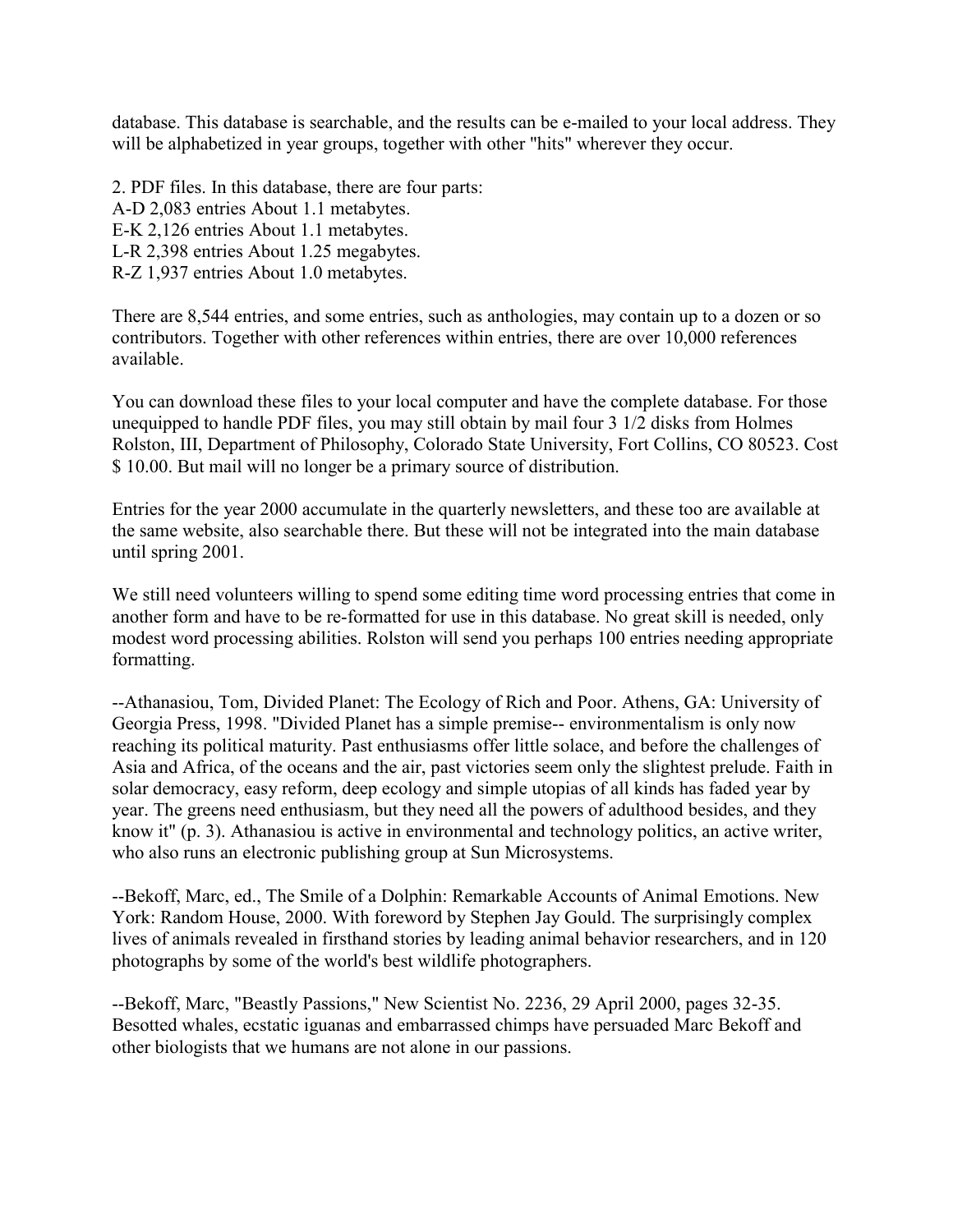--Bekoff, Marc, "Redecorating Nature: Reflections on Science, Holism, Community, Humility, Reconciliation, Spirit, Compassion, and Love," Human Ecology Forum 7(no. 1, 2000):59-67. "Holistic and heart-driven compassionate science needs to replace reductionist and impersonal science. I argue that creative proactive solutions drenched in deep caring, respect, and love for the universe need to be developed to deal with the broad range of problems with which we are confronted. ... My vision is to create a world-wide community in which humans perceive themselves as a part of nature and not apart from her, in which humans who are overwhelmed and whose spirits and souls have been robbed and squelched by living in and amongst steel, concrete, asphalt, noise, and a multitude of invasions of their private space reconnect with raw nature. ... Nature is our unconditional friend and reconnecting with nature can help overcome alienation and loneliness. The power of love must not be underestimated as we forge ahead to reconnect with nature."

--Bekoff, Marc, "Redecorating Nature: Deep Science, Holism, Feeling, and Heart," BioScience 50 (no. 8, August 2000):635. "To make science more attractive to students, creative, passionate, and bold dreaming needs to be reinforced in the scientific arena. ... Questioning science and deepening and broadening its scope are healthy moves toward a world in which magnificent nature--her deep and rich sensuality, her beneficence, her complexity--will be respected, cherished, and loved." Bekoff is in Environmental, Population, and Organismic Biology, University of Colorado, Boulder.

--Bekoff, Marc, Strolling with Our Kin: Speaking for and Respecting Voiceless Animals. New York: Lantern Books, 2000. Foreword by Jane Goodall. We can and ought help save and heal animal lives; we can stroll with our kin by acting on behalf of them. Addressed to youth and children.

--Biodiversity and Conservation, Volume 9, No. 8, August 2000, is a special issue: "Concepts of Nature: The Social Context and Ethical Implications of Ecology." The guest editors are Nigel S. Cooper and Michael J. Samways. Contains:

\* Cooper, Nigel S. "Speaking and Listening to Nature: Ethics Within Ecology," Biodiversity and Conservation 9(no. 8, 2000):1009-1027. Abstract. One context for the papers arising from INTECOL VII in this special issue is the debate over the social construction of science. Some fear that advocates for the social or cultural construction of ecology will undermine attempts to defend nature. But resources are made available in a mediating position of social "construal," particularly alerting ecologists to the social and ethical dimensions of the conducting of their work. When speaking, ecologists will use living and dead metaphors and these carry connotations which in turn raise ethical questions. Different political interest groups may use a word like biodiversity for different ethical purposes. The position of any one speaker is limited, and so greater knowledge is achieved if scientists listen to the situated knowledges of other, diverse people. Even Nature herself, or creatures. may have aspects of personhood. The good ecologist will listen with empathy as a naturalist to what is being said, giving Nature the respect she deserves. These are some of the ethical implications in the very doing of ecology. Key words: biodiversity, metaphor, personalism, situated knowledge, social construction of science.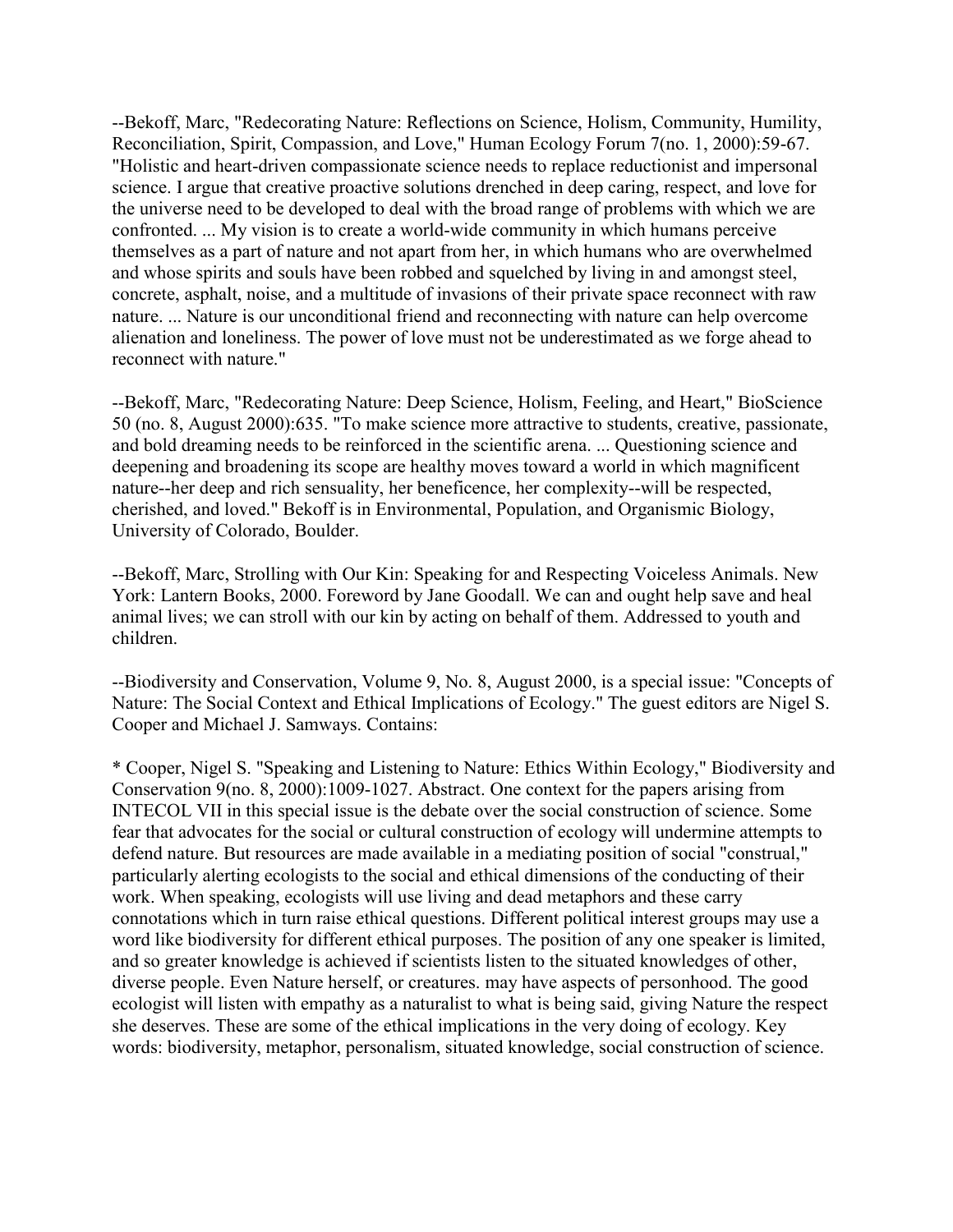\* Norton, Bryan G. "Biodiversity and Environmental Values: In Search of a Universal Earth Ethic," Biodiversity and Conservation 9(no. 8, 2000):1029-1044. Abstract. While biodiversity protection has become a widely accepted goal of environmental protectionists, no such agreement exists regarding why it is important. Two, competing theories of natural value here called "Economism" and "Intrinsic Value Theory" - are often cited to support the goal. Environmentalists, who have recently proposed the articulation of a universal "Earth Charter" to express the shared values humans derive from nature, have cited both of these theories as support for biodiversity protection. Unfortunately, these theories, which are expressed as polar opposites. do not work well together and the question arises: is there a shared value that humans place on nature? It is argued that these two value theories share four questionable assumptions: (1) a sharp distinction between "intrinsic" and "instrumental" value; (2) an entity orientation; (3) moral monism; and (4) placeless evaluation. If these four assumptions are denied, an alternative value system emerges which recognizes a continuum of ways humans value nature, values processes rather than only entities, is pluralistic, and values biodiversity in place. An alternative theory of value, which emphasizes protecting processes rather than protecting objects, and which values nature for the creativity of its processes, is proposed as a more attractive theory for expressing the universal values of nature that should motivate an Earth Charter and the goal of biodiversity protection. Key words: biodiversity, creativity, social values, value theories.

\* Rolston, Holmes III. "The Land Ethic at the Turn of the Millennium," Biodiversity and Conservation 9(no. 8, 2000):1045-1058. Abstract. Aldo Leopold's land ethic has proved more complex and subtle than he envisioned. Nevertheless, Leopold launched what, facing a new millennium, has proved urgent on the global agenda: an environmental ethics concerned in theory and practice about appropriate respect for values carried by the natural world and human responsibilities for the sustaining of these values. A blending of anthropocentric and biocentric values continues to be vital. These duties toward nature involve analysis of ecosystem integrity and evolutionary dynamism at both scientific and philosophical levels; any responsible environmental policy must be based on plausible accounts of ecosystems and a sustainable biosphere. Humans and this planet have entwined destinies. We now envision an Earth ethic beyond the land ethic. Key words: Aldo Leopold, Earth ethics, environmental ethics, land ethic, naturalized ethics.

\* Curry, Patrick. "Redefining Community: Towards an Ecological Republicanism," Biodiversity and Conservation 9(no. 8, 2000):1059-1071. Abstract. This paper makes some suggestions for a concept of community which arguably satisfies the most important criteria for both human communities, as defined in the social sciences and humanities, and natural communities, as defined in ecology and biology. Beginning with the former, I arrive at two such criteria: (1) a material and social connection among members, and (2) some kind and degree of awareness of other members. These are then supplemented with a third drawn from civic republicanism, with its focus on citizenship and the common good: communities (3) enable and require certain practices for their maintainence. Turning to ecological definitions of community, I find the dominant (reductionist) one seriously deficient as compared with a more holist and ecosystemic approach. However, I invoke a nonreductive holism to defend the idea of community, and go on to argue that each of the three above-mentioned criteria can be fruitfully extended to include both social and ecological communities in a nonreductionist way that is, in a way that neither reduces ecosystemic properties to individual organisms nor the reverse. This culminates in a discussion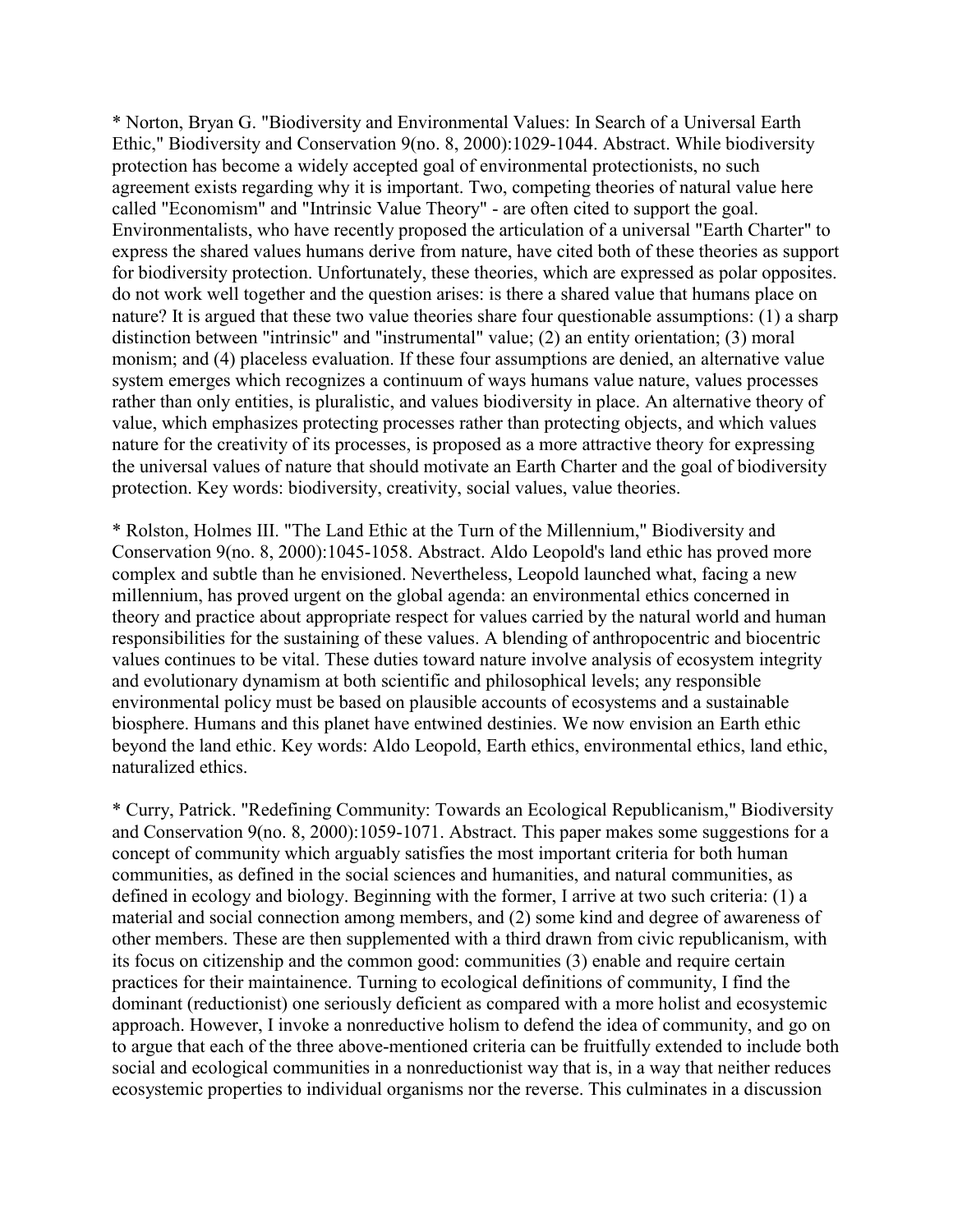of what I call "ecological republicanism", which I suggest could have powerfully positive effects on the contemporary crisis of undue human impact on the natural world. Key words: community, ecological republicanism, reductionism, the common good, virtue.

\* Samways, Michael J. "A Conceptual Model of Ecosystem Restoration Triage Based on Experiences from Three Remote Oceanic Islands," Biodiversity and Conservation 9(no. 8, 2000):1073-1083. Abstract. A conceptual model, that illustrates restoration, ecological landscaping, rehabilitation and regreening, is developed. It considers biocentric, historical, aesthetic and engineering aspects. The term ecosystem restoration triage is used because the first step is to decide whether to "do nothing" (because, on the one hand, the system is too degraded to warrant restoration, or, on the other, because biological integrity is relatively intact and therefore either none, or minimal, restoration is required) or to "do something" (because restoration is worthwhile, urgent and feasible). This approach hinges on the definition that restoration in the strictest sense is a biocentric activity that returns the "original" compositional, structural and functional diversity, along with its dynamics and natural evolutionary potential. "Original" is a difficult qualifier as it depends on just how far back in time we go. Where human values are involved, this is not restoration in the pure sense of restoring ecological integrity, but is ecological landscaping, rehabilitation or regreening. Experience from three remote oceanic islands [Easter Island, Cousine Island (Seychelles), Marion Island (Sub-Antarctic)] and which represent near extremes of this model are used to illustrate it. Key words: conceptual model, ecosystem restoration triage, oceanic islands.

\* Tallacchini, Mariachiara. "A Legal Framework from Ecology," Biodiversity and Conservation 9(no. 8, 2000):1085-1098. Abstract. This paper proposes some legal principles for environmental protection as outlined from ecology. Such an environmental legal framework consists essentially of three criteria which deal (1) with ecological limits, (2) Gestalt, and (3) uncertainty. These guidelines for an ecologically-oriented law are defined as normative because they show that there is a link between ecological descriptions and legal prescriptions. Key words: ecology, environmental normative principles, law.

\* Sheail, John. "Ecology--A Science Put to Use," Biodiversity and Conservation 9(no. 8, 2000):1099-1113. Abstract. There is no lack of pretext for reviewing historically how ecologists have striven to gain the respect of scholars in their own and other fields, and to demonstrate the wider public-utility of their science. If self-serving, in terms of securing the scope and resources required to advance their studies in ecology, such activities have also been encouraged, and indeed commissioned, in the belief that a greater awareness and understanding of the natural world is essential for human wellbeing. Illustrative material is drawn from the British experience. Key words: government research, nature conservation, plant and animal ecology, research councils, United Kingdom.

\* Harrison, Carolyn and Jacquelin Burgess. "Valuing Nature in Context: The Contribution of Common-good Approaches," Biodiversity and Conservation 9(no. 8, 2000):1115-1130. Abstract. We draw on a number of empirical studies undertaken in the UK to show how residents and farmers come to contest scientific approaches to valuing nature as the basis for adjudicating conflicts over protected natural areas. The findings of these studies suggest that a widening of the knowledge base on which the goals and practices of nature conservation are founded, and a more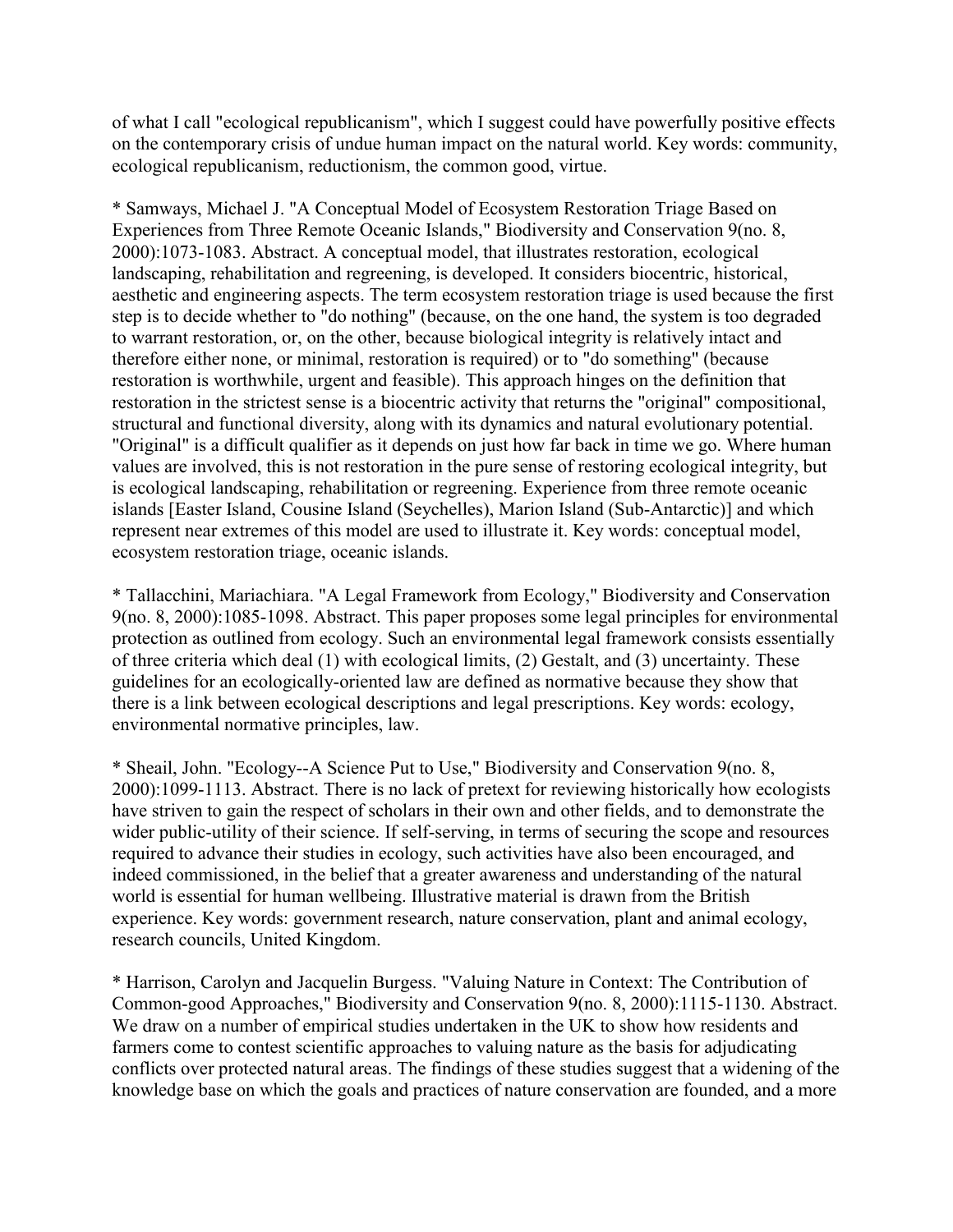deliberative process of decision making about what nature is important locally, is required if effective conservation partnerships are to be sustained. We offer a common good approach to valuing nature as a means of addressing this problem. A common good approach is based on ethical and moral concerns about nature and expresses these values through a social and political process of consensus building. We illustrate how this common good approach can be used to prioritise issues in a Local Environment Agency Plan. When linked with a method of Stakeholder Decision Analysis this common good approach is capable of building coalitions and a measure of consensus between different interests. It achieves this through a transparent and deliberate process of debate and systematic analysis of values that makes explicit the foundation of different knowledge claims about nature. Key words: common good approaches, local knowledge, stakeholder analysis, valuing nature.

\* Cooper, Nigel S. "How Natural is a Nature Reserve? An Ideological Study of British Nature Conservation Landscapes," Biodiversity and Conservation 9(no. 8, 2000):1131-1152. Abstract. Areas set apart for nature conservation in Britain are broadly categorised according to their cultural purpose, and names are assigned to these in this paper. Nature reserves may be similar to zoos and botanic gardens in aiming to maintain the diversity of species and if so are termed "biodiversity reserves". This tradition understands nature as a static collection of entities apart from humans. Maintaining traditional management at a site is arguably a good way to sustain species; it also retains old ways in which humans and nature were integrated in the life of the nation and so are called "historic countryside parks". There is growing interest in "wilderness areas", where nature is seen as primarily processes protected from human interference. Despite the strength of each of these, they suffer from attempting to restrict nature to a ghetto, a process that is economically and environmentally costly. "Companion places" are places which set sustainable examples of integrating human life and economic activity with maintaining biodiversity and offering an opportunity to encounter wild processes at the heart of life. The language of these four types, or vectors, of nature reserves is offered to help the discussion of our place in nature. Key words: biodiversity, historic countryside, language, sustainability, wilderness.

\* Maddock, Ant H. and Michael J. Samways. "Planning for Biodiversity Conservation Based on the Knowledge of Biologists," Biodiversity and Conservation 9(no. 8, 2000):1153-1169. Abstract. To conserve biodiversity, complementary approaches are necessary. Besides using museum data from sightings and specimens, the knowledge of experts can also be employed. Often such valuable information is lost on retirement or death. To investigate the value of this knowledge for nature conservation planning, we sent questionnaires to 124 professional conservationists in the province of KwaZulu-Natal, South Africa. Fifty-two replies illustrated that the historical context biases our concepts of nature and the conservation of biodiversity. Despite an awareness of all the spatial scales, complexities and dynamics of nature, there is still a strong focus on large-sized animals and visibly discrete ecosystems, such as wetlands. Nevertheless, the respondents illustrated that an awareness of infrequently-seen and less well known organisms is increasing. Harnessing this expert knowledge was valuable for conservation planning, but had the weakness that many taxa and localities were neglected. Similar problems arose with data from museum specimens. However, both these approaches were synergistic and highlighted the geographical areas that need far more exploration of their biodiversity. Such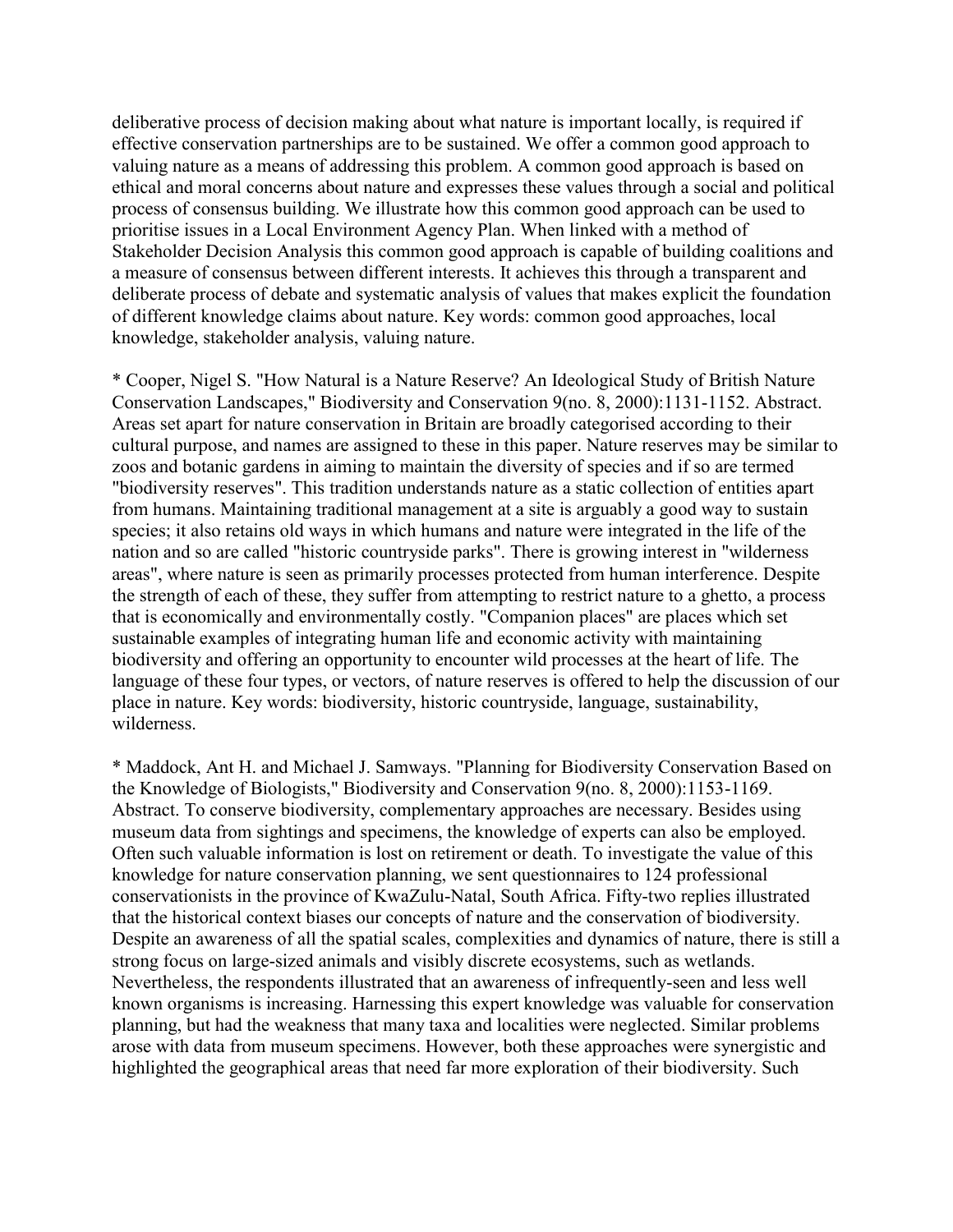information gathering is an important ethical and practical exercise for conserving biodiversity. Key words: biodiversity, concepts, conservation, nature, planning, questionnaire survey.

\* Dejong (De Jong), Mechtild, and Chunglin Kwa. "Ecological Theories and Dutch Nature Conservation," Biodiversity and Conservation 9(no. 8, 2000):1171-1186. Abstract. This paper aims to achieve insight into various ecological theories in the Netherlands which have different, and sometimes opposing, views on the conservation of nature. Interviews, publications and archival research brought to light four separate theories: "vitalistic/holistic", "dynamic", "cybernetic" and "chaos". Diversity is reached through stability according to vitalistic/holistic and cybernetic theories, but through change and instablility according to the "dynamic" and "chaos" theories. These two groups are working apart, and continue to have their own ideas. Prediction of the future is only possible with the "vitalistic/holistic" and "cybernetic" theories. Ecologists who adhere to these theories feel responsible and able in different ways to change ecological nature towards desirable end goals. The other two theories, "dynamic" and "chaos", appear to be less activist. Key words: biodiversity, chaos theory, cybernetic theory, dynamic theory, economy, holistic theory, Rio de Janeiro, Second Law of Thermodynamics, significs.

\* Soran, Viorel, Jozsef Biro, Oana Moldovan, and Aurel Ardelean. "Conservation of Biodiversity in Romania," Biodiversity and Conservation 9(no. 8, 2000):1187-1198. Abstract. This paper briefly discusses the history and development of nature protection in Romania. It summarises the current situation of protected areas, and discusses the ecological, ethical and philosophical ideas concerning biodiversity conservation in the country. Key words: biodiversity, ecoethics. ecosophy, nature protection, Romania.

\* Rozzi, Ricardo, John Silander, Jr., Juan J. Armesto, Peter Feinisinger, and Francisca Massardo. "Three Levels of Integrating Ecology with the Conservation of South American Temperate Forests: The Initiative of the Institute of Ecological Research Chirac, Chile," Biodiversity and Conservation 9(no. 8, 2000):1199-1217. Abstract. The diversity of native species assemblages and that of indigenous cultures that once characterized the temperate forests of southern Chile have experienced a process of homogenization ever since the Spanish conquest. Today this process continues to erode both biotic and cultural diversity. With the goal of linking ecological research with actions to conserve the biological and cultural richness of this region, we established the Institute of Ecological Research Chiloe. The Institute's philosophy and activities involve three approaches: (1) participation of professional ecologists in environmental education and decision making, through collaboration with the community at local, regional, and global scales; (2) programs of ecological education, which include planting indigenous trees in urban areas and creating a local botanical garden with representative Chilean forest species; (3) critical analyses of the narrow economic and utilitarian environmental ethics that currently prevail in Chile, and often in other Latin American nations, and examination of traditional or novel alternative ethics and perspectives that address multiple interrelations between biological and cultural dimensions. Key words: biological and cultural diversity, ecological education, environmental values, South American temperate forests, sustainable biosphere initiative.

End of entries from Biodiversity and Conservation, theme issue.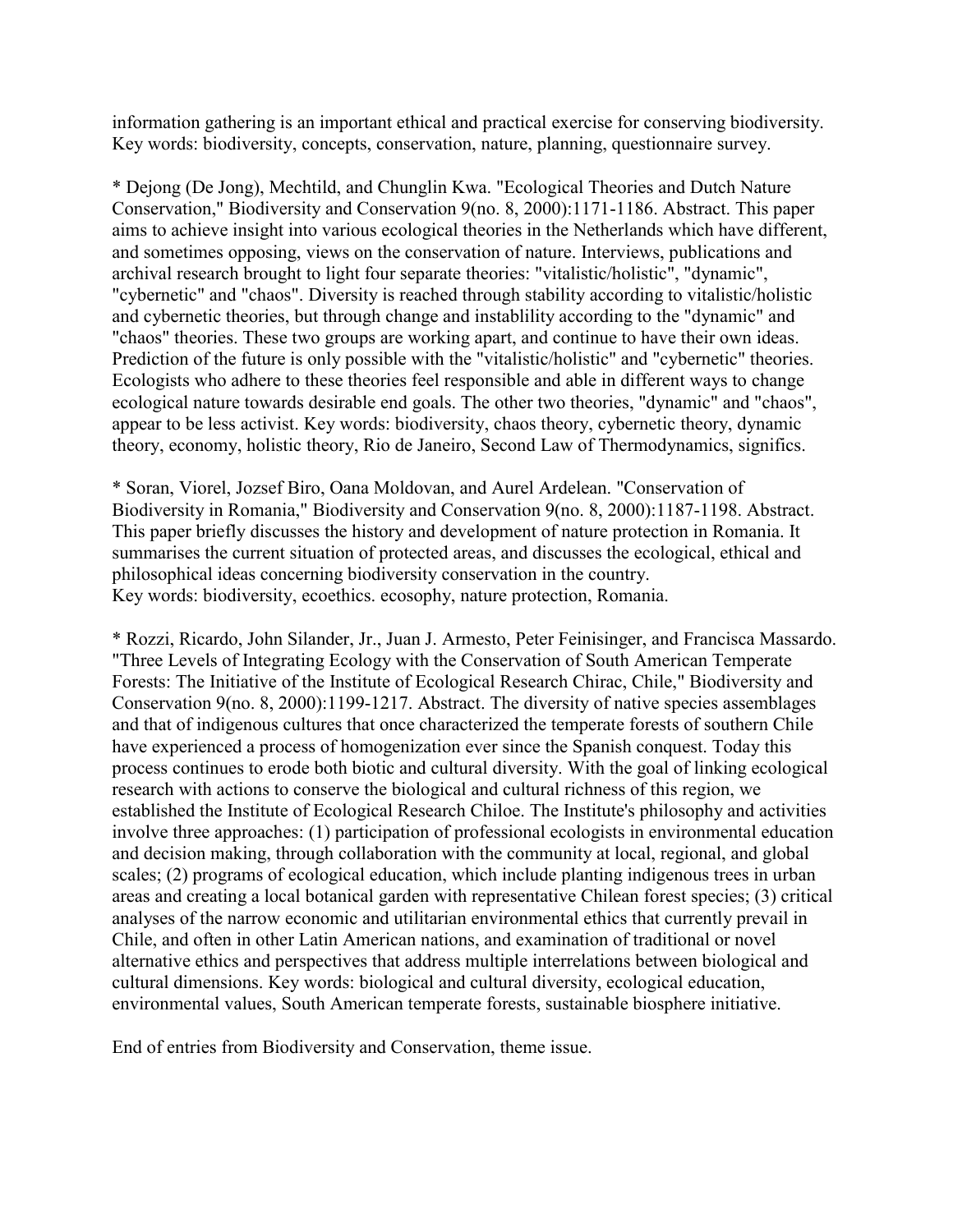--Boyle, Alan, and Anderson, Michael R., Human Rights Approaches to Environmental Protection. Oxford: Oxford University Press, 1996. Linkages between the environment and human rights. Advantages and disadvantages, complexities, limits of a rights-based approach. The legal status of environmental rights in both international and domestic law. Boyle is at the University of Edinburgh. Anderson is with the British Institute for International and Comparative Law, London.

--Bradshaw, G. A., and Bekoff, Marc, "Integrating humans and nature: Reconciling the boundaries of science and society," TREE 15(no. 8, August, 2000):309-310. After many decades of separation, environmental and ecological sciences have formally undertaken an effort to reintegrate humans back into nature. Recent concern with the "human dimension" represents a significant departure from historic traditions where the human-nature boundary has formed the division between the natural and the social sciences. Now the interrelationships and interdependence between humans and nature constitute the primary drivers of much ecological research. Bradshaw is at the National Center for Ecological Analysis and Synthesis, Santa Barbara, CA. Bekoff is in biology, University of Colorado, Boulder.

--Bruch, Carl, Coker, Wole, and VanArsdale, Chris, Constitutional Environmental Law: Giving Force to Fundamental Principles in Africa. Washington, DC: Environmental Law Institute, 2000. (1616 P Street, N.W., Suite 200, Washington, DC 20036. 202/939-3800. Fax: 202/939-3868. Email: law@eli.org.) \$ 15. Many African countries, often with fairly recent constitutions, have explicit constitutional provisions guaranteeing a clean, healthy environment capable of sustaining human life. But enforcement is a problem, and opportunity. Three different traditions: common law, civil law, and Islamic law. Constitutional freedoms that facilitate environmental rights, such as freedom of association, access to information, and opportunities for public participation. Case studies. "Constitutional environmental provisions, including procedural guarantees, offer some of the best tools for environmental advocates."

--Bulte, Erwin and Van Kooten, G. C., "Economic Science, Endangered Species, and Biodiversity Loss," Conservation Biology 14(2000):113-119. Although economist increasingly attempt to justify preservation of biological assets on economic grounds, we argue that this might be a dangerous approach to take. Economics will not always justify the saving of species. Studies in harvesting tropical rainforests, and the minke whale. Ultimately it may be necessary to reexamine the ethical foundations for conservation of nature and biodiversity, including the economist's use of utilitarianism. The safe minimum standard may be useful in practice. Bulte is in economics, Tilburg University, The Netherlands. Van Kooten is in agricultural economics, University of British Columbia, Vancouver.

--Chapman, Audrey R., Unprecedented Choices: Religious Ethics at the Frontiers of Genetic Science. Minneapolis: Fortress Press, 1999. We now face, from genetic science, urgent and unprecedented choices that may involve re-designing our nature, for which traditional ethics provides little direct guidance, and science provides even less. How can we integrate religious, ethical, and scientific reasoning in this crisis?

--Davies, Nick B., Cuckoos, Cowbirds and other Cheats. San Diego: Academic Press, 2000. Brood parasites and the evolution of cheating. The arms race between parasites and their prey.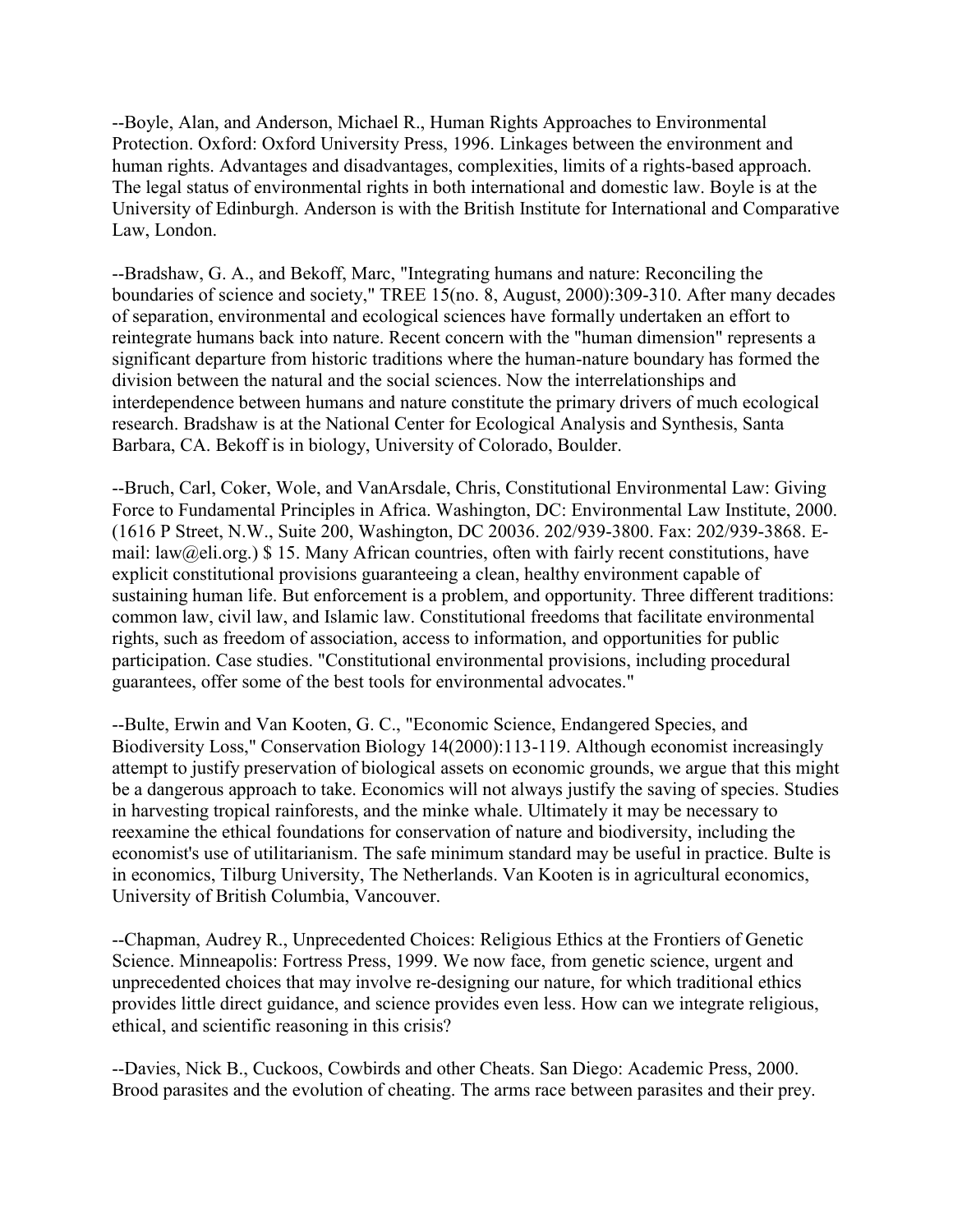Cheating was once thought an exception, but recently it has been discovered to be widespread in many birds, who may parasitize the nests of their own kind. One question to raise with students might be whether cowbird cheating is as morally reprehensible as student cheating! Or maybe whether calling cowbirds cheats is cheating.

--Dempsey, Carol J., and Butkus, Russell A., eds., All Creation is Groaning: An Interdisciplinary Vision for Life in a Sacred Universe. Collegeville, MN: The Liturgical Press. A Michael Glazier Book. 1999. The editors and eighteen contributors (all but one) are on the faculty at the University of Portland, Oregon. Sample chapters: "Christian Values, Technology, and the Environmental Crisis," "Feeding the Hungry and Protecting the Environment," "Toward an Understanding of International Geopolitics and the Environment," "Development of Environmental Responsibility in Children," "A Sense of Place."

--deShalit,, Avner, The Environment Between Theory and Practice. Oxford: Oxford University Press, 2000. Why do so many environmental activists claim that there is a gap between the questions that environmental philosophers discuss and the issues that motivate environmental activists? The author attempts to answer this question and then to bridge this gap by combining tools of political philosophy with questions of environmental ethics and politics. He defends a radical position in relations to both environmental protection and social policies in order to put forward a theory, which is not only philosophically sound, but also relevant to the practice of environmental activism. de-Shalit develops and applies what he calls "public reflective equilibrium" as a new method to be used by philosophers who are engaged in applied philosophy. Avner de-Shalit is professor of political and environmental theory, The Hebrew University of Jerusalem, and Associate Fellow, Oxford Centre for Environment, Ethics and Society.

--Earley, Lawrence S., "Disturbing News for Wildlife," Wildlife in North Carolina 64 (no. 9, September 2000):12-19. Part I. "A Case for Management," 64 (no. 10, October 2000):14-19. Part II. As North Carolina's mountain forests age, many wildlife species have been left without habitat. A scarcity of early successional habitat is having detrimental effects on many wildlife species--bobwhite quail, indigo buntings, prairie warblers, towhees, yellow-breasted chats, and cottontail rabbits. North Carolina formerly had such habitats, by some accounts as a result of logging, or, earlier, of Indian fires, by others accounts up to a quarter of the forests were naturally early succession as a result of storms and natural fires. One habitat of particular interest is the "balds" (grassy areas without forests) on over forty of the high Appalachians. What caused these areas is unknown, but they are now disappearing. Prescribed fire is only part of the answer. Elk are being reintroduced to the Great Smoky Mountains to restore grazing. Some now argue that more forests need to be cut to re-create this habitat, but environmentalists wonder. Managers face a dilemma: "We seek to conserve a natural world that must change and we often interject human management into ecosystems that we would ideally like to see human free" (Part II, p. 16).

--Ehrenfeld, David, "War and Peace and Conservation Biology," Conservation Biology 14 (2000): 105-112. Conservation biology is, like medicine, a mission-oriented field. But most of the papers published in Conservation Biology since its origins thirteen years ago, though scientifically rigorous and often with useful recommendations, do not make much difference in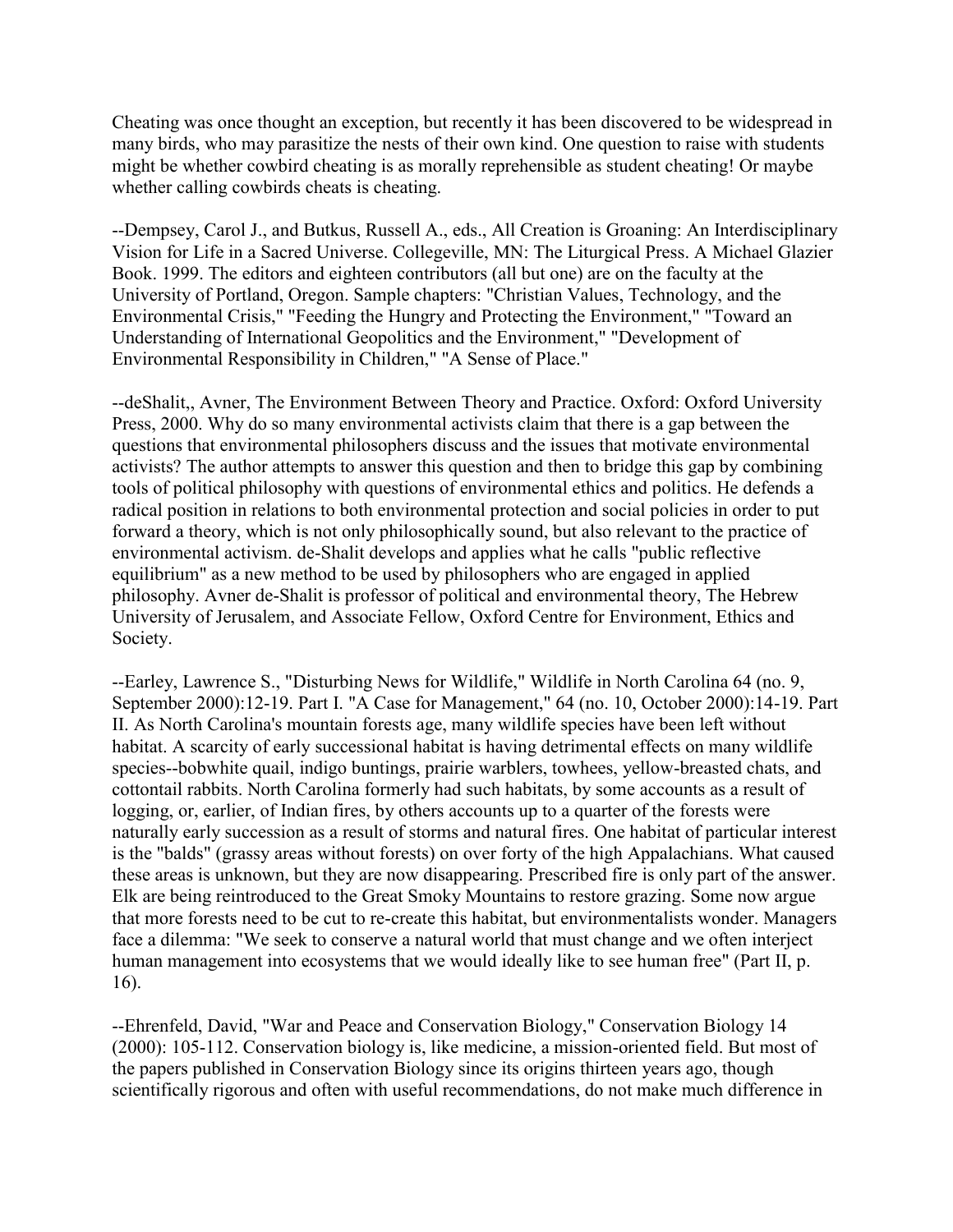practice. The deeper problem may be that the forces jeopardizing biodiversity have little to do with biology, and no amount of good biology will solve the problem. Tolstoy made this point in War and Peace: expertise and reason do not control the major events of the times. But a more moderate position is possible. Conservation biologists can make important and relevant scientific discoveries, but must give up the belief that science itself is a solution. Conservation science must go into critical feedback loops, as does medicine, and monitor its actual effectiveness in the whole human community. Ehrenfeld is in the Department of Ecology, Evolution, and Natural Resources, Cook College, Rutgers University.

--Eser, Uta. "Assessment of Plant Invasions: Theoretical and Philosophical Fundamentals." Pages 95-107 in U. Starfinger, K. Edwards, I. Kowarik and M. Williamson, eds., Ecological Mechanisms and Human Responses (Leiden, The Netherlands, Backhuys Publishers, 1998). There is a tendency among ecologists to regard biological invasions as obviously negative. To question value-judgments based on "ecological evidence," I present an analysis of the impact of non-scientific values and norms on the scientific writing about introduced plants. Special concern is given to the suspicion of a xenophobic bias. Scientific terms like "alien" or "invasion" bear negative connotations that might influence perception and evaluation. Furthermore, the terminology often reflects a conservation bias. Like the term "weed" the terms "invasive" or "neophyte" denote interference with conservation or management goals. The concept of the plant community also influences assessments. In an organism-like community, intruders necessarily are seen as afflicting the health or integrity of the whole. The concept of disturbance or the hypothesis of natural stability refer to an ideal of nature as a harmonic cosmos. From this perspective, human interventions necessarily are conceived as destructive. Conservationists tend to idealize pristine nature as intrinsically good, harmonic and stable. The opposite image of nature "red in teeth and claws" suggests that nature must be controlled and subjected by humans. As spreading introduced plants are neither nor controllable, they are conceived as negative from the perspective of conservation. I claim that the replacement of original vegetation by a new species may not per se be assessed negatively, but needs further reasons. The conservation of biodiversity or endangered species is a reasonable argument, the preference for natives is not. Eser is at the University of Tübingen, Center for Ethics in Science. She recently completed a Ph.D. dissertation on exotic species.

--Eser, Uta. "Ecological and Normative Fundamentals of Value Judgments in Nature Conservation: The Case of Nonindigenous Plants," Advances in Human Ecology 7 (JAI Press, 1998):293-312. There is a tendency among environmentalists to mistake the role of ecology. To question value judgments based on ecology, I present an analysis of values involved in the assessment of introduced plants. Special concern is given to the relation of ecology and values. I show that the common use of the terms "neophyte" or "invader" reveals a conservation bias. I describe how organismic concepts of the community, the concept of disturbance, or the hypothesis of natural stability, refer to an idealized nature as an harmonic cosmos. Conservationists also tend to idealize pristine nature as intrinsically good, harmonic and stable. They neglect the opposite image of a "wild" nature, that must be controlled and subjected by humans. Eser is at the University of Tübingen, Center for Ethics in Science.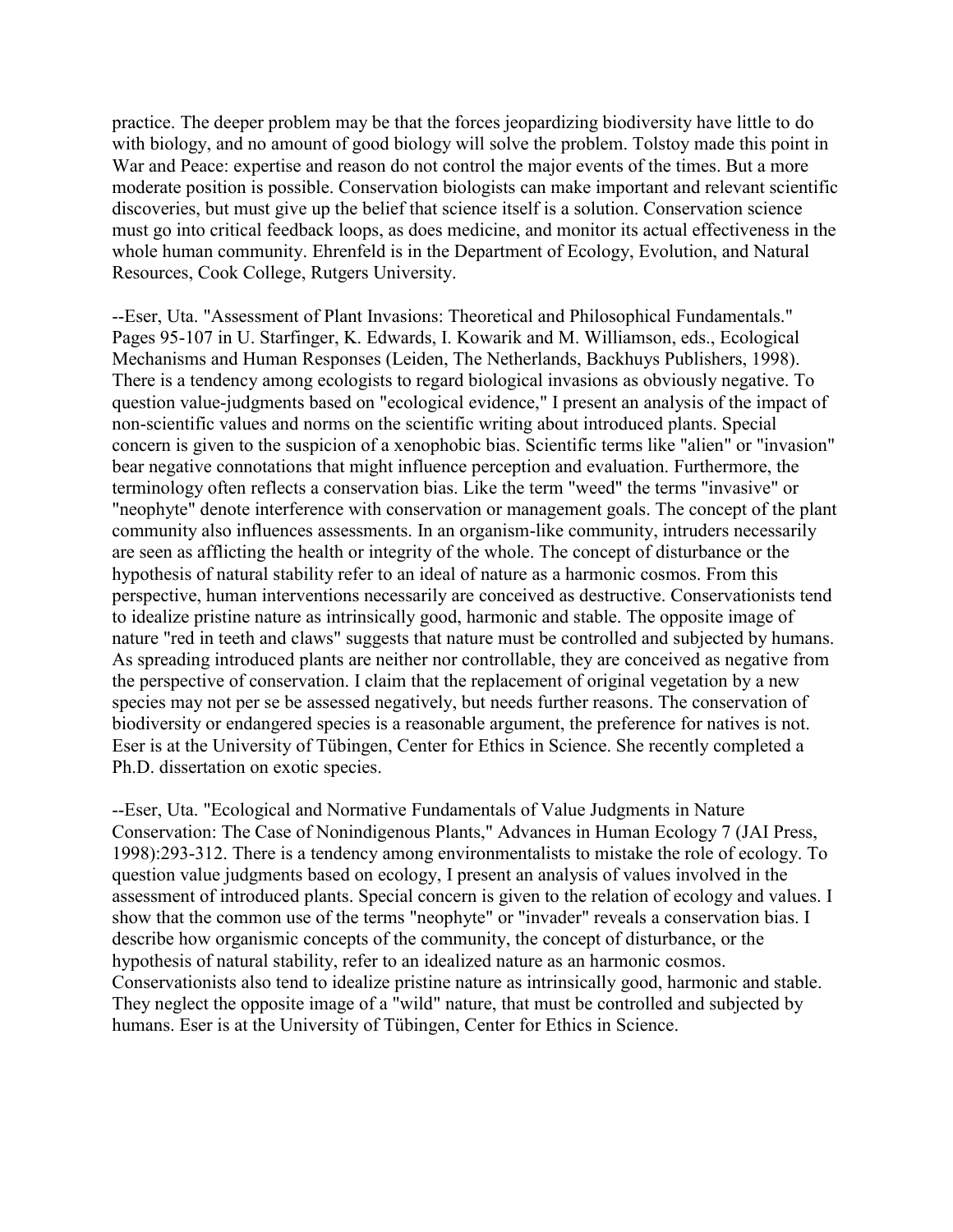--Ferber, Dan, "Human Diseases Threaten Great Apes," Science 289(25 August, 2000):1277- 1278. Disturbing evidence that scientists and tourists are infecting wild primates with human pathogens.

--Fieser, James, "An Argument against Normative Eco-Centrism." Pages 496-504, p. 516, p. 530, in Fieser, James ed., Metaethics, Normative Ethics, and Applied Ethics: Historical and Contemporary Readings. Belmont, CA:Wadsworth/Thomson Learning, 2000. Critiques Aldo Leopold, J. Baird Callicott, James Heffernan. Eco-centrism begins with a bold claim that traditional morality is not complete and that we need to acknowledge a new set of direct obligations to ecosystems. But eco-centrism fails as an act-consequentialist theory because we cannot derive traditional moral duties from a primary principle of eco-centrism. As a ruleconsequentialist theory, eco-centrism fails because it is inconsistent with traditional moral rules, such as prohibitions against stealing. Although consequentialist eco-centrism does provide us with normative guidelines for preserving environmental well-being, it does not advocate traditional human morals, and therefore we must reject it as a normative theory. Fieser is in philosophy, University of Tennessee, Martin, TN.

--Fish, Stanley, The Trouble with Principle. Cambridge, MA: Harvard University Press, 2000. Nobody's neutral. It is dangerous to believe you have principles and still more dangerous to speak and act as if you do. "Principles" are abstract, neutral, and general standards for judging and resolving particular substantive differences. Things like fairness, impartiality, and justice are supposed to be so neutral that they work for all parties to the debate. A radical ecofeminist and a conservative Southern Baptist ought to be able to agree on what is a fair way to divide the pie. Fish thinks this is liberal mythology. There are no neutral principles, no standards not already infected with substantive commitments about the way the world is. To pretend there is has been the error of liberalism for recent decades, and this foists a particular world view on others. (Liberals especially dupe religious people with their worldview.)

Politics (and ethical claims within it) is a struggle whose goal is victory, which means getting the kind of policies you want in place. This is the only kind of politics or law that there is. We should abandon the search for rationally demonstrable foundations that would show a particular action to be right. Our concern should be to find ways to put the policy, whatever it is, into place (and this can include some theoretical claims, if these succeed). In the end, there is nothing but rhetoric; rhetoric, like politics, goes all the way down. Environmentalists, pragmatists, postmodernists, take note.

--Foltz, Richard C., "Mormon Values and the Utah Environment," Worldviews 4(2000):1- 19. Although there has been little if any discussion of Mormon environmentalism outside the tradition, it is increasingly apparent that such an ethic does exist--though whether this ethic is with or against the current of formal LDS teaching is less clear. This article probes an overview of contemporary Mormon ecological thought and its roots within the LDS tradition, and highlights some of the tensions connected with environmental issues within the Mormon community today in Utah and elsewhere. Foltz teaches religious studies at the University of Florida, Gainsville.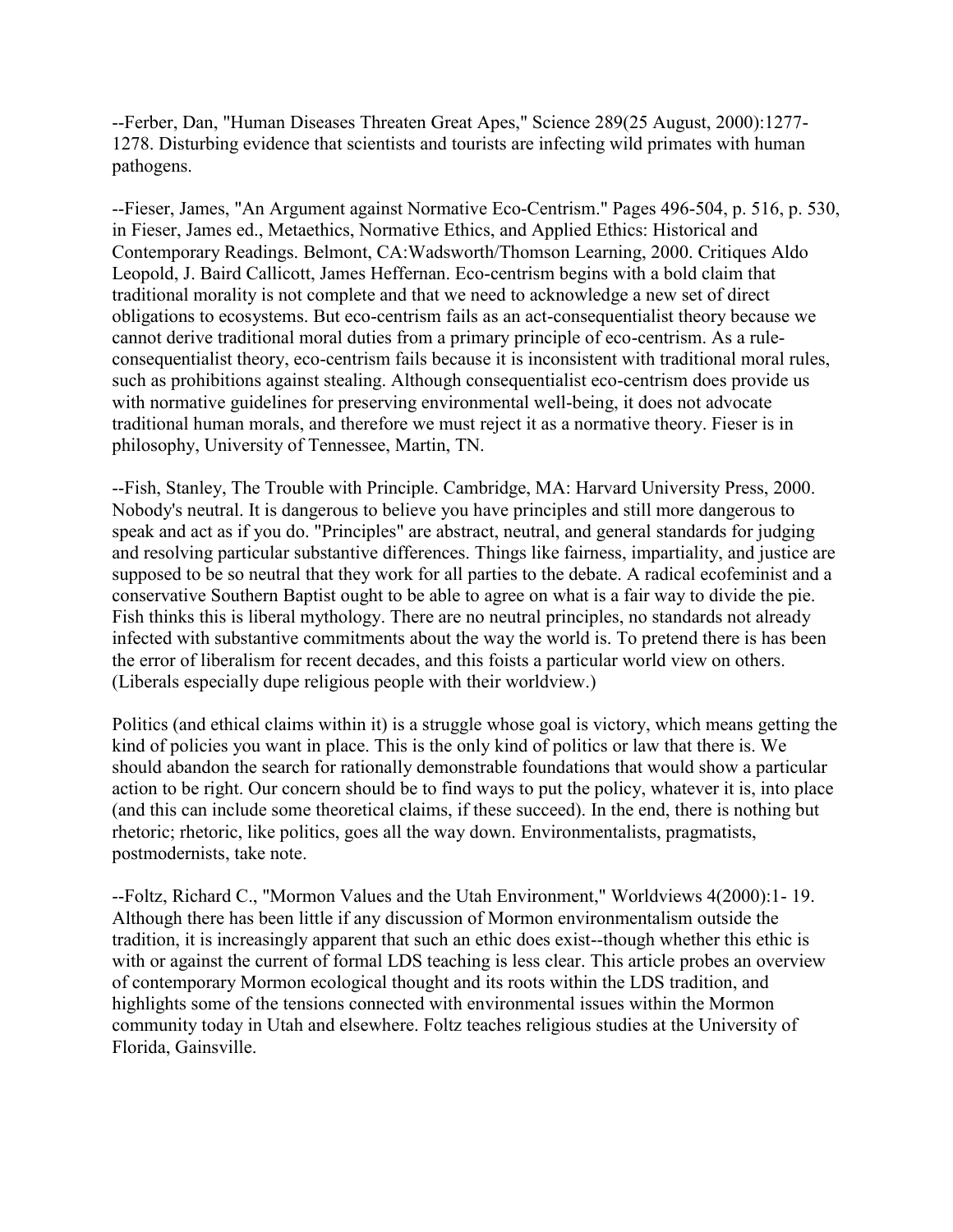--Freyfogle, Eric T., "A Sand County Almanac at Fifty: Leopold in the New Century," Environmental Law Reporter 30(2000)10058-10068. "Our libraries of data are more vast, but Leopold's peculiar talent lay less in his detailed knowledge than in his unmatched ability to integrate, to bring together, to nourish and heal, to imagine that long-term path toward fusion. As a people skilled in the opposite, in tearing down, fragmenting, discarding, degrading, and criticizing, we need Leopold as much as ever" (p. 10067).

--Freyfogle, Eric T., "Eight Principles for Property Rights in the Anti-Sprawl Age," William and Mary Environmental Law and Policy Review 23(1999):777-799. 1. Property as an Organic Institution. 2. Ownership and the Common Good. 3. Clarifying the Common Good. 4. Redefining Land-Use Harm. 5. Tailoring Rights to the Land. 6. Sharing the Benefits of Development. 7. The Taking of Property. 8. Rhetoric Counts.

--Freyfogle, Eric T., "Five Paths of Environmental Scholarship," University of Illinois Law Review, Volume 2000, no. 1, pp. 115-134. 1. Libertarians. 2. Simple Fixers. 3. Dispute Resolvers. 4. Progressive Reformers. 5. Advocates for the Land Community. Differences among them deal chiefly with underlying issues that are rarely joined and perhaps never well considered. Failure to address these issues more openly weakens the scholarly field as a whole, making it less useful in particular for nonlaw readers. Includes some speculations on student law journal article selection processes and their impacts on environmental law as an academic field. Freyfogle is professor of law, University of Illinois College of Law.

--George, Kathryn Paxton, Animal, Vegetable, or Woman: A Feminist Critique of Ethical Vegetarianism. Albany: State University of New York Press, 2000. Challenges the views of Tom Regan, Peter Singer, Carol Adams, and Dean Curtin, who assume the Principle of Equality to argue that no one should eat meat. These renowned individuals also violate the Principle of Equality, because they place women, children, adolescents, the elderly and many others in a subordinate position. An analysis of the nutritional literature on vegetarianism. Inconsistency arises in every major argument for ethical vegetarianism. Her own is view is "feminist aesthetic semi-vegetarianism." George teaches philosophy at the University of Idaho.

--Grutter, Theo, Dancing with Mosquitoes: To Liberate the Mind from Humanism--A Way to Green the Mind. New York: Vantage Press, 2000. Introduced as a "non-scholarly, eclectic piece of writing, which has turned quite unplanned into some rather unconventional research into the roots of ecology," by the author, who adds that "all my income to support our family for the last 35 years has come from a few years logging and then from fishing." "It has been slow for me to bring my activity at sea into harmony with my thoughts. ... Some ideas, though, only make sense when one becomes accustomed to stepping out of the bewitching circle humanism draws around itself" (pp. xvii-xviii).

--Hepburn, Ronald, "Values and Cosmic Imagination." Pages 35-51 in O'Hear, Anthony, ed., Philosophy, the Good, the True and the Beautiful. The Royal Institute of Philosophy Lectures, 1998-1999. Cambridge: Cambridge University Press, 2000. The role of human imagination in appreciating cosmic nature, nature-at-large. Example: Wordsworth, on a climb of Mt. Snowdon, believes that when a poet transforms the visible universe by the power of his imagination, he imitates the creative action of nature herself. Example: Don Cupitt, Solar Ethics, takes an ethic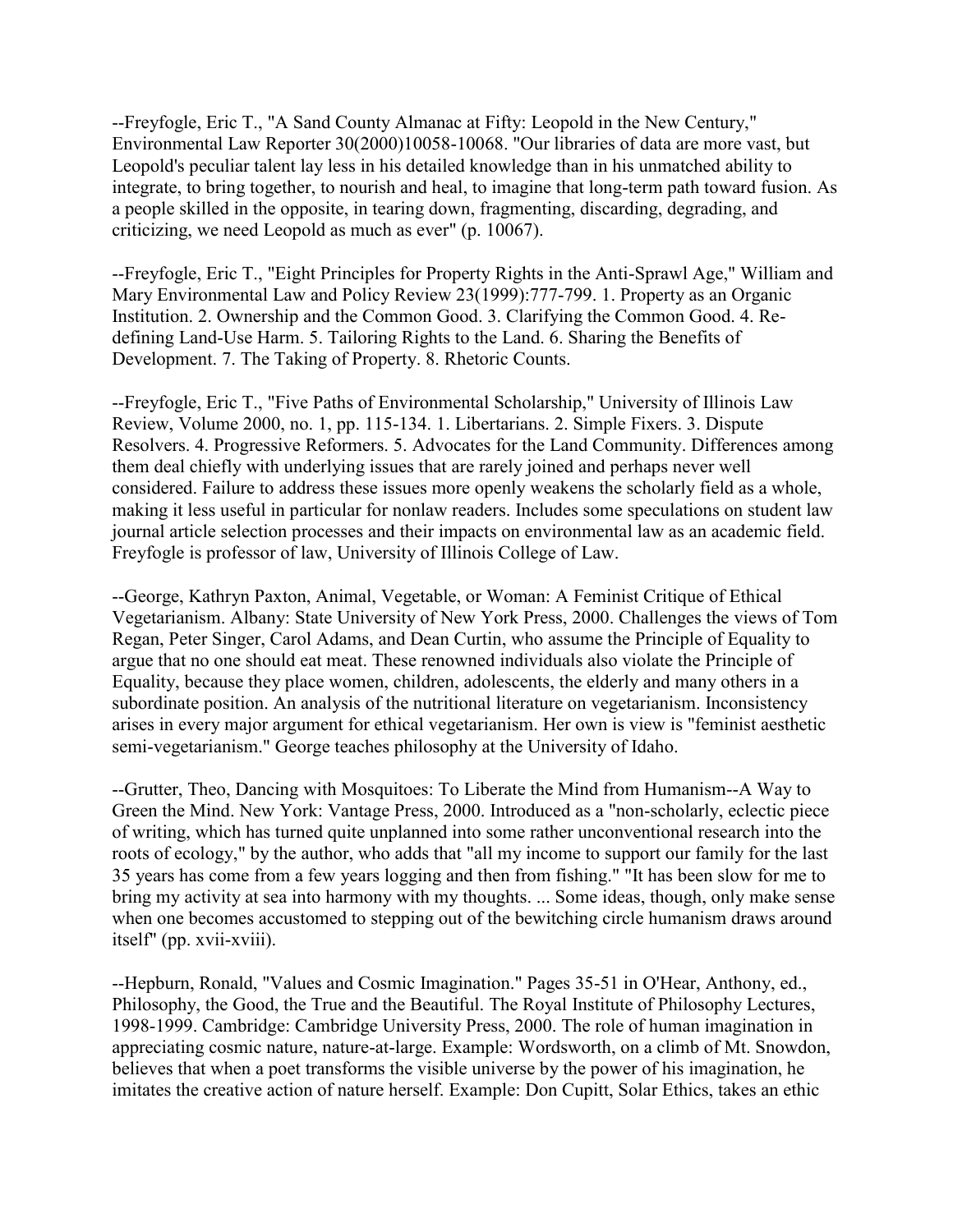from the sun: Live by burning out. Be headlong, outpouring as the sun is. Neither seems satisfactory; imagination can overdo it. More disciplined imagination is required. Perhaps not even serious self-understanding and self-evaluation are feasible without attempts at wider connecting, whatever the risk of illusion.

But now nature seems ambiguous. Values are present there. Although we do not receive moral guidance from nature, nature may command our respect. Nature, at least sentient animals in nature, cannot be reduced to elements in our own life-world sensibility. Respect refuses to treat nature as unlimitedly exploitable, unchecked by any principle superior to human self interest. But such respect is checked by the inextricable tangle of the creative and the destructive in nature; sometimes respect is ill-matched to nature's operations.

By cosmic imagination, we are privileged to be able to add to nature as it would be without us, by causing it to burgeon forth in the light of our consciousness. Still it is on nature's provisions that we exercise our own perceptual-creative-imaginative efforts. Nature and ourselves are indissolubly co-authors. Hepburn is emeritus professor of philosophy, University of Edinburgh.

--Hiskes, Richard P., Democracy, Risk, and Community. Oxford: Oxford University Press, 1998. Opposed to most theories of risk that focus on individual decision makers and models of rational choice, Hiskes argues that risks must be seen as emergent and political phenomena. Risks resist reduction to single actors. To make policy for risks, environmental risks, included, one needs to connect persons socially and politically. Hiskes is at the University of Connecticut.

--Houston, Pam, ed., Women on Hunting. Hopewell, NJ: Ecco Press, 1995. Among the contributors: Terry Tempest Williams, Tess Gallagher, Jane Hirshfield, Susan Griffin, Annie Dillard, Carol Frost, Joy Williams, and others.

--Jolly, Alison, Lucy's Legacy: Sex and Intelligence in Human Evolution. Cambridge, MA: Harvard University Press, 1999. Human evolutionary nature was forged by living in small groups where our chief competitors were rival groups of hominids. We have tendencies to violence but we also have tendencies to co-operation, reciprocity, and to make social arrangements that counter our tendencies to violence.

"Natural selection mimics purpose. It blindly creates the exquisite complexity of living things. When Darwin showed how a purposeless mechanism could have done so, that brought existential despair. Darwinian nature seemed even worse than cruel. Darwinian nature was indifferent. ... The less fit died, or died childless, culled by their immediate environment. The laws acting around us include no laws of morality or altruism.

But particulate individualism is only part of the story. Cooperation between entities evolved even before life itself. The major transitions in evolution, the major increases in complexity, all arose from cooperation. ... One social species communicates through speech, writing, and now electronic impulses. This is leading us to a fifth level of cooperation, species wide, planetwide. ... The information revolution makes those links global. It is not simply language but electronic communication of language that gives humanity the potential to become a new biological entity.

...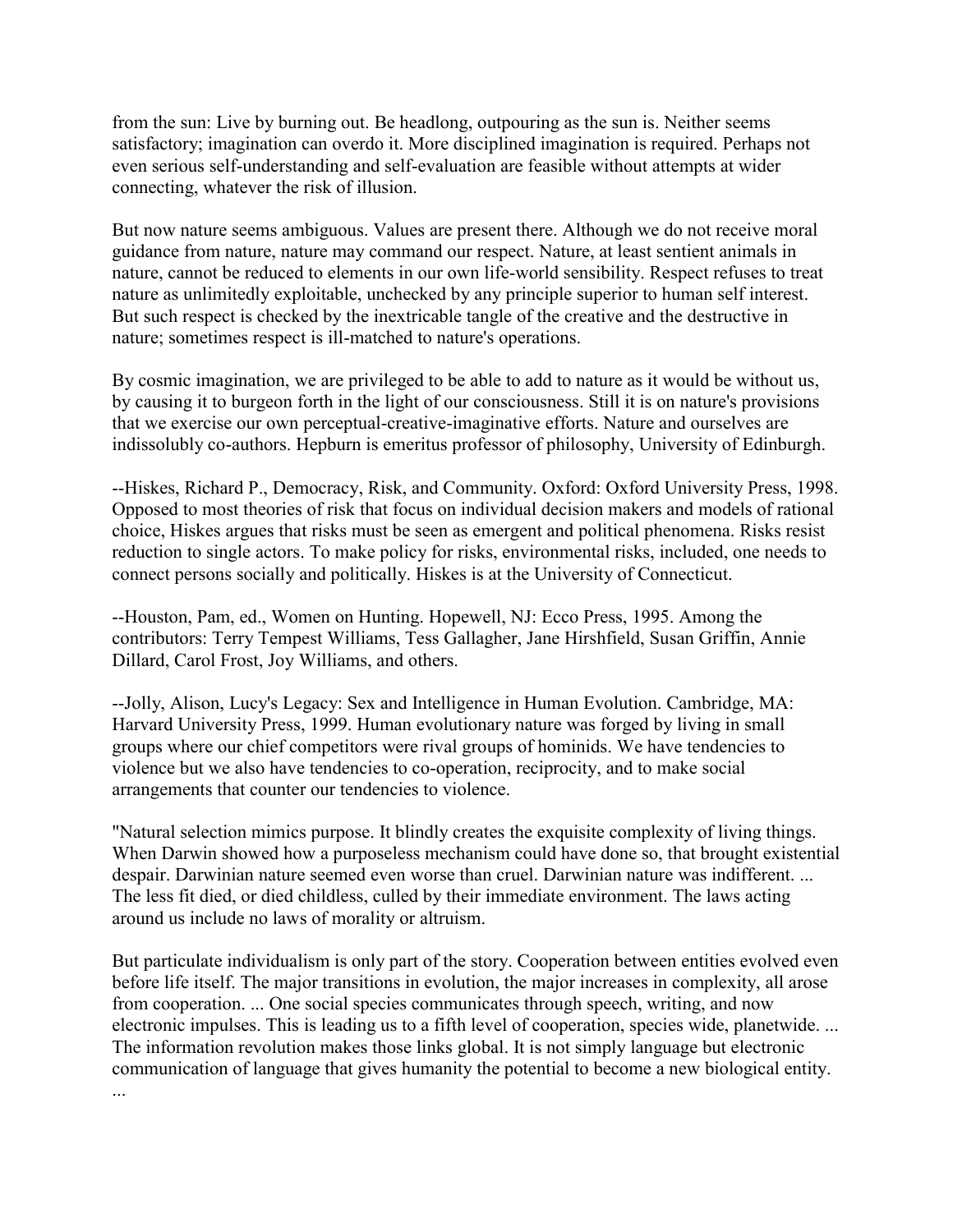We may choose despotism. ecological blight, death for other species. Or else we may successfully improve our lot, stabilize our demands, preserve and enrich the biosphere. Biology has nothing to predict about which course we take. It only says that we are something new under the sun. ... We may become even more important, not as individuals but as a global organism. ... Gaia is not our mother. She could be our daughter" (pp. 431-434). Jolly is a distinguished primatologist at Princeton University.

--Kaiser, Jocelyn, "Rift over Biodiversity Divides Ecologists," Science 289(25 August, 2000):1282-1283. An acrimonious dispute has broken out over whether the data on biodiversity are robust enough to inform public policy. The stability-diversity connection flares up again--this time when the Ecological Society of America distributed a pamphlet to members of Congress and federal agencies advocating the importance of biodiversity and citing research connecting it with ecosystem stability. Other ecologists retort that the biodiversity studies are "irrelevant" and "politically manipulated," a "propaganda document."

--Kawall, Jason, "Is (Merely) Stalking Sentient Animals Morally Wrong?" Journal of Applied Philosophy 17 (no. 2, 2000):195-204. Such activities as tracking, watching, and photographing animals are frequently presented as morally superior alternatives to hunting, but could they themselves be morally problematic? I argue that, despite certain differences from the stalking of humans, a strong case can be made for the prima facie wrongness of stalking sentient animals. The chief harm of stalking is the fear and altered patterns of behavior which it forces upon its victims. Similar harms arise for both human and non-human victims of stalking; thus I argue that stalking animals is a prima facie, but overridable wrong. Still, a significant disanalogy between stalking humans and stalking animals can be seen in cases in which the victim is unaware of being stalked. I argue that such stalking is generally acceptable with respect to animals, but morally wrong with respect to humans. More generally, it is much harder to justify the stalking of humans than the stalking of animals, given the greater human interest in privacy. Kawall is in philosophy and religion at the University of Tennessee at Chattanooga.

--Kidner, David W., Nature and Psyche: Radical Environmentalism and the Politics of Subjectivity. Albany: State University of New York Press, 2000. Psychological and environmental writing are all too often colonized by the same assumptions that inhibit ecological and cultural diversity. Industrialized monocultures conceal the character of our alienation from nature and, thus, prevent the emergence of effective solutions. Traditional psychological understanding is often inherently hostile to the natural order, and the dominant form of selfhood that has emerged in the industrialized world promotes the domestication of nature. In fact. even some of the most radical environmentalists, who simplistically oppose technology, are also trapped within this paradigm. A more critical historical and cultural awareness, rooted in nature, can enable a re-integration of nature and psyche. Kidner is in psychology, humanities, and communication studies at Nottingham Trent University.

--Krech, Shepard, The Ecological Indian: Myth and History. New York: W. W. Norton, 1999. 352 pages. The ecological Indian is more myth than history.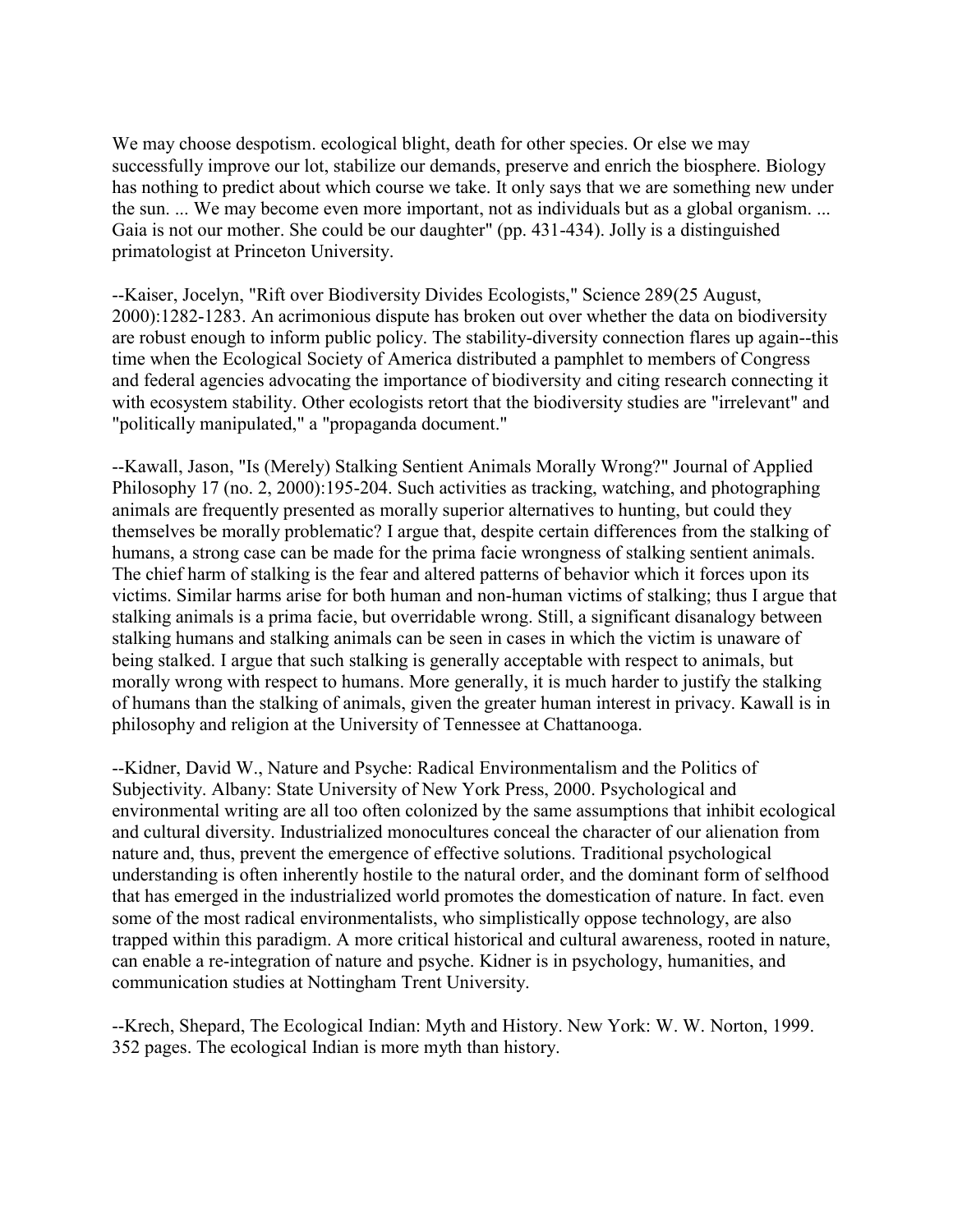--Lee, Keekok, Holland, Alan, and McNeill, Desmond, eds., Global Sustainable Development. Edinburgh: Edinburgh University Press. Explores some of the complexities surrounding sustaninable development in terms of the concept itself as well as at the level of implementation and policy. Challenges facing those who wish to invoke the notion both in their thinking and their planning, whether in the developing South or the developed North. The contributors, coming from different parts of the world, from very different backgrounds and disciplines bring their own distinctive perspective to bear on the issues they have respectively identified as relevant and crucial. Lee and Holland are at the University of Lancaster. McNeill is at the University of Oslo.

--MacIntyre, Alasdair, Dependent Rational Animals. Chicago: Open Court, 2000. Dependency and vulnerability are the keys unlocking the secrets of human morality. All humans are dependent throughout life, from infancy to age. A community's care for its dependents is a fundamental measure of its moral statue. Other animals experience extended dependence, such as dolphins and gorillas, and they too exhibit the elementary moral characteristics of cooperation, mutual protection and care for the disabled. Becoming morally mature is a matter of becoming an "independent practical reasoner," (rather than a matter of psychological health, selfactualizing, identity, etc.). In mature morality we learn how to reflect both on our needs and the communal practices that meet our dependencies. We learn how to evaluate these needs, something the higher animals never master, and to adjust them in terms of the needs of others. The virtues--such as "just generosity"--are important because they sustain independent practical reasoning.

--Moore, Kathleen Dean, Holdfast: At Home in the Natural World. New York: The Lyons Press, 1999. "We professors, who should be studying connection, study distinctions instead. In white laboratories, biologists find it easy to forget that they are natural philosophers. Philosophers, for their part, pluck ideas out of contexts like worms out of holes, and hold them dangling and drying in bright light. When people lock themselves in their houses at night and seal the windows shut to keep out storms, it is possible to forget, sometimes for years and years, that human beings are part of the natural world. We are only reminded, if we are reminded at all, by a sadness we can't explain and a longing for a place that feels like home. Sitting on a boulder whitewashed by western gulls, watching the sliding surf, I resolve to study holdfasts" (rootlike structures of algae for attachment to the substrate). Moore is in philosophy at Oregon State University.

--Morton, Andrew, Tree Heritage of Britain and Ireland: A Guide to the Famous Trees of Britain and Ireland. Shrewsbury, UK: Swan Hill Press, 1998. ISBN 1 85310 559 7. Some magnificent trees, with excellent photographs. Fear of the forest. Tree worship. Trees in art. Conservation of trees.

--Petersen, David, ed., A Hunter's Heart: Honest Essays on Blood Sport. New York: Henry Holt and Co., 1996. Among the contributors: Richard K. Nelson, Edward Abbey, Jimmy Carter, Terry Tempest williams, Ann S. Causey, George N. Wallace, Mary Zeiss Stange, Stephen Bodio, Ted Kerasote, Jim Posewitz, and others.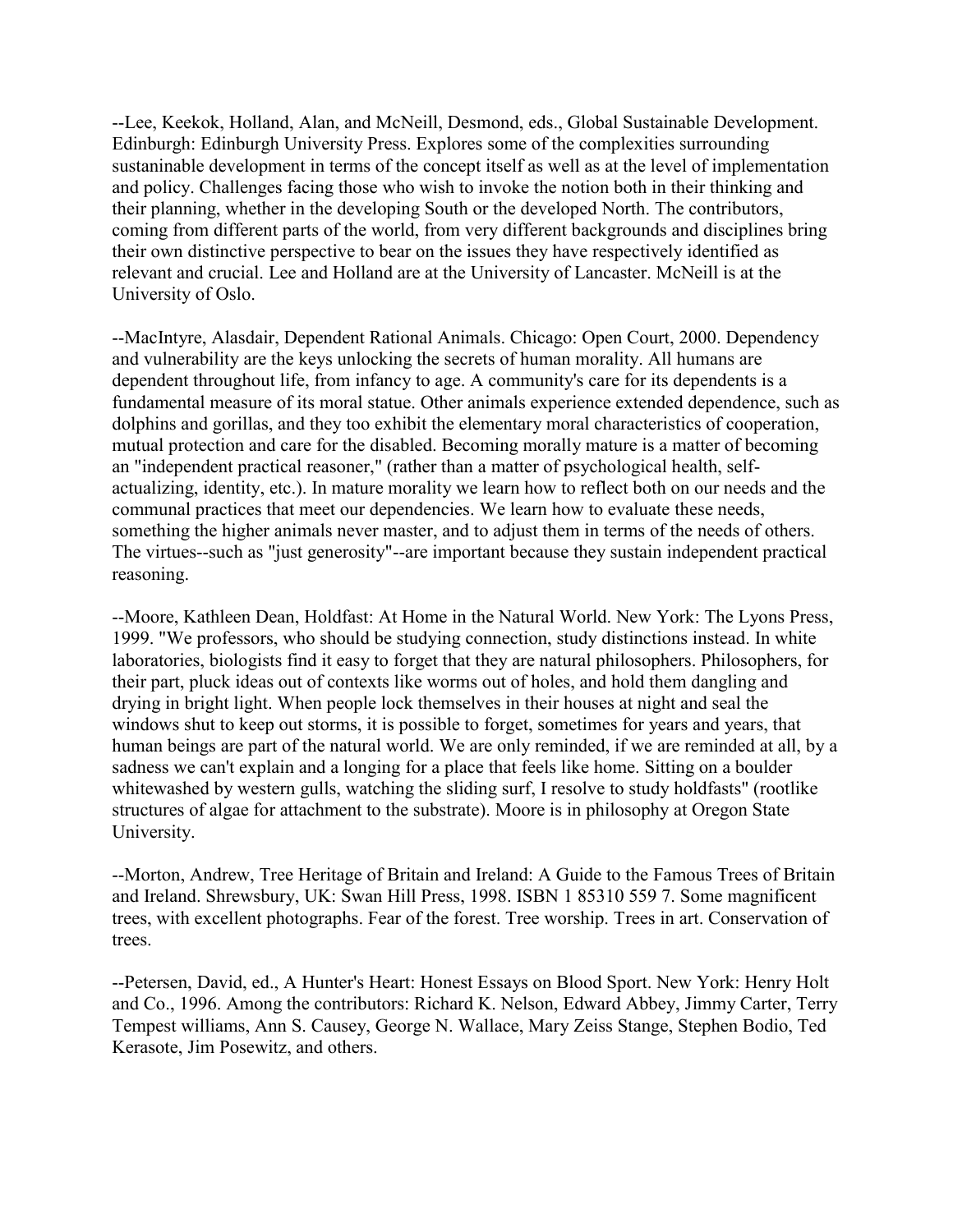--Pimentel,D., Westra, L., and Noss, R., eds. Ecological Integrity: Integrating Environment, Conservation and Health. Washington, DC: Island Press, 2000.

--Polk, Danne, "Good Infinity/Bad Infinity: Il y a, Apeiron, and Environmental Ethics in the Philosophy of Levinas," Philosophy in the Contemporary World 7(no. 1, Spring):35- 40. Although Levinas does not specifically articulate an environmental ethic, he certainly has a concept of nature, from which can be drawn the human, primordial relationship to the elemental. This involves two types of infinity, environmental imperatives toward both the body's exclusive relationship to nature and to the interpersonal relationships between the self and other human beings. Apeiron is undifferentiated material nature. Polk is in philosophy, Villanova University.

--Posey, Darrell, ed., Cultural and Spiritual Values of Biodiversity: A Complementary Contribution to the Global Biodiversity Assessment. London: Intermedate Technologies, and Nairobi, UNEP (United Nations Environment Programme), 1999. A hefty volume of 731 largeformat, double-column pages. Some thirty contributors include David Suzuki, Baird Callicott, James Nash, Mark Sagoff, Oren Lyons, Vandana Shiva, and Rosemary Radford Ruether, as well as first-hand testimonies from representatives of indigenous groups around the world.

--Price, Jennifer, Flight Maps: Adventures with Nature in Modern America. New York: Basic Books, 1999. Our changing attitudes toward what we think of as "nature," especially as our culture becomes increasingly complex and mechanical. Critiques of "nature" as presented in shopping malls, TV nature programs, and popular culture. Price has studied ornithology at the graduate level, but thinks pink flamingos tell us more about nature in America today.

--Regosin, Jonathan V., and Frankel, Michelle, "Conservation Biology and Western Religious Teachings," Conservation Biology 14 (2000):322-324. Two Jewish conservation biologists call attention to how Jewish teachings promote awareness of the interconnections of humans with their environment, as well as a reverence for that environment. Regosin is with the Nature Conservancy; Frankel is in biology, Boston University.

--Rowlands, Mark, Environmental Crisis: Understanding the Value of Nature. Basingstoke, Hampshire, UK: Macmillan, 2000. New York: St. Martin's Press, 2000. 191 pages. Attempts to understand the nature of environmental value founder--necessarily--on an inadequate conception of the nature of mental processes. Critiquing both subjectivist and objectivist accounts of environmental value, the book argues that proper understanding of this nature requires a breaking down of the distinction between mind and world. However, previous attempts to do this, being in the grip of the essentially idealistic trends that have dominated philosophy since Kant, all involve trying to "pull the world into the mind", showing that the world is, in one sense or another, a construction of the mind. This, it is argued, is anathema to environmental thinking. What is required to arrive at a satisfactory account of environmental value is to "pull the mind into the world", that is, to show how mental processes possess, quite literally, environmental constituents. Rowlands, in philosophy at the University of Ireland, Cork, is transferring to University of London, Birkbeck College.

--Rowlands, Mark, The Body in Mind: Understanding Cognitive Processes, Cambridge: Cambridge University Press, 1999. This book challenges the Cartesian view of the mind as a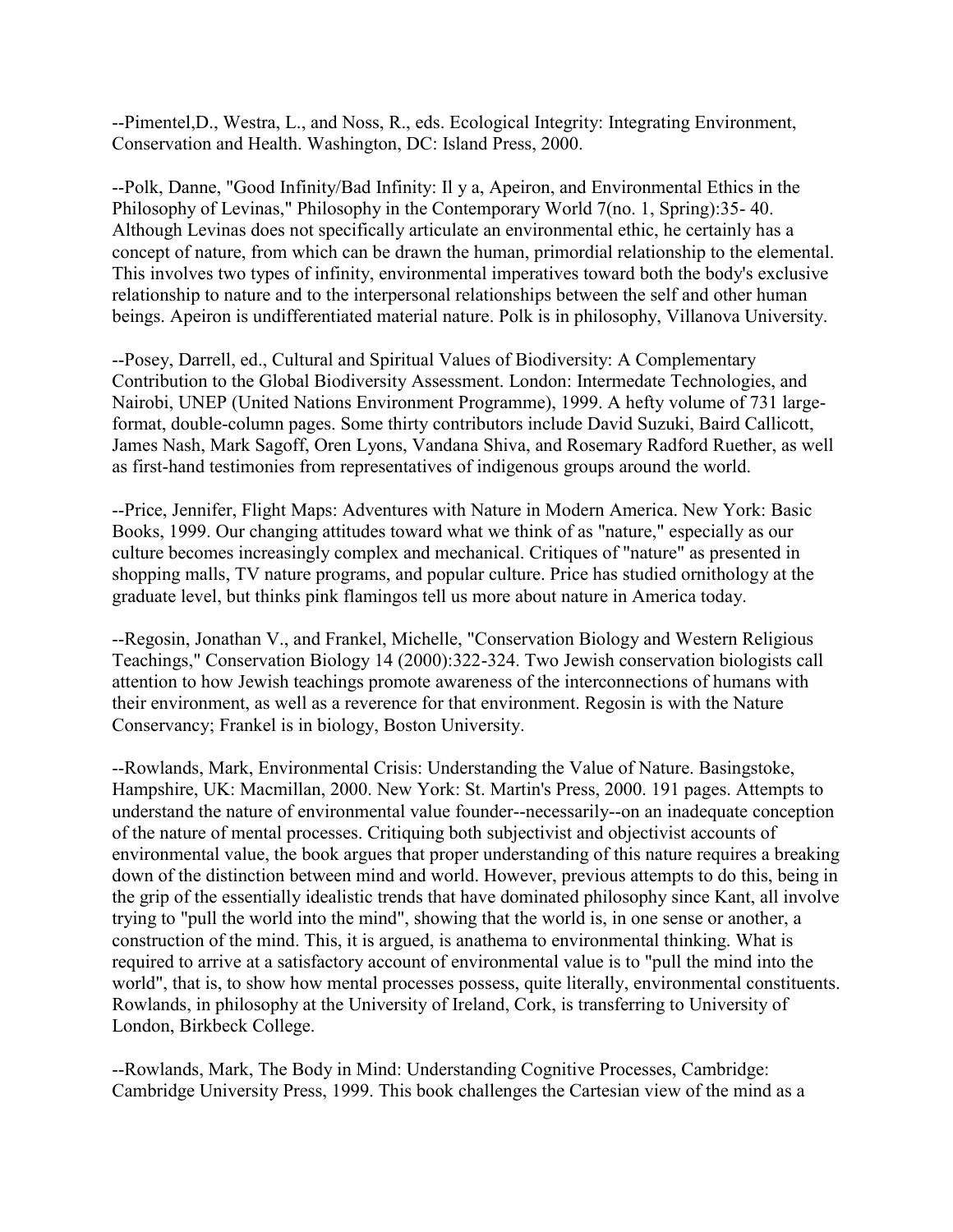self-contained monadic entity, and offers in its place a radical externalist or environmentalist model of cognitive processes. Cognition is not something done exclusively in the head, but fundamentally something done in the world. Drawing on both evolutionary theory and a detailed examination of the processes involved in perception, memory, thought, and language use, Rowlands argues that cognition is a process whereby creatures manipulate and employ relevant objects in their environment. It is not simply an internal process of information processing; equally significantly, it is an external process of information processing. This innovative book provides a foundation for an unorthodox but increasingly popular view of the nature of cognition, and a systematic dismantling of the distinction between mental and environmental processes.

--Rowlands, Mark, Animal Rights: A Philosophical Defence, Basingstoke, Hampshire, UK: Macmillan, 2000. New York: St. Martin's Press, 1998. The question of the nature and extent of our obligations to non-human animals has featured prominently in recent moral debate, underlying and informing discussion on topical issues such as factory farming, animal experimentation, and hunting. This book defends the novel position that certain ideas stemming from the social contract tradition in philosophy--the tradition which sees moral rights as deriving from implicit agreements between individuals--can be used to justify the claim that our obligations to animals are far more substantial than we commonly think. Critiquing the rival accounts of writers such as Peter Singer and Tom Regan, this book shows how an influential form of the social contract idea--one deriving from the work of John Rawls--can be used to make sense of and justify the concept of animal rights. Rowlands, in philosophy at the University of Ireland, Cork, is transferring to University of London, Birkbeck College.

--Santmire, H. Paul, Nature Reborn: The Ecological and Cosmic Promise of Christian Theology. Minneapolis: Fortress Press, 2000. A re-envisioning of the classic Christian story to identify and celebrate its ecological promise. 1. Revising the Classical Christian Story: The Theological Challenge before us. 2. Reclaiming the Story Historically: Beyond the Ecological Critique. 3. Rediscovering the Story Biblically: Beyond Anthropocentric Interpretation. 4. Retelling the Story Narratively: Beyond Evolutionary Anthropocentrism. 5. Reenvisioning the Story Interpersonally: Beyond Anthropocentric Personalism. 6. Reenacting the Story Ritually: Beyond the Milieu of the Gothic Spirit. 7. Reexperiencing the Story Spiritually: Beyond the Ecology of Death. 8. Reliving the Story Ethically: A Personal Testament of Nature Reborn. Santmire is pastor of Trinity Lutheran Church, Akron, Ohio, with several earlier books in the field.

--Schlosberg, David, Environmental Justice and the New Pluralism: The Challenge of Difference for Environmentalism. Oxford: Oxford University Press, 1999. "Critical pluralism" in theory and practice. The environmental justice movement and new pluralist theories now represent a considerable challenge to both conventional pluralist thought and to the practices of the major groups in the U.S. environmental movement. The environmental justice movement, with its base in diversity, its networked structure, and its communicative practices and demands, exemplifies the attempt to design political practices beyond those one would expect from a standard interest group in the conventional pluralist model. Schlosberg is at Northern Arizona University.

--Stange, Mary Zeiss. Woman the Hunter. Boston: Beacon Press, 1997. A reintroduction of women as hunters can defy traditional stereotypes of man the hunter and woman the gatherer.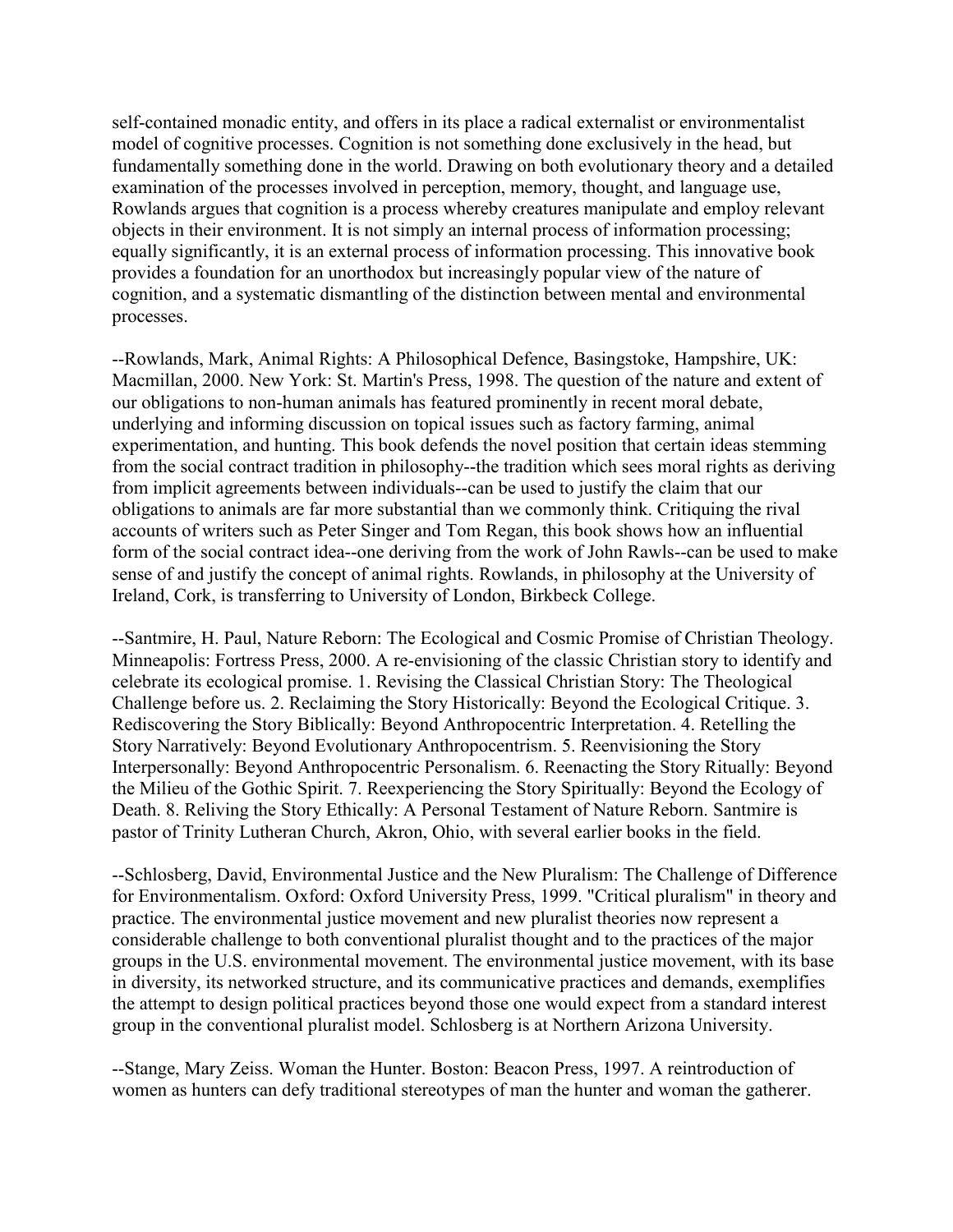Hunting "encapsulates a worldview that locates humans in the natural scheme of things in a markedly different way from agriculture or industry. It affords a mode of conscious participation in natural life that is unavailable elsewhere" (p. 124). Woman the Hunter understands that "everything that lives will die. And out of its dying others will live" (p. 176). Reviewed by Greta Gaard, Environmental Ethics 22(2000):203-207.

--Stefanovic, Ingrid Leman, Safeguarding our Common Future. Albany: State University of New York Press, 2000. The relevance of the phenomenological tradition to questions surrounding environmental ethics and sustainable development. A phenomenological approach, as conceived by Heidegger, helps us evolve a more originative and informed way of thinking about the foundations of sustainable development. Stefanovic is in philosophy at the University of Toronto.

--Sterba, James P., Three Challenges to Ethics: Environmentalism, Feminism, and Multiculturalism. New York: Oxford University Press, 2000. Traditional ethics has yet to confront the three significant challenges posed by environmentalism, feminism, and multiculturalism. Though successful in dealing with the problems it has faced, ethics has not addressed the possibility that its solutions to these problems are biased in favor of humans, men, and Western culture. In the case of environmentalism, traditional ethics must incorporate conflict resolution principles that favor nonhumans over humans in a significant range of cases. Sterba is in philosophy at the University of Notre Dame.

--Throop, William, ed., Environmental Restoration: Ethics: Theory, and Practice. Amherst, NY: Humanity Books (Prometheus Books), 2000. Part I. Cases and Questions. Part II. Fakes or Artifacts. Part III. Ends and Means. Part IV. New Paradigm or Old Problem. Sample articles: --Susan Power Bratton, "Alternative Models of Ecosystem Restoration."

--Robert Elliot, "Faking Nature."

--William Throop, "Eradicating the Aliens: Restoration and Exotic Species."

--William R. Jordan, III, "`Sunflower Forest': Ecological Restoration as the Basis for a New Environmental Paradigm."

Throop is chair of environmental studies at Green Mountain College in Poultney, VT.

--Turner, R. Kerry, Button, Kenneth, and Nijkamp, Peter, eds. Ecosystems and Nature: Economics, Science and Policy. Cheltenham, Gloucester, UK: Edward Elgar Publishing Co., 1999. 38 articles. Not cheap: £\$125.00, \$ 205.00. Brings together the work of leading authorities in biodiversity research. Provides readers with a broad interdisciplinary perspective on major issues in biodiversity, including economics, natural science, management and ethics. Part I introduces some fundamental scientific and socio-economic concepts and analysis in order to illustrate the complexities involve. Part II deals with the valuation of ecosystems with special emphasis on the main biomes, wetlands, marine systems, grasslands and agriculture. Part III covers the problem of value appropriation and the relevant constraints and available policy instruments. Part IV focuses on the difficult ethical issues that surround use and conservation of biodiversity. Contributors include:

\* Arrow, Kenneth, et al., "Economic Growth, Carrying Capacity, and the Environment."

\* Bockstael, N., Constanza, Robert et al., "Ecological Economic Modeling and Valuation of Ecosystems."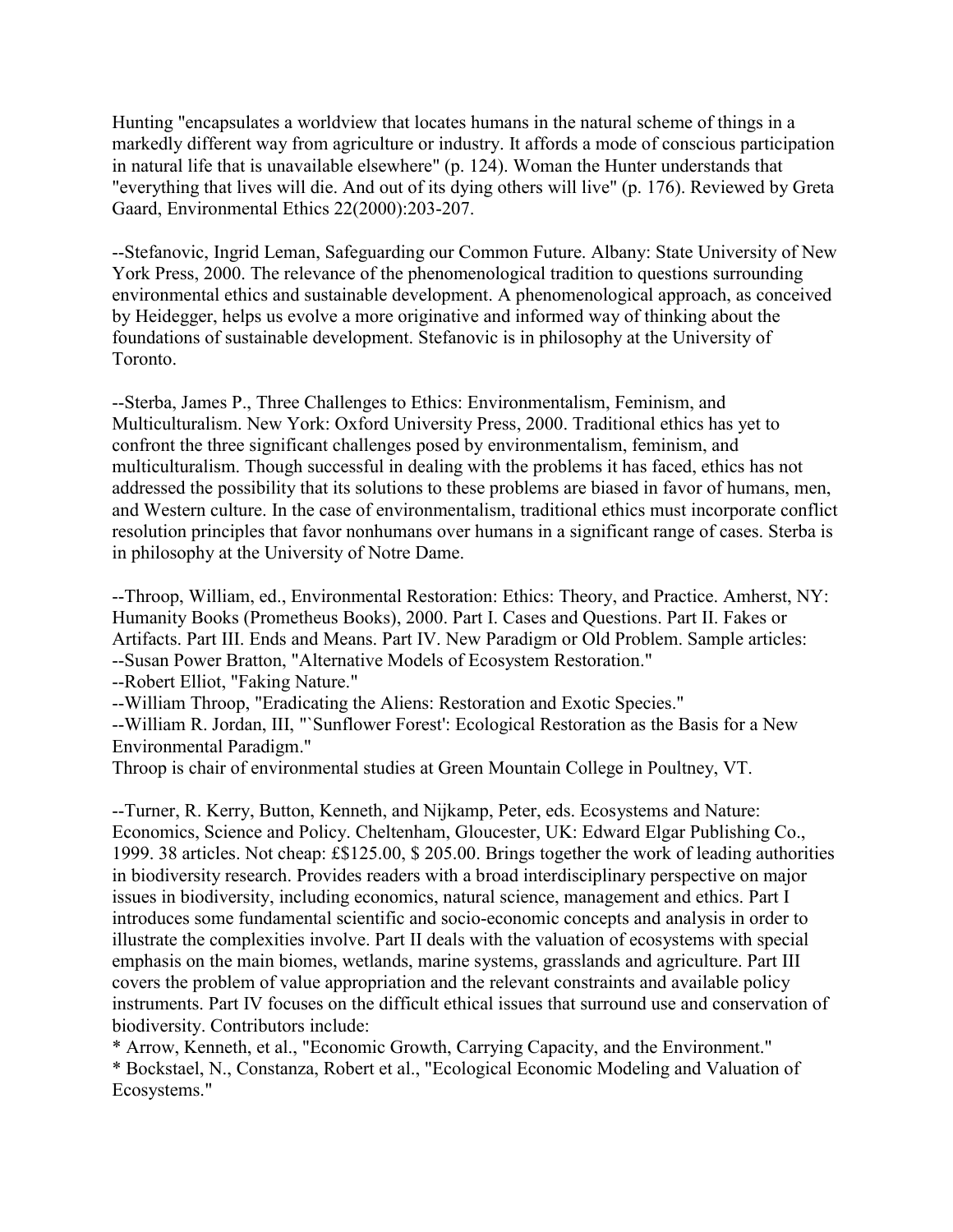\* Holling, C.S., "Resilience and Stability of Ecological Systems."

\* Norton, Bryan G. "Evaluating Ecosystem States: Two Competing Paradigms."

\* Perrings, Charles, and Pearce, David, "Threshold Effects and Incentives for the Conservation of Biodiversity."

\* Pimm, S.L., et al, "The Future of Biodiversity."

\* Rolston, Holmes, "Valuing Wildlands."

\* Gadgil, Madhav, "Conserving Biodiversity as if People Matter: Case Study from India."

\* Randall, Alan, "The Value of Biodiversity."

Turner is Director of the Centre for Social and Economic Research on the Global Environment (CSERGE), University of East Anglia and University College London, UK. Button is Professor of Public Policy, Institute of Public Policy, George Mason University, US. Peter Nijkamp, is Professor in Regional, Urban, and Environmental Economics, Free University, Amsterdam, The Netherlands.

--Wenz, Peter S., Environmental Ethics Today. New York: Oxford University Press, 2000. A wide ranging introduction, featuring current facts, real controversies, individual stories, and vivid narrative, seeking to engage students and give meaning to abstract philosophical concepts. The morality of pollution permits for corporations, medical experimentation on animals, genetic engineering, economic globalization, biodiversity. Utilitarianism, contractarianism, and hermeneutic theories. The views of Aldo Leopold, Vandana Shiva, Garrett Hardin, Peter Singer, Julian Simon, David Korten, Jane Goodall, Holmes Rolston III, J. Baird Callicott, Karen Warren, Tom Regan, Val Plumwood, Wendell Berry, Father Thomas Berry, Daniel Quinn, and Arne Naess. Wenz is in philosophy at the University of Illinois, Springfield.

--Weston, Anthony, A 21st Century Ethical Toolbox. New York: Oxford University Press, 2000. A set of ethical tools to help students make a constructive difference in problematic moral situations and real-life moral controversies. Part VII is "The Expanding Circle," with Chapter 20, "Animals," and Chapter 21 "Environmental Ethics." Weston is in philosophy at Elon College.

--Westra, L., Crabbe, P. , Holland, A., and Ryczkowski, L., eds., Implementing Ecological Integrity: Restoring Global and Regional Environmental and Human Health. The Netherlands: Kluwer Publishers, 2000. Papers from a conference in Budapest, Hungary, 1999. Sample papers: Irina Glazyrina and Tatyana Strizhova, "Ecosystem Integrity and Its Implementation in Eastern Siberia."

Maria Patroescu, "Natural Transborder Parks: the Direction of Biodiversity Preservation in Romania."

James Kay and Henry Regier, "Uncertainty, Complexity, and Ecological Integrity: Insights from an Ecosystem Approach."

Imre Lazar, "Mothers and Mother Nature: Attachment, Detachment and Human Ecological Integrity."

--Whitcomb, Claire, "Dr. Jane Goodall: Messenger of Hope," Victoria 14 (no. 9, September 2000):40, 109. Jane Goodall, profiled in a popular woman's magazine, and promoting her "Roots and Shoots," a conservation education program for youth, alarmed that there are now only a quarter as many chimpanzees as when she started studying them forty years ago.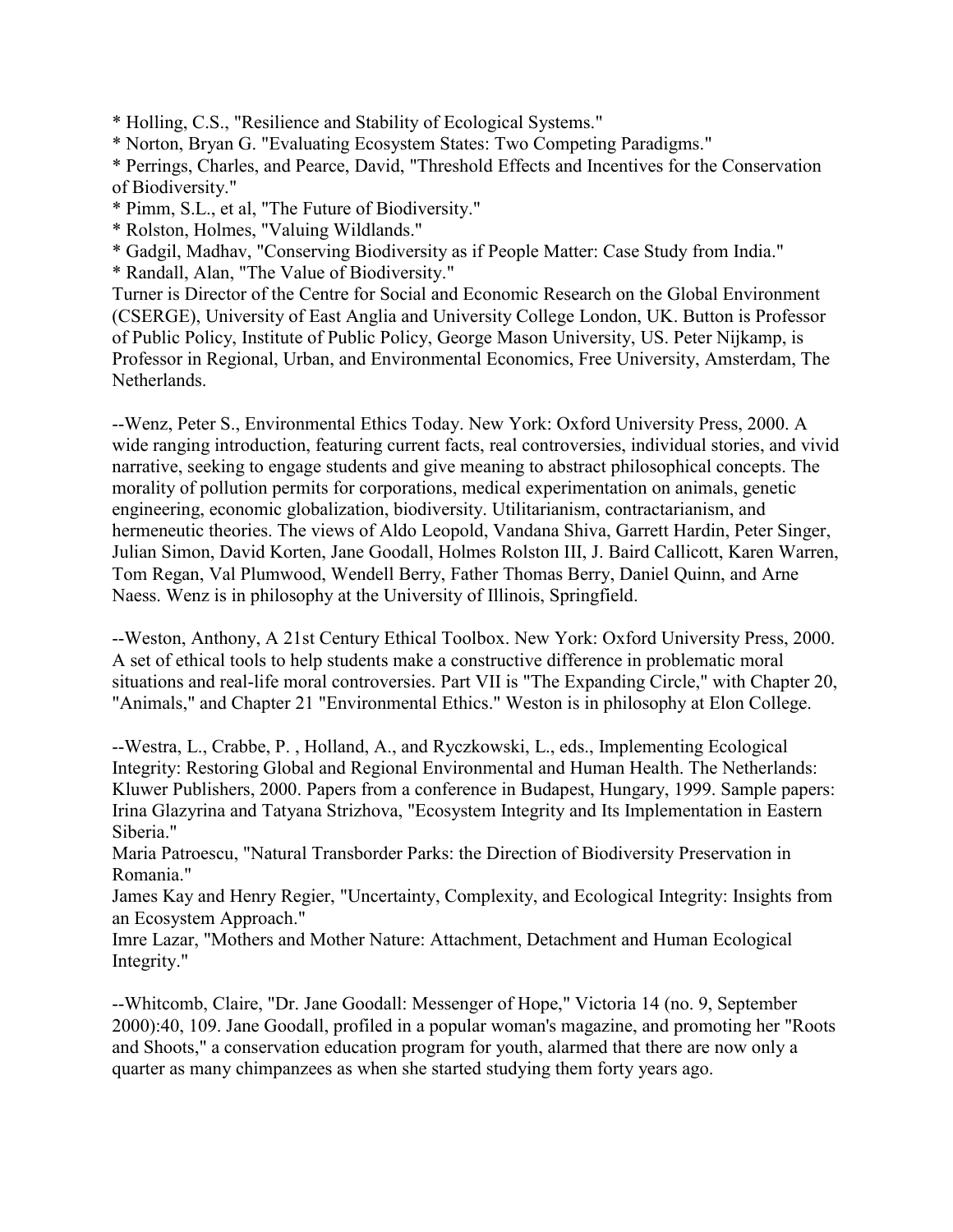--Zweers, Wim, Participating with Nature: Outline for an Ecologization of our World View. Utrecht, The Netherlands: International Books, 2000. English edition of a work first published in Dutch in 1995. See that entry with English abstract for more detail. (International Books is the English imprint of the Dutch publisher Jan van Arkel. U.S. Distributor: Paul and Company, Publishers Consortium, Inc., 2 Christie Heights St., Leonia, NJ 07605. U.S. price \$ 29.95. UK distributor: Jon Carpenter Publishing, c/o A. Weitzel, 2 Home Farm Cottages, Sandy Lane, St. Paul's Cray, Kent BR5 3HZ.)

Analysis of six basic attitudes to nature: the despot, the enlightened ruler, the steward, the partner, the participant, mystic union. A note on the concept of nature in Dutch nature conservation. Intrinsic value, ecologism, participating with nature. Ecological metaphysics, epistemology in ecological perspective. Ecological aesthetics. Ecological spirituality, including Christianity and ecology. Towards a new connection: ecologism as postmodernism. Zweers was long at the Philosophy Department, Amsterdam University.

## **ISSUES**

**North Pole melted**. The ice cap at the North Pole has melted, at least for the present, into a mile wide stretch of open water. Despite their monitoring of warming trends in the Arctic, this took scientists quite by surprise. In recent years, submarines and icebreakers have had to plough through six to nine feet of ice. A tourist cruise there in August found the open water. James J. McCarthy, an oceanographer, a Harvard zoologist, leader of an Intergovernmental Panel on Climate Change, and lecturer on the icebreaker cruise trip, says they are the first humans in history to see open water at the Pole. The last time scientists are certain there was open water at the Pole was 50 million years ago. See John Noble Wilford, "Ages-Old Icecap at North Pole Is Now Liquid, Scientists Find," New York Times, August 19, 2000, p. A1, A12.

**Global warming hurting polar bears**. The pack ice season on Hudson Bay has been reduced by three weeks over the past two decades, giving the polar bear population less time to feed, according to a study by the Canadian Wildlife Service. The bears depend on hunting on the polar ice to gain enough weight to make it through the winter hibernation or fasting of eight months a year. AP story in The Polar Times, vol. 2, no. 15, Spring-Summer 2000, p. 16.

**President Carter calls on Clinton to declare Arctic Monument**. On August 23, 2000, former President Jimmy Carter publicly called on President Clinton to declare the coastal plain of the Arctic National Wildlife Refuge a National Monument and block oil and gas drilling in the region often referred to as "America's Serengeti." Speaking at a luncheon in Anchorage celebrating the 20th anniversary of the Alaska National Interest Lands Conservation Act, Carter said, "The Arctic National Wildlife Refuge should be designated without further delay as a national monument." While these were his first public comments on the issue, Carter also said he planned to personally talk with Clinton about the designation, and said it would continue the work he and others started in the 1970s to protect Alaska's wild lands. He lamented that the final compromise ANILCA bill did not adequately protect the coastal plain of the Arctic National Wildlife Refuge. To ask the president to declare the coastal plain a national monument, write President Clinton, The White House, Washington, D.C. 20050. Phone: 888-750-4897. E-mail: president@whitehouse.gov. Or visit the website of the Wilderness Society: http://wilderness.org.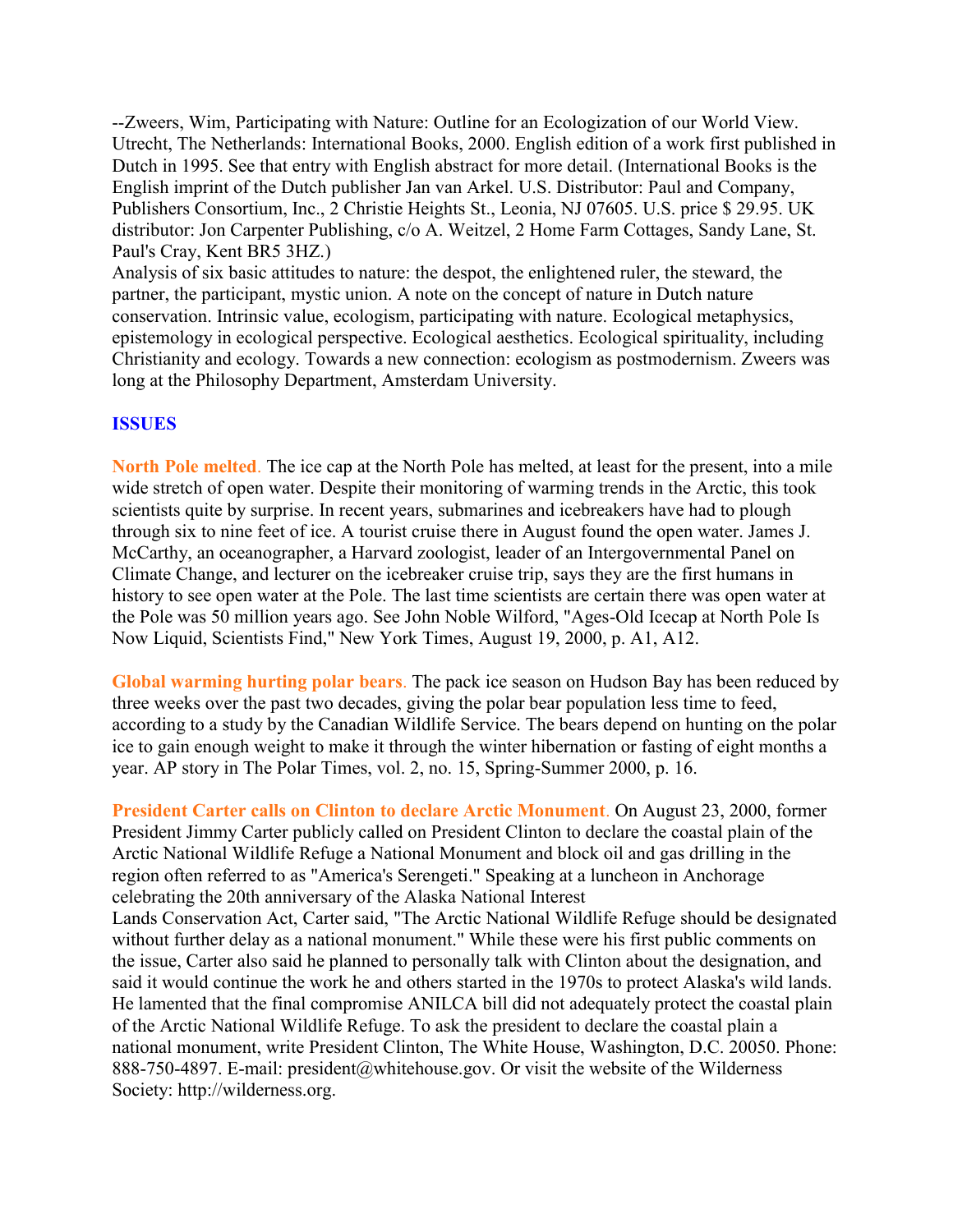**Turkmen leader plans giant lake in the desert**. Ashgabat, Turkmenistan: October 23, 2000. Turkmenistan has launched a 10-year plan to create a giant lake in the Karakum desert to solve water shortages and return land in the Central Asian republic to farm use, a government official said on Friday. The project, expected to cost \$5-6 million, is the brainchild of President Saparmurat Niyazov. The lake is expected to have a surface area of 3,460 sq km (1,336 sq mile). "We are doing this to make sure the next generation will not experience any water problems," Niyazov said at a ceremony announcing the start of the project. Niyazov has rejected the fears of some scientists that the project will harm the environment, saying it will only have ecological benefits. The planned lake is the latest in a series of extravagant projects by Niyazov, who was Communist Party boss of the resource-rich republic in Soviet days and all of the postindependence period. He also built the Neutrality Arch, which towers over the capital Ashgabat. It is topped by a 12-metre, gold-plated statue of himself which rotates once every 24 hours, tracking the path of the sun.

Thanks to Holmes Rolston, III, Reuters Daily World Environmental News and the Wilderness Society for this issues' issues.

# **ISEE OFFICERS**

**President:** Kristin Shrader-Frechette. 336 O'Shaughnessy Hall, University of Notre Dame, Notre Dame, IN 46556. Email: Kristin.Shrader-Frechette.1@nd.edu.

**Vice-President**: Dale Jamieson, The University Center for Human Values, 305 Marx Hall, Princeton University, Princeton, NJ 08544-1006. Phone: 609-258-2660. Fax: 609-258-2729. Email: djamieso@princeton.edu.

**Secretary**: Laura Westra. 222 Barrhill Rd., Maple,Ont.L6A lL2, Canada. Phone:914- 395-2487. E-mail: lwestra@mail.slc.

**Treasurer**: Max Oelschlaeger. Department of Humanities, Arts, and Religion, Northern Arizona University, PO Box 5634, Flagstaff, AZ 86011-5634 USA. E-mail: max.oelschlaeger@nau.edu.

#### **ISEE REGIONAL REPRESENTATIVES**

**Africa**: Johan P. Hattingh, Department of Philosophy, University of Stellenbosch, 7600 Stellenbosch, South Africa. Hattingh heads the Unit for Environmental Ethics at Stellenbosch. Phone: 27 (country code) 21 (city code) 808-2058 (office), 808-2418 (secretary); 887-9025 (home); Fax:  $886-4343$ . Email: jph $2@$ maties.sun.ac.za.

**Australia and New Zealand**: William Grey, Department of Philosophy, University of Queensland, 4067, Queensland AUSTRALIA. Email: wgrey@cltr.uq.edu.au.

**China**: Yu Mouchang, Institute of Philosophy, Chinese Academy of Social Sciences, Beijing, 100732, China. Yang Tongjin, Institute of Philosophy, Chinese Academy of Social Sciences, Beijin,100732, China. E-mail: yangtong12@sina.com.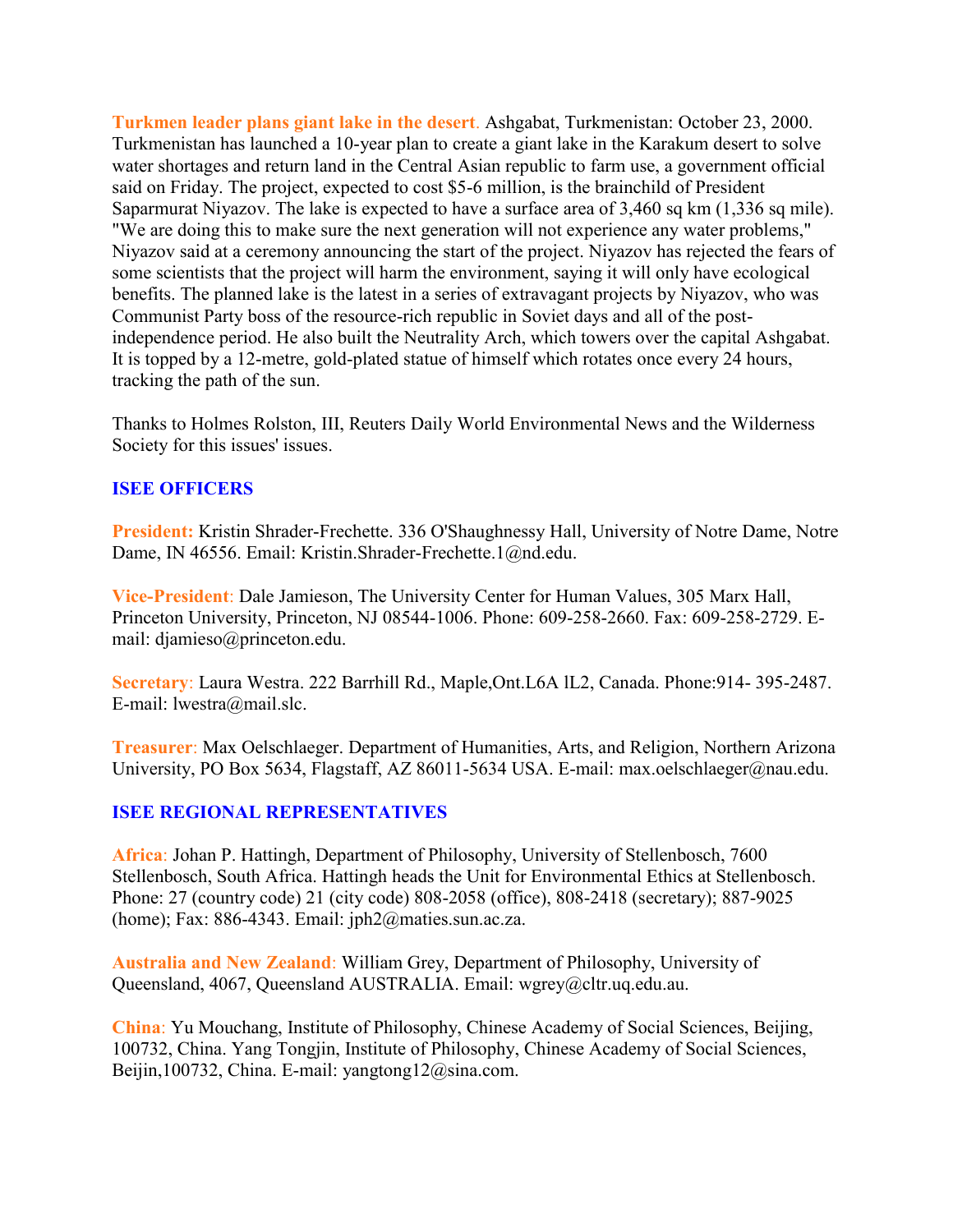**Taiwan**: Edgar Lin, Biology Department, Tunghai University, Taichung, Taiwan 40704. Email: edgarlin@ms5.hinet.net. Phones: 886-4-3595622 office; 886-4-3590991 home. Fax: 886-4- 3595953.

**Eastern Europe**: Jan Wawrzyniak. Department of Philosophy, Adam Mickiewicz University of Poznan, Poland. University address: Prof. Jan Wawrzyniak, Institut Filozofii, Adam Mickiewicz University, 60-569 Poznan, Szamarzewskiego 91c POLAND. Phone: +48 / 61 / 841-72-75; Fax: +48 / 61 / 8430309. Home address: 60-592 Poznan, Szafirowa 7, POLAND. Email: jawa@main.amu.edu.pl. Website: http://appliedphilosophy.mtsu.edu/ISEE/JanWaw/index.html.

**Western Europe and the Mediterranean**: Martin Drenthen, Center for Ethics University of Nijmegen (CEKUN), Postbox 9103, 6500 HD Nijmegen, THE NETHERLANDS. Office phone: 31 (country code) 24 (city code) 3612751. Fax: 31-24-3615564. E- mail:mdrenthen@hetnet.nl. Webpage: http://www.kun.nl/phil/english/members/drenthen.html. Home address: Van't Santstraat 122, 6523 BJ Nijmegen. Home phone: +31 (country) - 24 (city) - 3238397.

**Mexico and Central America**: Teresa Kwiatkowska, Universidad Autonoma Metropolitana-Iztapalapa, Departamento de Filosofia, Av. Michoacan y Purissima s/n, 09340 Mexico D.F., MEXICO. Phone: (5) 637 14 24 (home), (5) 724 47 77 (office). Fax: (5) 724 47 78. Email: kwiat@xanum.uam.mx.

**Canada:** Laura Westra, 222 Barrhill Rd., Maple,Ont.L6A lL2, Canada. Phone:914- 395-2487. E-mail: lwestra@mail.slc.

**Pakistan and South Asia**: Nasir Azam Sahibzada, Education Manager, WWF-- Pakistan, T-28 Sahibzada House, Zeryab Colony, Peshawar City (NWFP), PAKISTAN. Phone: (92) (91) (841593). Fax: (92) (91) (841594). Email: lapis@brain.net.pk or naasir1@email.com.

**South America**: Ricardo Rozzi, Institute of Ecological Research Chiloe, Chile, and Facultad de Ciencias, Universidad de Chile. E-mail: rrozzi@eudoramail.com.

**United Kingdom**: KeeKok Lee, Department of Philosophy, University of Manchester, Oxford Road, Manchester M13 9PL UK. Phone and Fax: +44 (0)161 275 3196. Email: keekok.lee@man.ac.uk.

**United States**: Ned Hettinger, Philosophy Dept, College of Charleston, Charleston, South Carolina 29424 USA. Phone: 843-953-5786; 843-883-9201 (home). Fax: 843-953-6388. E-mail: HettingerN@CofC.edu). Address July 1999 to August 2000: 416 W. College, Bozeman, MT 59715. Phone: 406-522-9676.

Holmes Rolston, III, Dept. of Philosophy, Colorado State University, Fort Collins, Colorado 80523 USA. Phone: 970-491-6315 (Office). Fax: 970-491-4900. Email: rolston@lamar.colostate.edu.